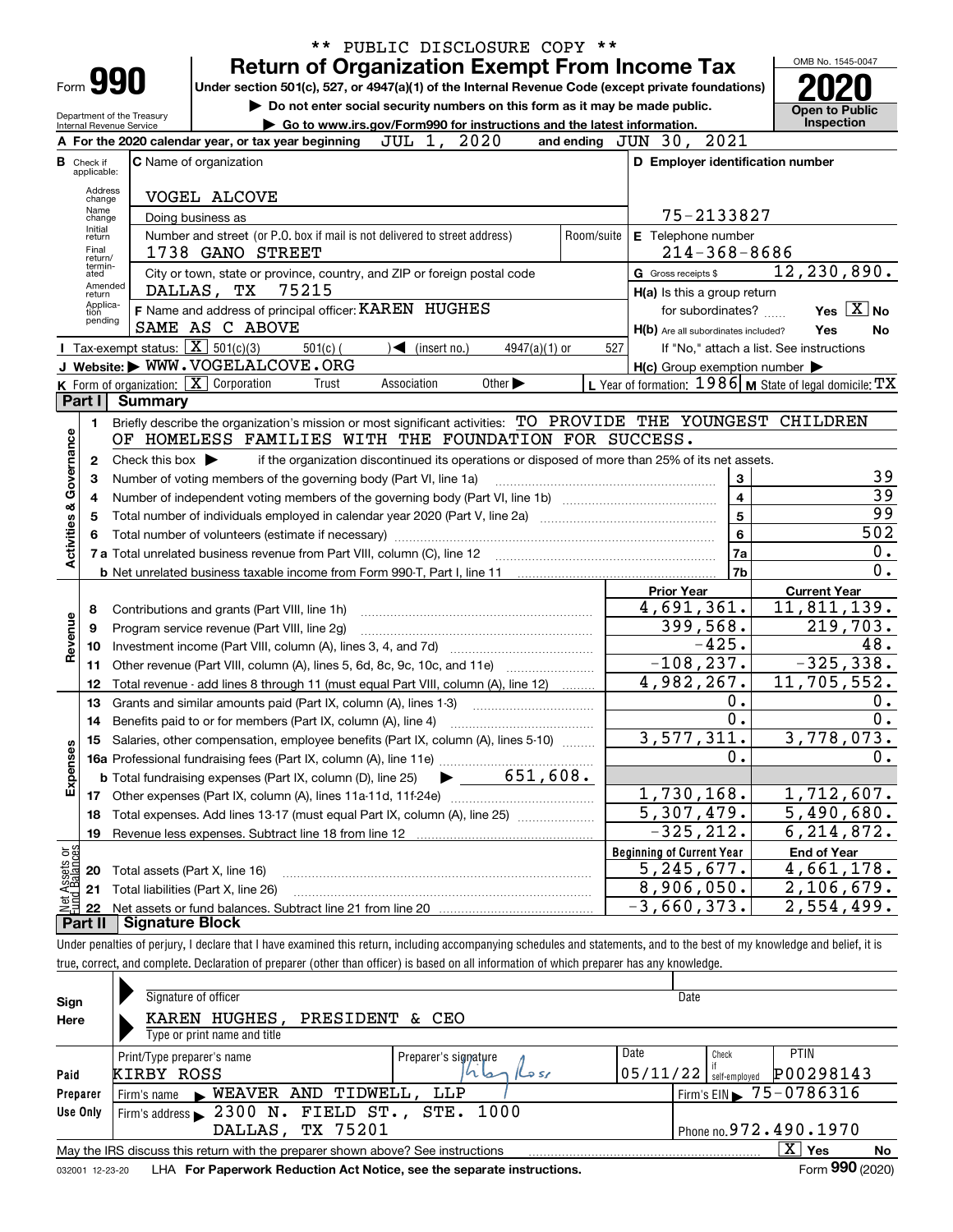|              | Part III   Statement of Program Service Accomplishments                                                                                                                                                                                                                              |                                                     | $\sqrt{X}$                                |
|--------------|--------------------------------------------------------------------------------------------------------------------------------------------------------------------------------------------------------------------------------------------------------------------------------------|-----------------------------------------------------|-------------------------------------------|
| 1            | Briefly describe the organization's mission:                                                                                                                                                                                                                                         |                                                     |                                           |
|              | TO PROVIDE THE YOUNGEST CHILDREN OF HOMELESS FAMILIES WITH THE                                                                                                                                                                                                                       |                                                     |                                           |
|              | FOUNDATION FOR SUCCESS.                                                                                                                                                                                                                                                              |                                                     |                                           |
|              |                                                                                                                                                                                                                                                                                      |                                                     |                                           |
| $\mathbf{2}$ | Did the organization undertake any significant program services during the year which were not listed on the                                                                                                                                                                         |                                                     |                                           |
|              | If "Yes," describe these new services on Schedule O.                                                                                                                                                                                                                                 |                                                     | $\sqrt{}$ Yes $\sqrt{X}$ No               |
| 3            |                                                                                                                                                                                                                                                                                      |                                                     | $\overline{\ }$ Yes $\overline{\ \ X}$ No |
|              | If "Yes," describe these changes on Schedule O.                                                                                                                                                                                                                                      |                                                     |                                           |
| 4            | Describe the organization's program service accomplishments for each of its three largest program services, as measured by expenses.<br>Section 501(c)(3) and 501(c)(4) organizations are required to report the amount of grants and allocations to others, the total expenses, and |                                                     |                                           |
| 4a           | revenue, if any, for each program service reported.<br>$\overline{4,141,609}$ . including grants of \$<br>(Expenses \$<br>(Code:                                                                                                                                                     | ) (Revenue \$                                       | 219,703.                                  |
|              | OVERVIEW: THE MISSION OF VOGEL ALCOVE IS TO PROVIDE THE YOUNGEST                                                                                                                                                                                                                     |                                                     |                                           |
|              | CHILDREN OF HOMELESS FAMILIES, AGES 6 WEEKS TO 5 YEARS, WITH THE                                                                                                                                                                                                                     |                                                     |                                           |
|              | FOUNDATION FOR SUCCESS. OUR VISION IS THAT EVERY CHILD IN OUR COMMUNITY                                                                                                                                                                                                              |                                                     |                                           |
|              | HAS A HOME, A SELF-SUFFICIENT FAMILY, AND A PATHWAY TO SUCCESS IN                                                                                                                                                                                                                    |                                                     |                                           |
|              | SCHOOL.                                                                                                                                                                                                                                                                              |                                                     |                                           |
|              | NUMBERS:<br>CHILDREN SERVED DAILY/AGES: UP TO 134 CHILDREN/6 WEEKS-5 YEARS OLD                                                                                                                                                                                                       |                                                     |                                           |
|              | CHILDREN SERVED SINCE 1987: MORE THAN 17,000                                                                                                                                                                                                                                         |                                                     |                                           |
|              | CHILDREN SERVED LAST FISCAL YEAR: 191 CHILDREN OF 163 HOMELESS FAMILIES                                                                                                                                                                                                              |                                                     |                                           |
|              |                                                                                                                                                                                                                                                                                      |                                                     |                                           |
|              | SERVICES: WE OFFER EARLY CHILDHOOD DEVELOPMENT SERVICES AND CLINICAL                                                                                                                                                                                                                 |                                                     |                                           |
| 4b           |                                                                                                                                                                                                                                                                                      |                                                     |                                           |
|              |                                                                                                                                                                                                                                                                                      |                                                     |                                           |
|              |                                                                                                                                                                                                                                                                                      |                                                     |                                           |
|              |                                                                                                                                                                                                                                                                                      |                                                     |                                           |
|              |                                                                                                                                                                                                                                                                                      |                                                     |                                           |
|              |                                                                                                                                                                                                                                                                                      |                                                     |                                           |
|              |                                                                                                                                                                                                                                                                                      |                                                     |                                           |
|              |                                                                                                                                                                                                                                                                                      |                                                     |                                           |
|              |                                                                                                                                                                                                                                                                                      |                                                     |                                           |
|              |                                                                                                                                                                                                                                                                                      |                                                     |                                           |
|              |                                                                                                                                                                                                                                                                                      |                                                     |                                           |
|              |                                                                                                                                                                                                                                                                                      |                                                     |                                           |
| 4c           | $\left(\text{Code:} \right)$ $\left(\text{Expenses $}\right)$                                                                                                                                                                                                                        | including grants of \$ (Never all 2004) (Revenue \$ |                                           |
|              |                                                                                                                                                                                                                                                                                      |                                                     |                                           |
|              |                                                                                                                                                                                                                                                                                      |                                                     |                                           |
|              |                                                                                                                                                                                                                                                                                      |                                                     |                                           |
|              |                                                                                                                                                                                                                                                                                      |                                                     |                                           |
|              |                                                                                                                                                                                                                                                                                      |                                                     |                                           |
|              |                                                                                                                                                                                                                                                                                      |                                                     |                                           |
|              |                                                                                                                                                                                                                                                                                      |                                                     |                                           |
| 4d           | Other program services (Describe on Schedule O.)                                                                                                                                                                                                                                     |                                                     |                                           |
|              | (Expenses \$<br>including grants of \$                                                                                                                                                                                                                                               | Revenue \$                                          |                                           |
| 4е           | 4,141,609.<br>Total program service expenses                                                                                                                                                                                                                                         |                                                     | Form 990 (2020)                           |
|              | 032002 12-23-20                                                                                                                                                                                                                                                                      | SEE SCHEDULE O FOR CONTINUATION(S)                  |                                           |
|              | 11590510 756800 2004937                                                                                                                                                                                                                                                              | 2020.05094 VOGEL ALCOVE                             | 20049371                                  |
|              |                                                                                                                                                                                                                                                                                      |                                                     |                                           |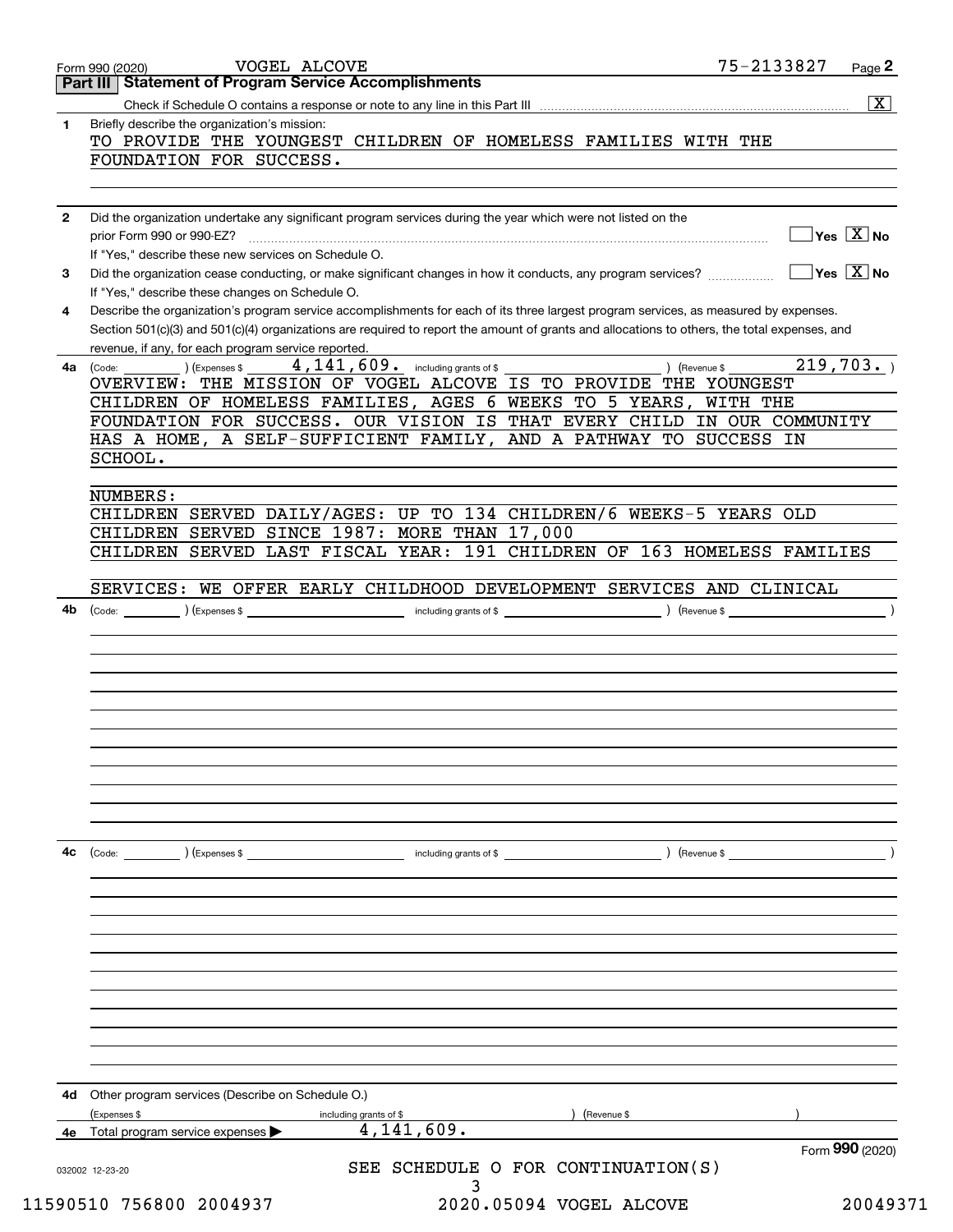|  | Form 990 (2020) |
|--|-----------------|

|     |                                                                                                                                       |                 | Yes | No              |
|-----|---------------------------------------------------------------------------------------------------------------------------------------|-----------------|-----|-----------------|
| 1.  | Is the organization described in section $501(c)(3)$ or $4947(a)(1)$ (other than a private foundation)?                               |                 |     |                 |
|     |                                                                                                                                       | 1               | х   |                 |
| 2   |                                                                                                                                       | $\overline{2}$  | X   |                 |
| 3   | Did the organization engage in direct or indirect political campaign activities on behalf of or in opposition to candidates for       |                 |     |                 |
|     |                                                                                                                                       | з               |     | x               |
| 4   | Section 501(c)(3) organizations. Did the organization engage in lobbying activities, or have a section 501(h) election in effect      |                 |     |                 |
|     |                                                                                                                                       | 4               |     | x               |
| 5   | Is the organization a section 501(c)(4), 501(c)(5), or 501(c)(6) organization that receives membership dues, assessments, or          |                 |     |                 |
|     |                                                                                                                                       | 5               |     | x               |
| 6   | Did the organization maintain any donor advised funds or any similar funds or accounts for which donors have the right to             |                 |     |                 |
|     | provide advice on the distribution or investment of amounts in such funds or accounts? If "Yes," complete Schedule D, Part I          | 6               |     | x               |
| 7   | Did the organization receive or hold a conservation easement, including easements to preserve open space,                             |                 |     |                 |
|     |                                                                                                                                       | $\overline{7}$  |     | x               |
| 8   | Did the organization maintain collections of works of art, historical treasures, or other similar assets? If "Yes," complete          |                 |     |                 |
|     |                                                                                                                                       | 8               |     | x               |
| 9   | Did the organization report an amount in Part X, line 21, for escrow or custodial account liability, serve as a custodian for         |                 |     |                 |
|     | amounts not listed in Part X; or provide credit counseling, debt management, credit repair, or debt negotiation services?             |                 |     |                 |
|     |                                                                                                                                       | 9               |     | x               |
| 10  | Did the organization, directly or through a related organization, hold assets in donor-restricted endowments                          |                 |     |                 |
|     |                                                                                                                                       | 10              |     | х               |
|     |                                                                                                                                       |                 |     |                 |
| 11  | If the organization's answer to any of the following questions is "Yes," then complete Schedule D, Parts VI, VII, VIII, IX, or X      |                 |     |                 |
|     | as applicable.                                                                                                                        |                 |     |                 |
|     | a Did the organization report an amount for land, buildings, and equipment in Part X, line 10? If "Yes," complete Schedule D,         |                 |     |                 |
|     |                                                                                                                                       | 11a             | X   |                 |
|     | <b>b</b> Did the organization report an amount for investments - other securities in Part X, line 12, that is 5% or more of its total |                 |     | x               |
|     |                                                                                                                                       | 11b             |     |                 |
|     | c Did the organization report an amount for investments - program related in Part X, line 13, that is 5% or more of its total         |                 |     |                 |
|     |                                                                                                                                       | 11c             |     | x               |
|     | d Did the organization report an amount for other assets in Part X, line 15, that is 5% or more of its total assets reported in       |                 |     |                 |
|     |                                                                                                                                       | 11d             |     | x               |
|     |                                                                                                                                       | 11e             | х   |                 |
| f.  | Did the organization's separate or consolidated financial statements for the tax year include a footnote that addresses               |                 |     |                 |
|     | the organization's liability for uncertain tax positions under FIN 48 (ASC 740)? If "Yes," complete Schedule D, Part X                | 11f             | x   |                 |
|     | 12a Did the organization obtain separate, independent audited financial statements for the tax year? If "Yes," complete               |                 |     |                 |
|     |                                                                                                                                       | 12a             |     | x               |
|     | b Was the organization included in consolidated, independent audited financial statements for the tax year?                           |                 |     |                 |
|     | If "Yes," and if the organization answered "No" to line 12a, then completing Schedule D, Parts XI and XII is optional                 | 12 <sub>b</sub> | X   |                 |
| 13  | Is the organization a school described in section 170(b)(1)(A)(ii)? If "Yes," complete Schedule E                                     | 13              |     | х               |
| 14a | Did the organization maintain an office, employees, or agents outside of the United States?                                           | 14a             |     | x               |
|     | <b>b</b> Did the organization have aggregate revenues or expenses of more than \$10,000 from grantmaking, fundraising, business,      |                 |     |                 |
|     | investment, and program service activities outside the United States, or aggregate foreign investments valued at \$100,000            |                 |     |                 |
|     |                                                                                                                                       | 14b             |     | x               |
| 15  | Did the organization report on Part IX, column (A), line 3, more than \$5,000 of grants or other assistance to or for any             |                 |     |                 |
|     |                                                                                                                                       | 15              |     | x               |
| 16  | Did the organization report on Part IX, column (A), line 3, more than \$5,000 of aggregate grants or other assistance to              |                 |     |                 |
|     |                                                                                                                                       | 16              |     | x               |
| 17  | Did the organization report a total of more than \$15,000 of expenses for professional fundraising services on Part IX,               |                 |     |                 |
|     |                                                                                                                                       | 17              |     | x               |
| 18  | Did the organization report more than \$15,000 total of fundraising event gross income and contributions on Part VIII, lines          |                 |     |                 |
|     |                                                                                                                                       | 18              | x   |                 |
| 19  | Did the organization report more than \$15,000 of gross income from gaming activities on Part VIII, line 9a? If "Yes."                |                 |     |                 |
|     |                                                                                                                                       | 19              |     | x               |
| 20a |                                                                                                                                       | 20a             |     | X               |
|     | b If "Yes" to line 20a, did the organization attach a copy of its audited financial statements to this return?                        | 20 <sub>b</sub> |     |                 |
| 21  | Did the organization report more than \$5,000 of grants or other assistance to any domestic organization or                           |                 |     |                 |
|     |                                                                                                                                       | 21              |     | х               |
|     | 032003 12-23-20                                                                                                                       |                 |     | Form 990 (2020) |

032003 12-23-20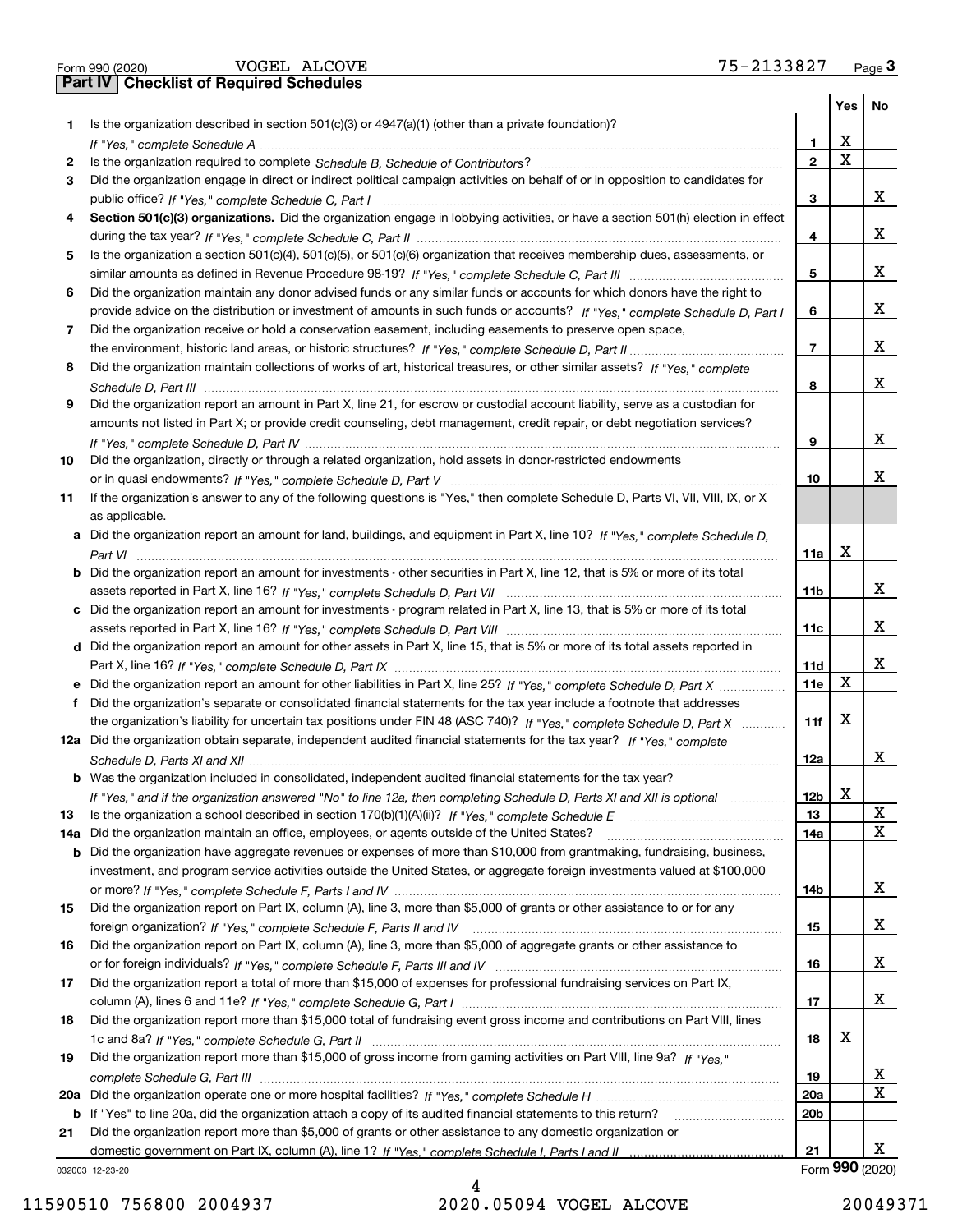|  | Form 990 (2020) |  |
|--|-----------------|--|
|  |                 |  |

*(continued)*

|               |                                                                                                                                                                                                                                        |            | Yes | No               |  |  |  |  |  |
|---------------|----------------------------------------------------------------------------------------------------------------------------------------------------------------------------------------------------------------------------------------|------------|-----|------------------|--|--|--|--|--|
| 22            | Did the organization report more than \$5,000 of grants or other assistance to or for domestic individuals on                                                                                                                          |            |     |                  |  |  |  |  |  |
|               |                                                                                                                                                                                                                                        | 22         |     | х                |  |  |  |  |  |
| 23            | Did the organization answer "Yes" to Part VII, Section A, line 3, 4, or 5 about compensation of the organization's current                                                                                                             |            |     |                  |  |  |  |  |  |
|               | and former officers, directors, trustees, key employees, and highest compensated employees? If "Yes," complete                                                                                                                         |            |     |                  |  |  |  |  |  |
|               |                                                                                                                                                                                                                                        | 23         | x   |                  |  |  |  |  |  |
|               | 24a Did the organization have a tax-exempt bond issue with an outstanding principal amount of more than \$100,000 as of the                                                                                                            |            |     |                  |  |  |  |  |  |
|               | last day of the year, that was issued after December 31, 2002? If "Yes," answer lines 24b through 24d and complete                                                                                                                     |            |     |                  |  |  |  |  |  |
|               |                                                                                                                                                                                                                                        | 24a        |     | x                |  |  |  |  |  |
|               | <b>b</b> Did the organization invest any proceeds of tax-exempt bonds beyond a temporary period exception?                                                                                                                             | 24b        |     |                  |  |  |  |  |  |
|               | c Did the organization maintain an escrow account other than a refunding escrow at any time during the year to defease                                                                                                                 | 24c        |     |                  |  |  |  |  |  |
|               | any tax-exempt bonds?                                                                                                                                                                                                                  |            |     |                  |  |  |  |  |  |
|               | 25a Section 501(c)(3), 501(c)(4), and 501(c)(29) organizations. Did the organization engage in an excess benefit                                                                                                                       | 24d        |     |                  |  |  |  |  |  |
|               |                                                                                                                                                                                                                                        | 25a        |     | х                |  |  |  |  |  |
|               | b Is the organization aware that it engaged in an excess benefit transaction with a disqualified person in a prior year, and                                                                                                           |            |     |                  |  |  |  |  |  |
|               | that the transaction has not been reported on any of the organization's prior Forms 990 or 990-EZ? If "Yes," complete                                                                                                                  |            |     |                  |  |  |  |  |  |
|               | Schedule L, Part I                                                                                                                                                                                                                     | 25b        |     | х                |  |  |  |  |  |
| 26            | Did the organization report any amount on Part X, line 5 or 22, for receivables from or payables to any current                                                                                                                        |            |     |                  |  |  |  |  |  |
|               | or former officer, director, trustee, key employee, creator or founder, substantial contributor, or 35%                                                                                                                                |            |     |                  |  |  |  |  |  |
|               |                                                                                                                                                                                                                                        | 26         |     | х                |  |  |  |  |  |
| 27            | Did the organization provide a grant or other assistance to any current or former officer, director, trustee, key employee,                                                                                                            |            |     |                  |  |  |  |  |  |
|               | creator or founder, substantial contributor or employee thereof, a grant selection committee member, or to a 35% controlled                                                                                                            |            |     |                  |  |  |  |  |  |
|               | entity (including an employee thereof) or family member of any of these persons? If "Yes," complete Schedule L. Part III                                                                                                               | 27         |     | х                |  |  |  |  |  |
| 28            | Was the organization a party to a business transaction with one of the following parties (see Schedule L, Part IV                                                                                                                      |            |     |                  |  |  |  |  |  |
|               | instructions, for applicable filing thresholds, conditions, and exceptions):                                                                                                                                                           |            |     |                  |  |  |  |  |  |
|               | a A current or former officer, director, trustee, key employee, creator or founder, or substantial contributor? If                                                                                                                     |            |     | х                |  |  |  |  |  |
|               |                                                                                                                                                                                                                                        |            |     |                  |  |  |  |  |  |
|               |                                                                                                                                                                                                                                        | 28b        |     | $\mathbf X$      |  |  |  |  |  |
|               | c A 35% controlled entity of one or more individuals and/or organizations described in lines 28a or 28b? If                                                                                                                            |            |     |                  |  |  |  |  |  |
|               |                                                                                                                                                                                                                                        | 28c        |     | X                |  |  |  |  |  |
| 29            |                                                                                                                                                                                                                                        | 29         | X   |                  |  |  |  |  |  |
| 30            | Did the organization receive contributions of art, historical treasures, or other similar assets, or qualified conservation                                                                                                            |            |     |                  |  |  |  |  |  |
|               |                                                                                                                                                                                                                                        | 30<br>31   |     | х<br>$\mathbf X$ |  |  |  |  |  |
| 31<br>32      | Did the organization liquidate, terminate, or dissolve and cease operations? If "Yes," complete Schedule N, Part I<br>Did the organization sell, exchange, dispose of, or transfer more than 25% of its net assets? If "Yes," complete |            |     |                  |  |  |  |  |  |
|               |                                                                                                                                                                                                                                        | 32         |     | х                |  |  |  |  |  |
| 33            | Schedule N, Part II<br>Did the organization own 100% of an entity disregarded as separate from the organization under Regulations                                                                                                      |            |     |                  |  |  |  |  |  |
|               |                                                                                                                                                                                                                                        | 33         |     | X                |  |  |  |  |  |
| 34            | Was the organization related to any tax-exempt or taxable entity? If "Yes," complete Schedule R, Part II, III, or IV, and                                                                                                              |            |     |                  |  |  |  |  |  |
|               |                                                                                                                                                                                                                                        | 34         | X   |                  |  |  |  |  |  |
|               | 35a Did the organization have a controlled entity within the meaning of section 512(b)(13)?                                                                                                                                            | <b>35a</b> |     | X                |  |  |  |  |  |
|               | b If "Yes" to line 35a, did the organization receive any payment from or engage in any transaction with a controlled entity                                                                                                            |            |     |                  |  |  |  |  |  |
|               |                                                                                                                                                                                                                                        | 35b        |     |                  |  |  |  |  |  |
| 36            | Section 501(c)(3) organizations. Did the organization make any transfers to an exempt non-charitable related organization?                                                                                                             |            |     |                  |  |  |  |  |  |
|               |                                                                                                                                                                                                                                        | 36         |     | х                |  |  |  |  |  |
| 37            | Did the organization conduct more than 5% of its activities through an entity that is not a related organization                                                                                                                       |            |     |                  |  |  |  |  |  |
|               | and that is treated as a partnership for federal income tax purposes? If "Yes," complete Schedule R, Part VI                                                                                                                           | 37         |     | х                |  |  |  |  |  |
| 38            | Did the organization complete Schedule O and provide explanations in Schedule O for Part VI, lines 11b and 19?                                                                                                                         |            |     |                  |  |  |  |  |  |
| <b>Part V</b> | Note: All Form 990 filers are required to complete Schedule O<br><b>Statements Regarding Other IRS Filings and Tax Compliance</b>                                                                                                      | 38         | X   |                  |  |  |  |  |  |
|               |                                                                                                                                                                                                                                        |            |     |                  |  |  |  |  |  |
|               | Check if Schedule O contains a response or note to any line in this Part V                                                                                                                                                             |            |     |                  |  |  |  |  |  |
|               | 26                                                                                                                                                                                                                                     |            | Yes | No               |  |  |  |  |  |
|               | 1a Enter the number reported in Box 3 of Form 1096. Enter -0- if not applicable<br>1a<br>0<br>1b                                                                                                                                       |            |     |                  |  |  |  |  |  |
|               | Did the organization comply with backup withholding rules for reportable payments to vendors and reportable gaming                                                                                                                     |            |     |                  |  |  |  |  |  |
|               | (gambling) winnings to prize winners?                                                                                                                                                                                                  | 1c         | X   |                  |  |  |  |  |  |
|               | 032004 12-23-20                                                                                                                                                                                                                        |            |     | Form 990 (2020)  |  |  |  |  |  |

5 11590510 756800 2004937 2020.05094 VOGEL ALCOVE 20049371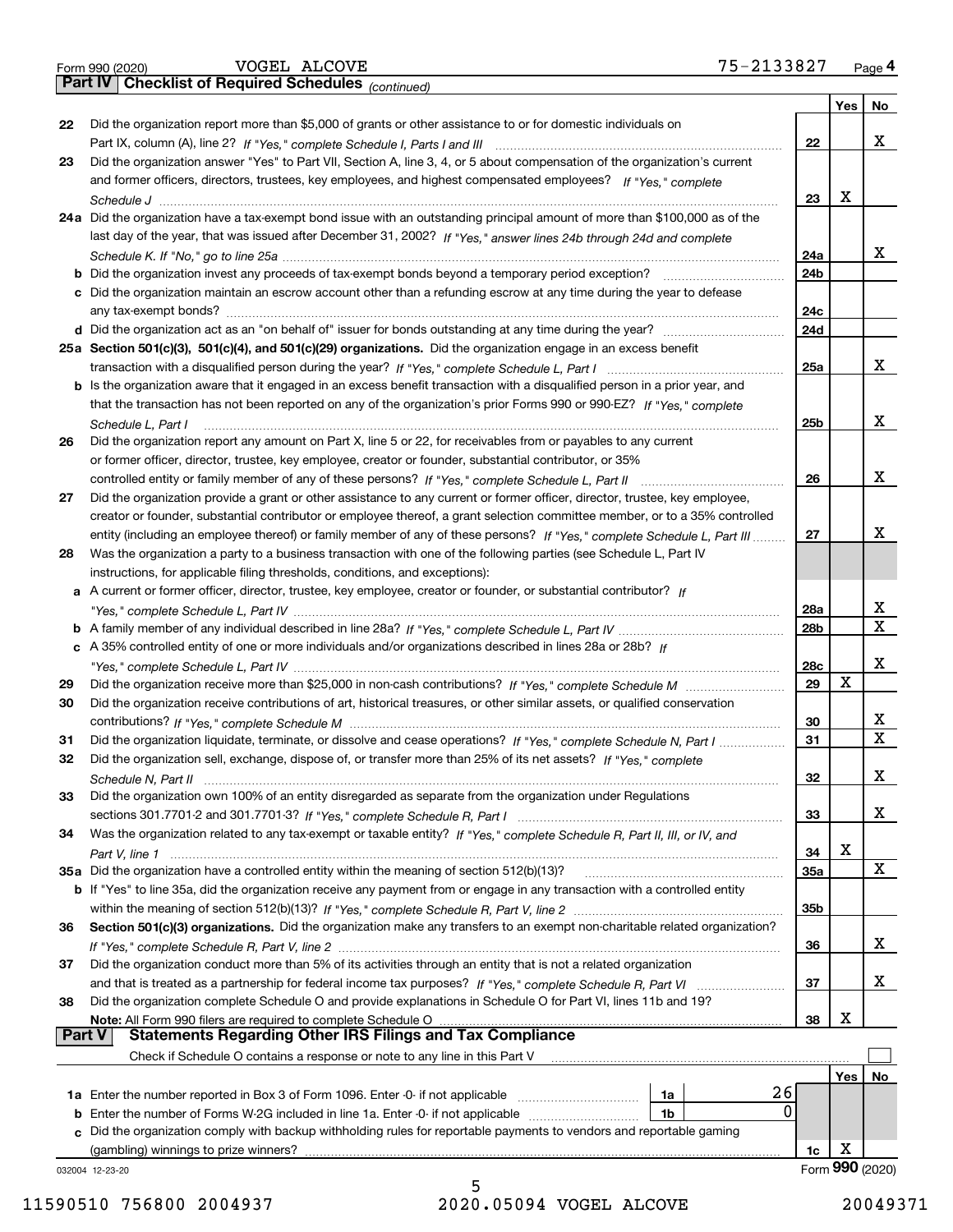|               | 75-2133827<br>VOGEL ALCOVE<br>Form 990 (2020)                                                                                                   |                |         | <u>Page 5</u> |  |  |  |  |  |  |  |
|---------------|-------------------------------------------------------------------------------------------------------------------------------------------------|----------------|---------|---------------|--|--|--|--|--|--|--|
| <b>Part V</b> | Statements Regarding Other IRS Filings and Tax Compliance (continued)                                                                           |                |         |               |  |  |  |  |  |  |  |
|               |                                                                                                                                                 |                | Yes $ $ | No            |  |  |  |  |  |  |  |
|               | 2a Enter the number of employees reported on Form W-3, Transmittal of Wage and Tax Statements,                                                  |                |         |               |  |  |  |  |  |  |  |
|               | 99<br>filed for the calendar year ending with or within the year covered by this return <i>manumumumum</i><br>2a                                |                | х       |               |  |  |  |  |  |  |  |
|               |                                                                                                                                                 |                |         |               |  |  |  |  |  |  |  |
|               |                                                                                                                                                 |                |         |               |  |  |  |  |  |  |  |
|               | 3a Did the organization have unrelated business gross income of \$1,000 or more during the year?                                                |                |         |               |  |  |  |  |  |  |  |
|               |                                                                                                                                                 | 3b             |         |               |  |  |  |  |  |  |  |
|               | 4a At any time during the calendar year, did the organization have an interest in, or a signature or other authority over, a                    |                |         |               |  |  |  |  |  |  |  |
|               |                                                                                                                                                 | 4a             |         | х             |  |  |  |  |  |  |  |
|               | <b>b</b> If "Yes," enter the name of the foreign country $\blacktriangleright$                                                                  |                |         |               |  |  |  |  |  |  |  |
|               | See instructions for filing requirements for FinCEN Form 114, Report of Foreign Bank and Financial Accounts (FBAR).                             |                |         |               |  |  |  |  |  |  |  |
|               | 5a Was the organization a party to a prohibited tax shelter transaction at any time during the tax year?                                        | 5a             |         | X             |  |  |  |  |  |  |  |
| b             |                                                                                                                                                 | 5 <sub>b</sub> |         | х             |  |  |  |  |  |  |  |
|               |                                                                                                                                                 | 5с             |         |               |  |  |  |  |  |  |  |
|               | 6a Does the organization have annual gross receipts that are normally greater than \$100,000, and did the organization solicit                  |                |         |               |  |  |  |  |  |  |  |
|               |                                                                                                                                                 | 6a             |         | х             |  |  |  |  |  |  |  |
|               | <b>b</b> If "Yes," did the organization include with every solicitation an express statement that such contributions or gifts                   |                |         |               |  |  |  |  |  |  |  |
|               | were not tax deductible?                                                                                                                        | 6b             |         |               |  |  |  |  |  |  |  |
| 7             | Organizations that may receive deductible contributions under section 170(c).                                                                   |                |         |               |  |  |  |  |  |  |  |
| а             | Did the organization receive a payment in excess of \$75 made partly as a contribution and partly for goods and services provided to the payor? | 7a             | х       |               |  |  |  |  |  |  |  |
|               | <b>b</b> If "Yes," did the organization notify the donor of the value of the goods or services provided?                                        | 7b             | X       |               |  |  |  |  |  |  |  |
|               | c Did the organization sell, exchange, or otherwise dispose of tangible personal property for which it was required                             |                |         |               |  |  |  |  |  |  |  |
|               |                                                                                                                                                 | 7с             |         | х             |  |  |  |  |  |  |  |
|               | 7d                                                                                                                                              |                |         |               |  |  |  |  |  |  |  |
| е             |                                                                                                                                                 | 7e             |         | х             |  |  |  |  |  |  |  |
| f             | Did the organization, during the year, pay premiums, directly or indirectly, on a personal benefit contract?                                    | 7f             |         | x             |  |  |  |  |  |  |  |
| g             | If the organization received a contribution of qualified intellectual property, did the organization file Form 8899 as required?                | 7g             |         |               |  |  |  |  |  |  |  |
| h.            | If the organization received a contribution of cars, boats, airplanes, or other vehicles, did the organization file a Form 1098-C?              | 7h             |         | x             |  |  |  |  |  |  |  |
| 8             | Sponsoring organizations maintaining donor advised funds. Did a donor advised fund maintained by the                                            |                |         |               |  |  |  |  |  |  |  |
|               | sponsoring organization have excess business holdings at any time during the year?                                                              | 8              |         |               |  |  |  |  |  |  |  |
| 9             | Sponsoring organizations maintaining donor advised funds.                                                                                       |                |         |               |  |  |  |  |  |  |  |
| а             | Did the sponsoring organization make any taxable distributions under section 4966?                                                              | 9а             |         |               |  |  |  |  |  |  |  |
|               | <b>b</b> Did the sponsoring organization make a distribution to a donor, donor advisor, or related person?                                      | 9b             |         |               |  |  |  |  |  |  |  |
| 10            | Section 501(c)(7) organizations. Enter:                                                                                                         |                |         |               |  |  |  |  |  |  |  |
|               | 10a<br> 10b                                                                                                                                     |                |         |               |  |  |  |  |  |  |  |
|               | Gross receipts, included on Form 990, Part VIII, line 12, for public use of club facilities                                                     |                |         |               |  |  |  |  |  |  |  |
| 11            | Section 501(c)(12) organizations. Enter:                                                                                                        |                |         |               |  |  |  |  |  |  |  |
|               | 11a<br>b Gross income from other sources (Do not net amounts due or paid to other sources against                                               |                |         |               |  |  |  |  |  |  |  |
|               | 11b                                                                                                                                             |                |         |               |  |  |  |  |  |  |  |
|               | 12a Section 4947(a)(1) non-exempt charitable trusts. Is the organization filing Form 990 in lieu of Form 1041?                                  | 12a            |         |               |  |  |  |  |  |  |  |
|               | 12b<br><b>b</b> If "Yes," enter the amount of tax-exempt interest received or accrued during the year <i>manument</i>                           |                |         |               |  |  |  |  |  |  |  |
| 13            | Section 501(c)(29) qualified nonprofit health insurance issuers.                                                                                |                |         |               |  |  |  |  |  |  |  |
|               | a Is the organization licensed to issue qualified health plans in more than one state?                                                          | 13а            |         |               |  |  |  |  |  |  |  |
|               | Note: See the instructions for additional information the organization must report on Schedule O.                                               |                |         |               |  |  |  |  |  |  |  |
|               | <b>b</b> Enter the amount of reserves the organization is required to maintain by the states in which the                                       |                |         |               |  |  |  |  |  |  |  |
|               | 13b                                                                                                                                             |                |         |               |  |  |  |  |  |  |  |
|               | 13с                                                                                                                                             |                |         |               |  |  |  |  |  |  |  |
| 14a           | Did the organization receive any payments for indoor tanning services during the tax year?                                                      | 14a            |         | x             |  |  |  |  |  |  |  |
|               | <b>b</b> If "Yes," has it filed a Form 720 to report these payments? If "No," provide an explanation on Schedule O                              | 14b            |         |               |  |  |  |  |  |  |  |
| 15            | Is the organization subject to the section 4960 tax on payment(s) of more than \$1,000,000 in remuneration or                                   |                |         |               |  |  |  |  |  |  |  |
|               |                                                                                                                                                 | 15             |         | x             |  |  |  |  |  |  |  |
|               | If "Yes," see instructions and file Form 4720, Schedule N.                                                                                      |                |         |               |  |  |  |  |  |  |  |
| 16            | Is the organization an educational institution subject to the section 4968 excise tax on net investment income?                                 | 16             |         | х             |  |  |  |  |  |  |  |
|               | If "Yes," complete Form 4720, Schedule O.                                                                                                       |                |         |               |  |  |  |  |  |  |  |

Form (2020) **990**

032005 12-23-20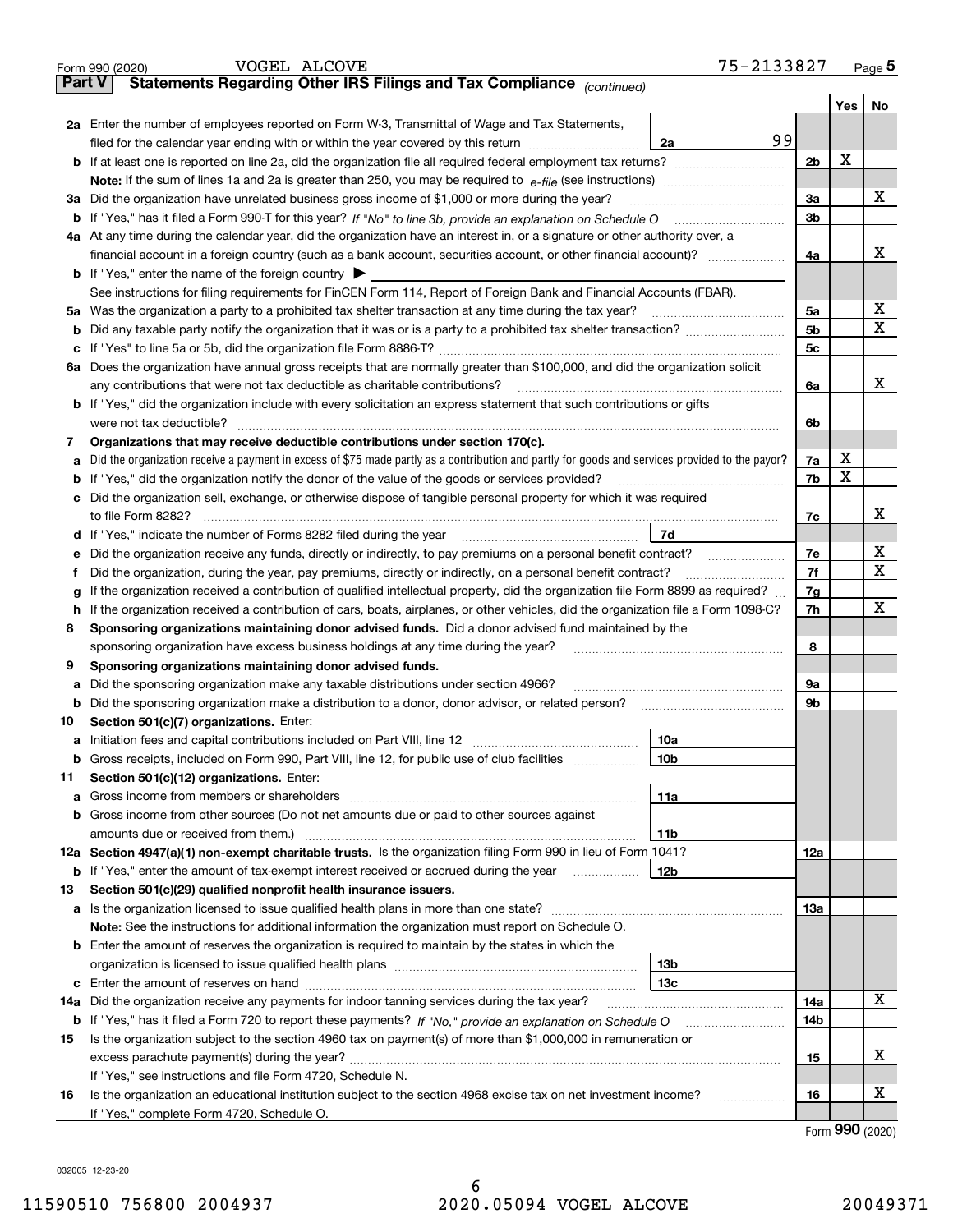|          |                                                                                                                                                  |    |    |                 |             | $\boxed{\text{X}}$      |
|----------|--------------------------------------------------------------------------------------------------------------------------------------------------|----|----|-----------------|-------------|-------------------------|
|          | <b>Section A. Governing Body and Management</b>                                                                                                  |    |    |                 |             |                         |
|          |                                                                                                                                                  |    |    |                 |             | Yes   No                |
|          | <b>1a</b> Enter the number of voting members of the governing body at the end of the tax year <i>manumum</i>                                     | 1a | 39 |                 |             |                         |
|          | If there are material differences in voting rights among members of the governing body, or if the governing                                      |    |    |                 |             |                         |
|          | body delegated broad authority to an executive committee or similar committee, explain on Schedule O.                                            |    |    |                 |             |                         |
|          | Enter the number of voting members included on line 1a, above, who are independent                                                               | 1b | 39 |                 |             |                         |
| 2        | Did any officer, director, trustee, or key employee have a family relationship or a business relationship with any other                         |    |    |                 |             |                         |
|          | officer, director, trustee, or key employee?                                                                                                     |    |    | 2               |             | X                       |
| 3        | Did the organization delegate control over management duties customarily performed by or under the direct supervision                            |    |    |                 |             |                         |
|          | of officers, directors, trustees, or key employees to a management company or other person?                                                      |    |    | 3               |             | $\frac{X}{X}$           |
| 4        | Did the organization make any significant changes to its governing documents since the prior Form 990 was filed?                                 |    |    | 4               |             |                         |
| 5        |                                                                                                                                                  |    |    | 5               |             | $\overline{\textbf{X}}$ |
| 6        | Did the organization have members or stockholders?                                                                                               |    |    | 6               |             | $\mathbf X$             |
| 7a       | Did the organization have members, stockholders, or other persons who had the power to elect or appoint one or                                   |    |    |                 |             |                         |
|          |                                                                                                                                                  |    |    | 7a              |             | x                       |
|          | b Are any governance decisions of the organization reserved to (or subject to approval by) members, stockholders, or                             |    |    |                 |             |                         |
|          | persons other than the governing body?                                                                                                           |    |    | 7b              |             | х                       |
| 8        | Did the organization contemporaneously document the meetings held or written actions undertaken during the year by the following:                |    |    |                 |             |                         |
| a        |                                                                                                                                                  |    |    | 8а              | х           |                         |
| b        |                                                                                                                                                  |    |    | 8b              | X           |                         |
| 9        | Is there any officer, director, trustee, or key employee listed in Part VII, Section A, who cannot be reached at the                             |    |    |                 |             |                         |
|          |                                                                                                                                                  |    |    | 9               |             | x                       |
|          | Section B. Policies (This Section B requests information about policies not required by the Internal Revenue Code.)                              |    |    |                 |             |                         |
|          |                                                                                                                                                  |    |    |                 | Yes         | No                      |
|          |                                                                                                                                                  |    |    | 10a             |             | X                       |
|          | <b>b</b> If "Yes," did the organization have written policies and procedures governing the activities of such chapters, affiliates,              |    |    |                 |             |                         |
|          |                                                                                                                                                  |    |    | 10 <sub>b</sub> |             |                         |
|          | 11a Has the organization provided a complete copy of this Form 990 to all members of its governing body before filing the form?                  |    |    | 11a             | X           |                         |
|          | <b>b</b> Describe in Schedule O the process, if any, used by the organization to review this Form 990.                                           |    |    |                 |             |                         |
|          |                                                                                                                                                  |    |    | 12a             | X           |                         |
|          |                                                                                                                                                  |    |    |                 |             |                         |
|          |                                                                                                                                                  |    |    |                 |             |                         |
|          | <b>b</b> Were officers, directors, or trustees, and key employees required to disclose annually interests that could give rise to conflicts?     |    |    | 12 <sub>b</sub> | X           |                         |
| с        | Did the organization regularly and consistently monitor and enforce compliance with the policy? If "Yes," describe                               |    |    |                 |             |                         |
|          | in Schedule O how this was done measured and contain an account of the state of the state of the state of the                                    |    |    | 12c             | х           |                         |
|          |                                                                                                                                                  |    |    | 13              | $\mathbf X$ |                         |
|          | Did the organization have a written document retention and destruction policy? [11] manufaction policy?                                          |    |    | 14              | х           |                         |
| 14<br>15 | Did the process for determining compensation of the following persons include a review and approval by independent                               |    |    |                 |             |                         |
|          | persons, comparability data, and contemporaneous substantiation of the deliberation and decision?                                                |    |    |                 |             |                         |
| a        | The organization's CEO, Executive Director, or top management official manufactured content and content of the                                   |    |    | 15a             | х           |                         |
|          |                                                                                                                                                  |    |    | 15 <sub>b</sub> | х           |                         |
|          | If "Yes" to line 15a or 15b, describe the process in Schedule O (see instructions).                                                              |    |    |                 |             |                         |
|          | 16a Did the organization invest in, contribute assets to, or participate in a joint venture or similar arrangement with a                        |    |    |                 |             |                         |
|          | taxable entity during the year?                                                                                                                  |    |    | 16a             |             | х                       |
|          | b If "Yes," did the organization follow a written policy or procedure requiring the organization to evaluate its participation                   |    |    |                 |             |                         |
|          | in joint venture arrangements under applicable federal tax law, and take steps to safequard the organization's                                   |    |    |                 |             |                         |
|          |                                                                                                                                                  |    |    | 16b             |             |                         |
|          | <b>Section C. Disclosure</b>                                                                                                                     |    |    |                 |             |                         |
|          | NONE<br>List the states with which a copy of this Form 990 is required to be filed $\blacktriangleright$                                         |    |    |                 |             |                         |
| 17<br>18 | Section 6104 requires an organization to make its Forms 1023 (1024 or 1024-A, if applicable), 990, and 990-T (Section 501(c)(3)s only) available |    |    |                 |             |                         |
|          | for public inspection. Indicate how you made these available. Check all that apply.                                                              |    |    |                 |             |                         |
|          | X   Own website<br>$X$ Another's website<br>$\lfloor x \rfloor$ Upon request<br>Other (explain on Schedule O)                                    |    |    |                 |             |                         |
|          | Describe on Schedule O whether (and if so, how) the organization made its governing documents, conflict of interest policy, and financial        |    |    |                 |             |                         |
|          | statements available to the public during the tax year.                                                                                          |    |    |                 |             |                         |
| 19<br>20 | State the name, address, and telephone number of the person who possesses the organization's books and records                                   |    |    |                 |             |                         |
|          | JORDAN NEUFELD - 214-368-8686<br>75215<br>1738 GANO STREET, DALLAS, TX                                                                           |    |    |                 |             |                         |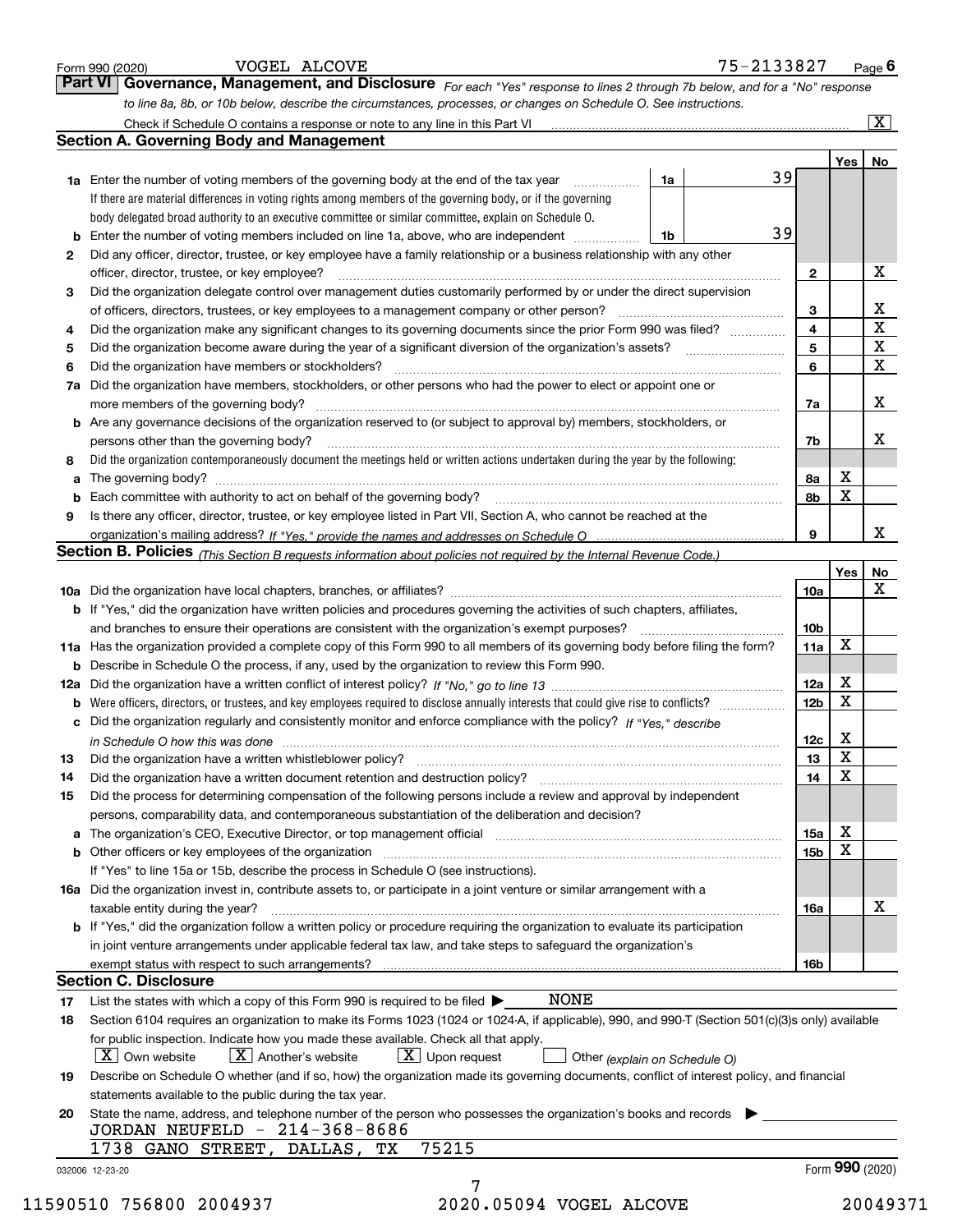$\mathcal{L}^{\text{max}}$ 

| orm 990 (2020) <sup>.</sup> |                                                                                            | VOGEL ALCOVE | 75-2133827 | Page <i>I</i> |
|-----------------------------|--------------------------------------------------------------------------------------------|--------------|------------|---------------|
|                             | Part VII Compensation of Officers, Directors, Trustees, Key Employees, Highest Compensated |              |            |               |
|                             | <b>Employees, and Independent Contractors</b>                                              |              |            |               |

Check if Schedule O contains a response or note to any line in this Part VII

**Section A. Officers, Directors, Trustees, Key Employees, and Highest Compensated Employees**

**1a**  Complete this table for all persons required to be listed. Report compensation for the calendar year ending with or within the organization's tax year. **•** List all of the organization's current officers, directors, trustees (whether individuals or organizations), regardless of amount of compensation.

Enter -0- in columns (D), (E), and (F) if no compensation was paid.

 $\bullet$  List all of the organization's  $\,$ current key employees, if any. See instructions for definition of "key employee."

**•** List the organization's five current highest compensated employees (other than an officer, director, trustee, or key employee) who received reportable compensation (Box 5 of Form W-2 and/or Box 7 of Form 1099-MISC) of more than \$100,000 from the organization and any related organizations.

**•** List all of the organization's former officers, key employees, and highest compensated employees who received more than \$100,000 of reportable compensation from the organization and any related organizations.

**former directors or trustees**  ¥ List all of the organization's that received, in the capacity as a former director or trustee of the organization, more than \$10,000 of reportable compensation from the organization and any related organizations.

See instructions for the order in which to list the persons above.

Check this box if neither the organization nor any related organization compensated any current officer, director, or trustee.  $\mathcal{L}^{\text{max}}$ 

| (A)                          | (B)                    |                                |                                                                  | (C)                                     |              |                                   |        | (D)                 | (E)                              | (F)                      |
|------------------------------|------------------------|--------------------------------|------------------------------------------------------------------|-----------------------------------------|--------------|-----------------------------------|--------|---------------------|----------------------------------|--------------------------|
| Name and title               | Average                |                                |                                                                  | Position<br>(do not check more than one |              |                                   |        | Reportable          | Reportable                       | Estimated                |
|                              | hours per              |                                | box, unless person is both an<br>officer and a director/trustee) |                                         |              |                                   |        | compensation        | compensation                     | amount of                |
|                              | week                   |                                |                                                                  |                                         |              |                                   |        | from                | from related                     | other                    |
|                              | (list any<br>hours for | Individual trustee or director |                                                                  |                                         |              |                                   |        | the<br>organization | organizations<br>(W-2/1099-MISC) | compensation<br>from the |
|                              | related                |                                |                                                                  |                                         |              |                                   |        | (W-2/1099-MISC)     |                                  | organization             |
|                              | organizations          |                                |                                                                  |                                         |              |                                   |        |                     |                                  | and related              |
|                              | below                  |                                | Institutional trustee                                            |                                         | Key employee |                                   |        |                     |                                  | organizations            |
|                              | line)                  |                                |                                                                  | Officer                                 |              | Highest compensated<br>  employee | Former |                     |                                  |                          |
| KAREN HUGHES<br>(1)          | 40.00                  |                                |                                                                  |                                         |              |                                   |        |                     |                                  |                          |
| PRESIDENT & CEO              | 0.50                   |                                |                                                                  | $\overline{\textbf{X}}$                 |              |                                   |        | 328,077.            | $\mathbf 0$ .                    | 64,096.                  |
| (2)<br>ALAN J. GOLD          | 1.00                   |                                |                                                                  |                                         |              |                                   |        |                     |                                  |                          |
| <b>DIRECTOR</b>              |                        | $\overline{\text{X}}$          |                                                                  |                                         |              |                                   |        | 0.                  | $\mathbf 0$ .                    | $\mathbf 0$ .            |
| <b>ALEX HOLMES</b><br>(3)    | 1.00                   |                                |                                                                  |                                         |              |                                   |        |                     |                                  |                          |
| <b>DIRECTOR</b>              |                        | X                              |                                                                  |                                         |              |                                   |        | 0.                  | 0.                               | $0_{.}$                  |
| (4)<br>ALICE BARNETT         | 1.00                   |                                |                                                                  |                                         |              |                                   |        |                     |                                  |                          |
| <b>DIRECTOR</b>              |                        | $\mathbf X$                    |                                                                  |                                         |              |                                   |        | 0.                  | $\mathbf 0$ .                    | $\mathbf 0$ .            |
| AMY MCCRACKEN<br>(5)         | 1.00                   |                                |                                                                  |                                         |              |                                   |        |                     |                                  |                          |
| <b>DIRECTOR</b>              |                        | $\rm X$                        |                                                                  |                                         |              |                                   |        | 0.                  | $\mathbf 0$ .                    | $0_{.}$                  |
| (6)<br><b>ANDREW LAUCK</b>   | 1.00                   |                                |                                                                  |                                         |              |                                   |        |                     |                                  |                          |
| <b>DIRECTOR</b>              |                        | $\mathbf X$                    |                                                                  |                                         |              |                                   |        | 0.                  | 0.                               | $\mathbf 0$ .            |
| <b>ANDREW ROSEN</b><br>(7)   | 1.00                   |                                |                                                                  |                                         |              |                                   |        |                     |                                  |                          |
| <b>DIRECTOR</b>              |                        | X                              |                                                                  |                                         |              |                                   |        | 0.                  | $\mathbf 0$ .                    | $0_{.}$                  |
| (8)<br>ANDY RABIN            | 1.00                   |                                |                                                                  |                                         |              |                                   |        |                     |                                  |                          |
| <b>DIRECTOR</b>              |                        | $\mathbf X$                    |                                                                  |                                         |              |                                   |        | 0.                  | $\mathbf 0$ .                    | $0_{.}$                  |
| (9)<br><b>AUSTIN KREMERS</b> | 1.00                   |                                |                                                                  |                                         |              |                                   |        |                     |                                  |                          |
| <b>DIRECTOR</b>              |                        | $\overline{\mathbf{X}}$        |                                                                  |                                         |              |                                   |        | 0.                  | $\mathbf 0$ .                    | $\mathbf 0$ .            |
| (10) CHRIS SPAFFORD          | 1.00                   |                                |                                                                  |                                         |              |                                   |        |                     |                                  |                          |
| <b>DIRECTOR</b>              |                        | $\mathbf X$                    |                                                                  |                                         |              |                                   |        | 0.                  | $\mathbf 0$ .                    | 0.                       |
| (11) CLETUS JUDGE            | 1.00                   |                                |                                                                  |                                         |              |                                   |        |                     |                                  |                          |
| <b>DIRECTOR</b>              |                        | X                              |                                                                  |                                         |              |                                   |        | 0.                  | $\mathbf 0$ .                    | $0_{.}$                  |
| (12) DAVID CHO               | 1.00                   |                                |                                                                  |                                         |              |                                   |        |                     |                                  |                          |
| <b>DIRECTOR</b>              |                        | $\rm X$                        |                                                                  |                                         |              |                                   |        | 0.                  | $\mathbf 0$ .                    | $0_{.}$                  |
| (13) DAWN BUDNER             | 1.00                   |                                |                                                                  |                                         |              |                                   |        |                     |                                  |                          |
| <b>DIRECTOR</b>              |                        | X                              |                                                                  |                                         |              |                                   |        | 0.                  | 0.                               | 0.                       |
| (14) DEBRA CARTER            | 1.00                   |                                |                                                                  |                                         |              |                                   |        |                     |                                  |                          |
| <b>DIRECTOR</b>              |                        | $\rm X$                        |                                                                  |                                         |              |                                   |        | 0.                  | $\mathbf 0$ .                    | 0.                       |
| (15) ERICA FOLAND            | 1.00                   |                                |                                                                  |                                         |              |                                   |        |                     |                                  |                          |
| <b>DIRECTOR</b>              |                        | X                              |                                                                  |                                         |              |                                   |        | 0.                  | $\mathbf 0$ .                    | $\mathbf 0$ .            |
| (16) GEOFF BAILEY            | 1.00                   |                                |                                                                  |                                         |              |                                   |        |                     |                                  |                          |
| <b>DIRECTOR</b>              |                        | X                              |                                                                  |                                         |              |                                   |        | 0.                  | 0.                               | $0_{.}$                  |
| (17) GRAHAM MERRIMAN         | 1.00                   |                                |                                                                  |                                         |              |                                   |        |                     |                                  |                          |
| <b>DIRECTOR</b>              |                        | $\mathbf X$                    |                                                                  |                                         |              |                                   |        | 0.                  | $\mathbf 0$ .                    | 0.                       |
|                              |                        |                                |                                                                  |                                         |              |                                   |        |                     |                                  | $\overline{2}$           |

032007 12-23-20

Form (2020) **990**

8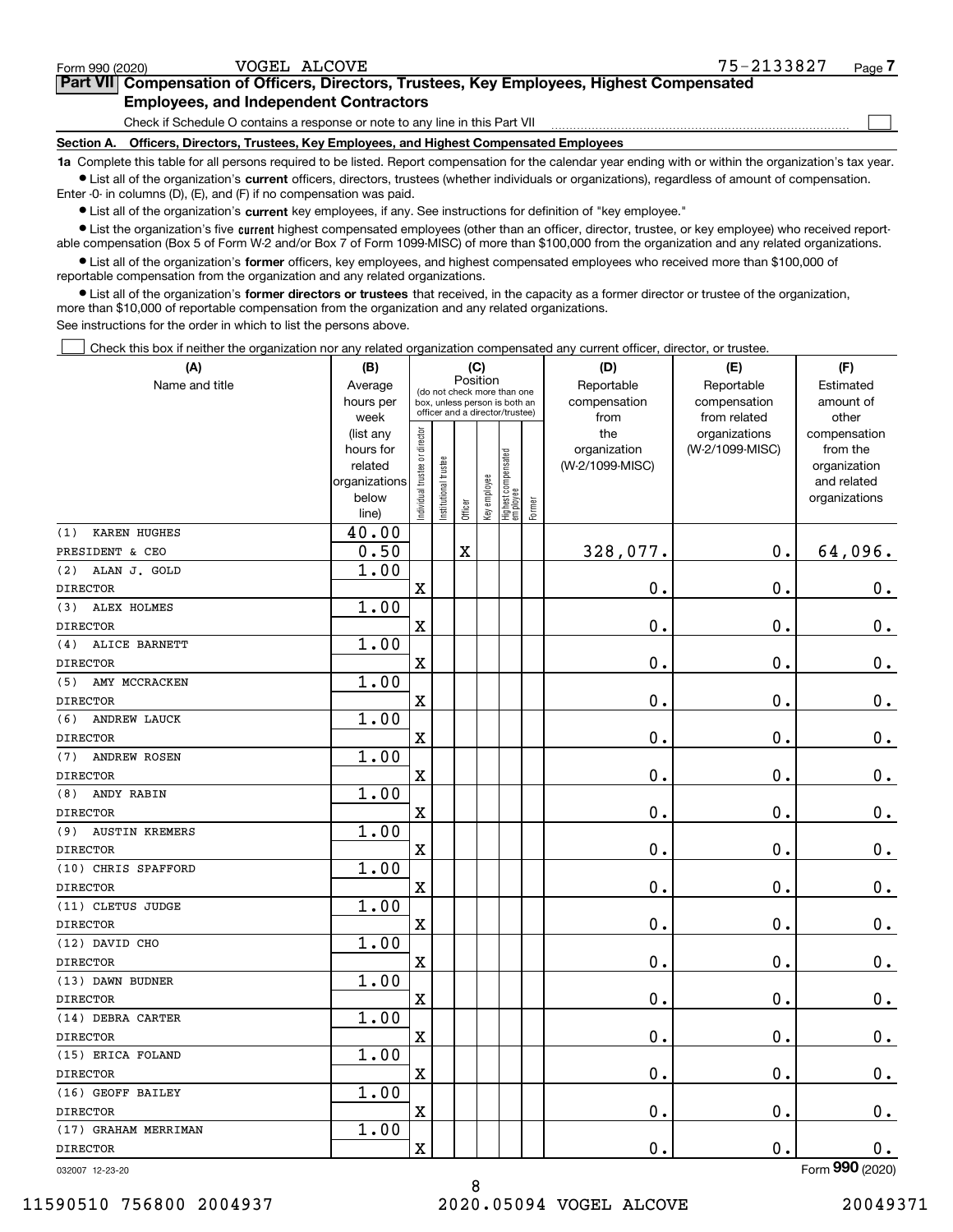| VOGEL ALCOVE<br>Form 990 (2020)                                                                                                              |                        |                                |                       |                                                                                                 |              |                                   |        |                                    | 75-2133827                                 |                  |              | Page 8                          |
|----------------------------------------------------------------------------------------------------------------------------------------------|------------------------|--------------------------------|-----------------------|-------------------------------------------------------------------------------------------------|--------------|-----------------------------------|--------|------------------------------------|--------------------------------------------|------------------|--------------|---------------------------------|
| <b>Part VII</b><br>Section A. Officers, Directors, Trustees, Key Employees, and Highest Compensated Employees (continued)                    |                        |                                |                       |                                                                                                 |              |                                   |        |                                    |                                            |                  |              |                                 |
| (B)<br>(C)<br>(A)<br>(D)<br>(E)<br>Position<br>Average                                                                                       |                        |                                |                       |                                                                                                 |              |                                   |        |                                    |                                            | (F)              |              |                                 |
| Name and title<br>hours per<br>week                                                                                                          |                        |                                |                       | (do not check more than one<br>box, unless person is both an<br>officer and a director/trustee) |              |                                   |        | Reportable<br>compensation<br>from | Reportable<br>compensation<br>from related |                  |              | Estimated<br>amount of<br>other |
|                                                                                                                                              | (list any<br>hours for | Individual trustee or director |                       |                                                                                                 |              |                                   |        | the<br>organization                | organizations<br>(W-2/1099-MISC)           |                  |              | compensation<br>from the        |
|                                                                                                                                              | related                |                                |                       |                                                                                                 |              |                                   |        | (W-2/1099-MISC)                    |                                            |                  |              | organization                    |
|                                                                                                                                              | organizations<br>below |                                | Institutional trustee |                                                                                                 | Key employee | Highest compensated<br>  employee |        |                                    |                                            |                  |              | and related<br>organizations    |
|                                                                                                                                              | line)                  |                                |                       | Officer                                                                                         |              |                                   | Former |                                    |                                            |                  |              |                                 |
| (18) JESSICA BALDWIN                                                                                                                         | 1.00                   |                                |                       |                                                                                                 |              |                                   |        |                                    |                                            |                  |              |                                 |
| <b>DIRECTOR</b>                                                                                                                              |                        | $\mathbf x$                    |                       |                                                                                                 |              |                                   |        | 0.                                 |                                            | 0.               |              | 0.                              |
| (19) JOHN OFENLOCH                                                                                                                           | 1.00                   |                                |                       |                                                                                                 |              |                                   |        |                                    |                                            |                  |              |                                 |
| <b>DIRECTOR</b>                                                                                                                              |                        | X                              |                       |                                                                                                 |              |                                   |        | 0.                                 |                                            | 0.               |              | 0.                              |
| (20) KEISHA ORTIZ                                                                                                                            | 1.00                   |                                |                       |                                                                                                 |              |                                   |        |                                    |                                            |                  |              |                                 |
| <b>DIRECTOR</b>                                                                                                                              |                        | X                              |                       |                                                                                                 |              |                                   |        | 0.                                 |                                            | 0.               |              | 0.                              |
| (21) LAUREN HALSEY                                                                                                                           | 1.00                   |                                |                       |                                                                                                 |              |                                   |        |                                    |                                            |                  |              |                                 |
| <b>DIRECTOR</b>                                                                                                                              |                        | X                              |                       |                                                                                                 |              |                                   |        | 0.                                 |                                            | 0.               |              | 0.                              |
| (22) LAUREN LEAHY                                                                                                                            | 1.00                   |                                |                       |                                                                                                 |              |                                   |        |                                    |                                            |                  |              |                                 |
| <b>DIRECTOR</b>                                                                                                                              |                        | X                              |                       |                                                                                                 |              |                                   |        | 0.                                 |                                            | 0.               |              | 0.                              |
| (23) LORI WHITTEN                                                                                                                            | 1.00                   |                                |                       |                                                                                                 |              |                                   |        |                                    |                                            |                  |              |                                 |
| <b>DIRECTOR</b>                                                                                                                              |                        | X                              |                       |                                                                                                 |              |                                   |        | 0.                                 |                                            | 0.               |              | 0.                              |
| (24) MARK MINER                                                                                                                              | 1.00                   |                                |                       |                                                                                                 |              |                                   |        |                                    |                                            |                  |              |                                 |
| <b>DIRECTOR</b>                                                                                                                              |                        | X                              |                       |                                                                                                 |              |                                   |        | 0.                                 |                                            | 0.               |              | 0.                              |
| (25) NICK LINN                                                                                                                               | 1.00                   |                                |                       |                                                                                                 |              |                                   |        |                                    |                                            |                  |              |                                 |
| <b>DIRECTOR</b><br>(26) PAUL S. DRISCOLL                                                                                                     | 1.00                   | X                              |                       |                                                                                                 |              |                                   |        | 0.                                 |                                            | 0.               |              | 0.                              |
| <b>DIRECTOR</b>                                                                                                                              |                        | $\mathbf x$                    |                       |                                                                                                 |              |                                   |        | 0.                                 |                                            | 0.               |              | 0.                              |
|                                                                                                                                              |                        |                                |                       |                                                                                                 |              |                                   |        | 328,077.                           |                                            | $\overline{0}$ . |              | 64,096.                         |
| 1b Subtotal<br>c Total from continuation sheets to Part VII, Section A                                                                       |                        |                                |                       |                                                                                                 |              |                                   |        | 0.                                 |                                            | $\overline{0}$ . |              | 0.                              |
|                                                                                                                                              |                        |                                |                       |                                                                                                 |              |                                   |        | 328,077.                           |                                            | $\overline{0}$ . |              | 64,096.                         |
| Total number of individuals (including but not limited to those listed above) who received more than \$100,000 of reportable<br>$\mathbf{2}$ |                        |                                |                       |                                                                                                 |              |                                   |        |                                    |                                            |                  |              |                                 |
| compensation from the organization $\blacktriangleright$                                                                                     |                        |                                |                       |                                                                                                 |              |                                   |        |                                    |                                            |                  |              | 1                               |
|                                                                                                                                              |                        |                                |                       |                                                                                                 |              |                                   |        |                                    |                                            |                  |              | Yes<br>No                       |
| 3<br>Did the organization list any former officer, director, trustee, key employee, or highest compensated employee on                       |                        |                                |                       |                                                                                                 |              |                                   |        |                                    |                                            |                  |              |                                 |
| line 1a? If "Yes," complete Schedule J for such individual manufactured contained and the Ves," complete Schedule J for such individual      |                        |                                |                       |                                                                                                 |              |                                   |        |                                    |                                            |                  | 3            | X                               |
| For any individual listed on line 1a, is the sum of reportable compensation and other compensation from the organization                     |                        |                                |                       |                                                                                                 |              |                                   |        |                                    |                                            |                  |              |                                 |
|                                                                                                                                              |                        |                                |                       |                                                                                                 |              |                                   |        |                                    |                                            |                  | 4            | X                               |
| Did any person listed on line 1a receive or accrue compensation from any unrelated organization or individual for services<br>5              |                        |                                |                       |                                                                                                 |              |                                   |        |                                    |                                            |                  |              |                                 |
| rendered to the organization? If "Yes." complete Schedule J for such person                                                                  |                        |                                |                       |                                                                                                 |              |                                   |        |                                    |                                            |                  | 5            | X                               |
| <b>Section B. Independent Contractors</b>                                                                                                    |                        |                                |                       |                                                                                                 |              |                                   |        |                                    |                                            |                  |              |                                 |
| Complete this table for your five highest compensated independent contractors that received more than \$100,000 of compensation from<br>1.   |                        |                                |                       |                                                                                                 |              |                                   |        |                                    |                                            |                  |              |                                 |
| the organization. Report compensation for the calendar year ending with or within the organization's tax year.                               |                        |                                |                       |                                                                                                 |              |                                   |        |                                    |                                            |                  |              |                                 |
| (A)                                                                                                                                          |                        |                                |                       |                                                                                                 |              |                                   |        | (B)                                |                                            |                  | (C)          |                                 |
| Name and business address                                                                                                                    |                        |                                |                       |                                                                                                 |              |                                   |        | Description of services            |                                            |                  | Compensation |                                 |
| G & R LIVE, 30700 NORTHWESTERN HIGHWAY,                                                                                                      |                        |                                |                       |                                                                                                 |              |                                   |        | EVENT ENTERTAINMENT                |                                            |                  |              |                                 |
| FARMINGTON HILLS, MI 48334                                                                                                                   |                        |                                |                       |                                                                                                 |              |                                   |        | SERVICES                           |                                            |                  |              | 179, 250.                       |
| BLACKALL MECHANICAL                                                                                                                          |                        |                                |                       |                                                                                                 |              |                                   |        |                                    |                                            |                  |              |                                 |
| 3724 ARAPAHO ROAD, ADDISON, TX 75001                                                                                                         |                        |                                |                       |                                                                                                 |              |                                   |        | <b>BUILDING MAINTENANCE</b>        |                                            |                  |              | 116,300.                        |
| MY COMPUTER GUY, 2455 RIDGGE ROAD, STE<br>251, ROCKWALL, TX 75087                                                                            |                        |                                |                       |                                                                                                 |              |                                   |        | OUTSOURCED IT                      |                                            |                  |              | 112,144.                        |
| RAS SERVICE, INC., 4407 N. BELTWOOD PKWY,                                                                                                    |                        |                                |                       |                                                                                                 |              |                                   |        |                                    |                                            |                  |              |                                 |
| STE 112, DALLAS, TX 75244                                                                                                                    |                        |                                |                       |                                                                                                 |              |                                   |        | <b>JANITORAL SERVICES</b>          |                                            |                  |              | 111,608.                        |
|                                                                                                                                              |                        |                                |                       |                                                                                                 |              |                                   |        |                                    |                                            |                  |              |                                 |
|                                                                                                                                              |                        |                                |                       |                                                                                                 |              |                                   |        |                                    |                                            |                  |              |                                 |
| Total number of independent contractors (including but not limited to those listed above) who received more than<br>$\mathbf{2}$             |                        |                                |                       |                                                                                                 |              |                                   |        |                                    |                                            |                  |              |                                 |
| \$100,000 of compensation from the organization                                                                                              |                        |                                |                       |                                                                                                 | 4            |                                   |        |                                    |                                            |                  |              |                                 |
| SEE PART VII, SECTION A CONTINUATION SHEETS                                                                                                  |                        |                                |                       |                                                                                                 |              |                                   |        |                                    |                                            |                  |              | Form 990 (2020)                 |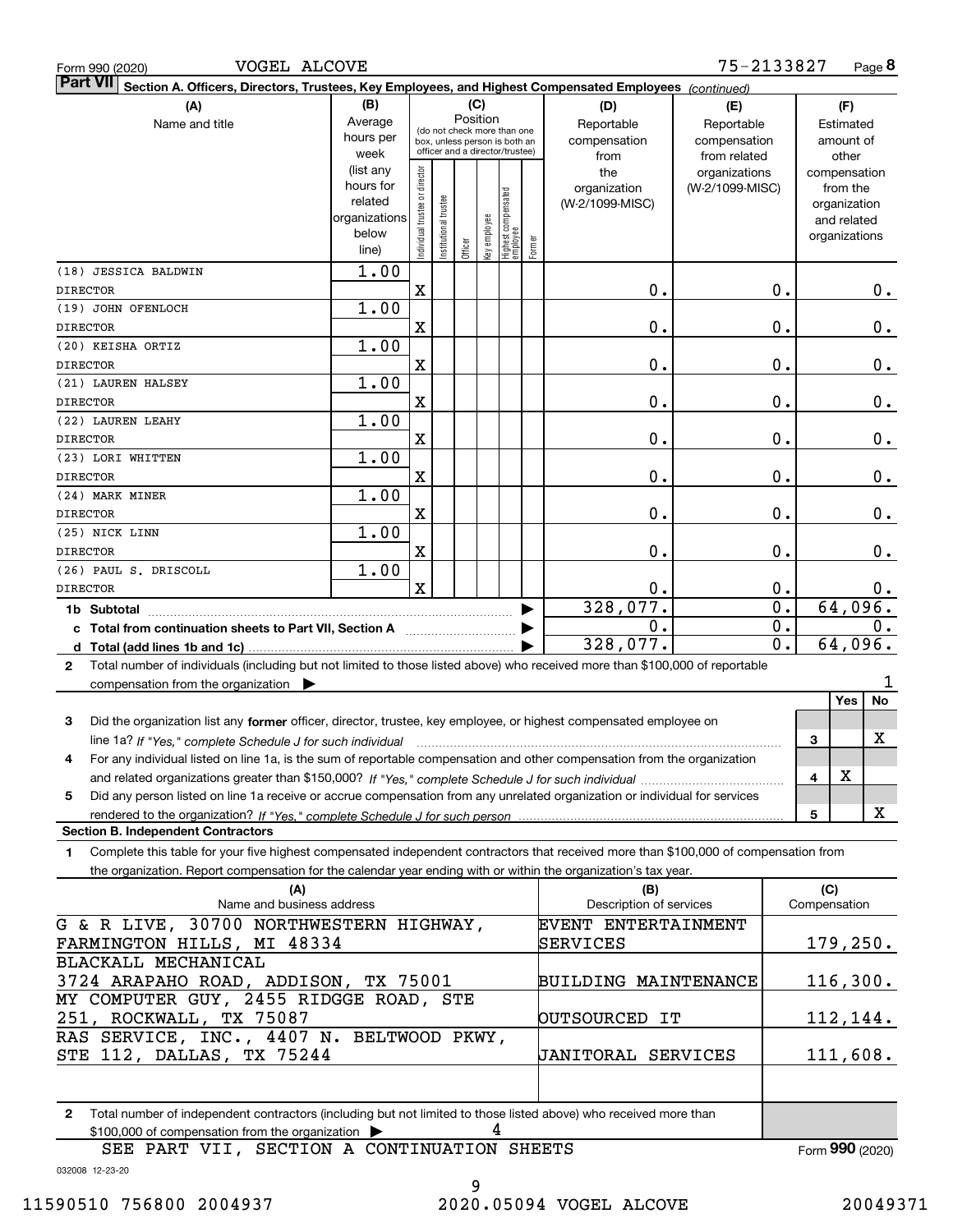| VOGEL ALCOVE<br>Form 990                                                                                                     |                                                         |                                |                       |             |                        |                              |        |                                             | 75-2133827                                                       |                                                |  |  |
|------------------------------------------------------------------------------------------------------------------------------|---------------------------------------------------------|--------------------------------|-----------------------|-------------|------------------------|------------------------------|--------|---------------------------------------------|------------------------------------------------------------------|------------------------------------------------|--|--|
| <b>Part VII</b><br>Section A.<br>Officers, Directors, Trustees, Key Employees, and Highest Compensated Employees (continued) |                                                         |                                |                       |             |                        |                              |        |                                             |                                                                  |                                                |  |  |
| (A)                                                                                                                          | (B)                                                     | (C)                            |                       |             |                        |                              |        | (D)                                         | (E)                                                              |                                                |  |  |
| Name and title                                                                                                               | Average                                                 |                                |                       |             | Position               |                              |        | Reportable                                  | Reportable                                                       | Estimated                                      |  |  |
|                                                                                                                              | hours<br>per<br>week<br>(list any                       |                                |                       |             | (check all that apply) |                              |        | compensation<br>from<br>the<br>organization | compensation<br>from related<br>organizations<br>(W-2/1099-MISC) | amount of<br>other<br>compensation<br>from the |  |  |
|                                                                                                                              | hours for<br>related<br>organizations<br>below<br>line) | Individual trustee or director | Institutional trustee | Officer     | Key employee           | Highest compensated employee | Former | (W-2/1099-MISC)                             |                                                                  | organization<br>and related<br>organizations   |  |  |
| (27) PERRY KAUFMAN                                                                                                           | 1.00                                                    |                                |                       |             |                        |                              |        |                                             |                                                                  |                                                |  |  |
| <b>DIRECTOR</b>                                                                                                              |                                                         | $\mathbf X$                    |                       |             |                        |                              |        | $\mathbf 0$ .                               | 0.                                                               | 0.                                             |  |  |
| (28) R. CREIGHTON STARK III<br><b>DIRECTOR</b>                                                                               | 1.00                                                    | $\mathbf X$                    |                       |             |                        |                              |        | $\mathbf 0$ .                               | 0.                                                               | $\mathbf 0$ .                                  |  |  |
| (29) RICK LACHER                                                                                                             | 1.00                                                    |                                |                       |             |                        |                              |        |                                             |                                                                  |                                                |  |  |
| <b>DIRECTOR</b>                                                                                                              |                                                         | $\mathbf X$                    |                       |             |                        |                              |        | $\mathbf 0$ .                               | 0.                                                               | $\mathbf 0$ .                                  |  |  |
| (30) ROBERT JENKINS                                                                                                          | 1.00                                                    |                                |                       |             |                        |                              |        |                                             |                                                                  |                                                |  |  |
| <b>DIRECTOR</b>                                                                                                              |                                                         | $\mathbf X$                    |                       |             |                        |                              |        | $\mathbf 0$ .                               | 0.                                                               | $\mathbf 0$ .                                  |  |  |
| (31) ROGER LEHMAN<br><b>DIRECTOR</b>                                                                                         | 1.00                                                    | $\mathbf X$                    |                       |             |                        |                              |        | $\mathbf 0$ .                               | 0.                                                               | $\mathbf 0$ .                                  |  |  |
| (32) STACY MALPHURS                                                                                                          | 1.00                                                    |                                |                       |             |                        |                              |        |                                             |                                                                  |                                                |  |  |
| <b>DIRECTOR</b>                                                                                                              |                                                         | $\mathbf X$                    |                       |             |                        |                              |        | $\mathbf 0$ .                               | 0.                                                               | $\mathbf 0$ .                                  |  |  |
| (33) SUSAN HIRSCH                                                                                                            | 1.00                                                    |                                |                       |             |                        |                              |        |                                             |                                                                  |                                                |  |  |
| <b>DIRECTOR</b>                                                                                                              |                                                         | $\mathbf X$                    |                       |             |                        |                              |        | $\mathbf 0$ .                               | 0.                                                               | $\mathbf 0$ .                                  |  |  |
| (34) VIK BHATIA                                                                                                              | 1.00                                                    |                                |                       |             |                        |                              |        |                                             |                                                                  |                                                |  |  |
| <b>DIRECTOR</b>                                                                                                              |                                                         | $\mathbf X$                    |                       |             |                        |                              |        | $\mathbf 0$ .                               | 0.                                                               | $\mathbf 0$ .                                  |  |  |
| (35) SCOTT WILSON                                                                                                            | 1.00                                                    |                                |                       |             |                        |                              |        |                                             |                                                                  |                                                |  |  |
| CHAIR                                                                                                                        |                                                         | $\mathbf X$                    |                       | $\mathbf X$ |                        |                              |        | $\mathbf 0$ .                               | 0.                                                               | $\mathbf 0$ .                                  |  |  |
| (36) ANN MARIE PAINTER                                                                                                       | 1.00                                                    |                                |                       |             |                        |                              |        |                                             |                                                                  |                                                |  |  |
| VICE CHAIR<br>(37) CHRIS PFIRRMAN                                                                                            | 1.00                                                    | $\mathbf X$                    |                       | $\mathbf X$ |                        |                              |        | $\mathbf 0$ .                               | 0.                                                               | $\mathbf 0$ .                                  |  |  |
| <b>TREASURER</b>                                                                                                             |                                                         | $\mathbf X$                    |                       | $\mathbf X$ |                        |                              |        | $\mathbf 0$ .                               | 0.                                                               | 0.                                             |  |  |
| (38) JONATHAN MACKE                                                                                                          | 1.00                                                    |                                |                       |             |                        |                              |        |                                             |                                                                  |                                                |  |  |
| <b>SECRETARY</b>                                                                                                             |                                                         | $\mathbf X$                    |                       | $\mathbf X$ |                        |                              |        | $\mathbf 0$ .                               | 0.                                                               | 0.                                             |  |  |
| (39) JOHN WANDER                                                                                                             | 1.00                                                    |                                |                       |             |                        |                              |        |                                             |                                                                  |                                                |  |  |
| IMMEDIATE PAST CHAIR                                                                                                         | $1.00 \mid X$                                           |                                |                       | X           |                        |                              |        | $\mathbf 0$ .                               | $0$ .                                                            | 0.                                             |  |  |
|                                                                                                                              |                                                         |                                |                       |             |                        |                              |        |                                             |                                                                  |                                                |  |  |
|                                                                                                                              |                                                         |                                |                       |             |                        |                              |        |                                             |                                                                  |                                                |  |  |
|                                                                                                                              |                                                         |                                |                       |             |                        |                              |        |                                             |                                                                  |                                                |  |  |
|                                                                                                                              |                                                         |                                |                       |             |                        |                              |        |                                             |                                                                  |                                                |  |  |
|                                                                                                                              |                                                         |                                |                       |             |                        |                              |        |                                             |                                                                  |                                                |  |  |
|                                                                                                                              |                                                         |                                |                       |             |                        |                              |        |                                             |                                                                  |                                                |  |  |
|                                                                                                                              |                                                         |                                |                       |             |                        |                              |        |                                             |                                                                  |                                                |  |  |
|                                                                                                                              |                                                         |                                |                       |             |                        |                              |        |                                             |                                                                  |                                                |  |  |
| Total to Part VII, Section A, line 1c                                                                                        |                                                         |                                |                       |             |                        |                              |        |                                             |                                                                  |                                                |  |  |
|                                                                                                                              |                                                         |                                |                       |             |                        |                              |        |                                             |                                                                  |                                                |  |  |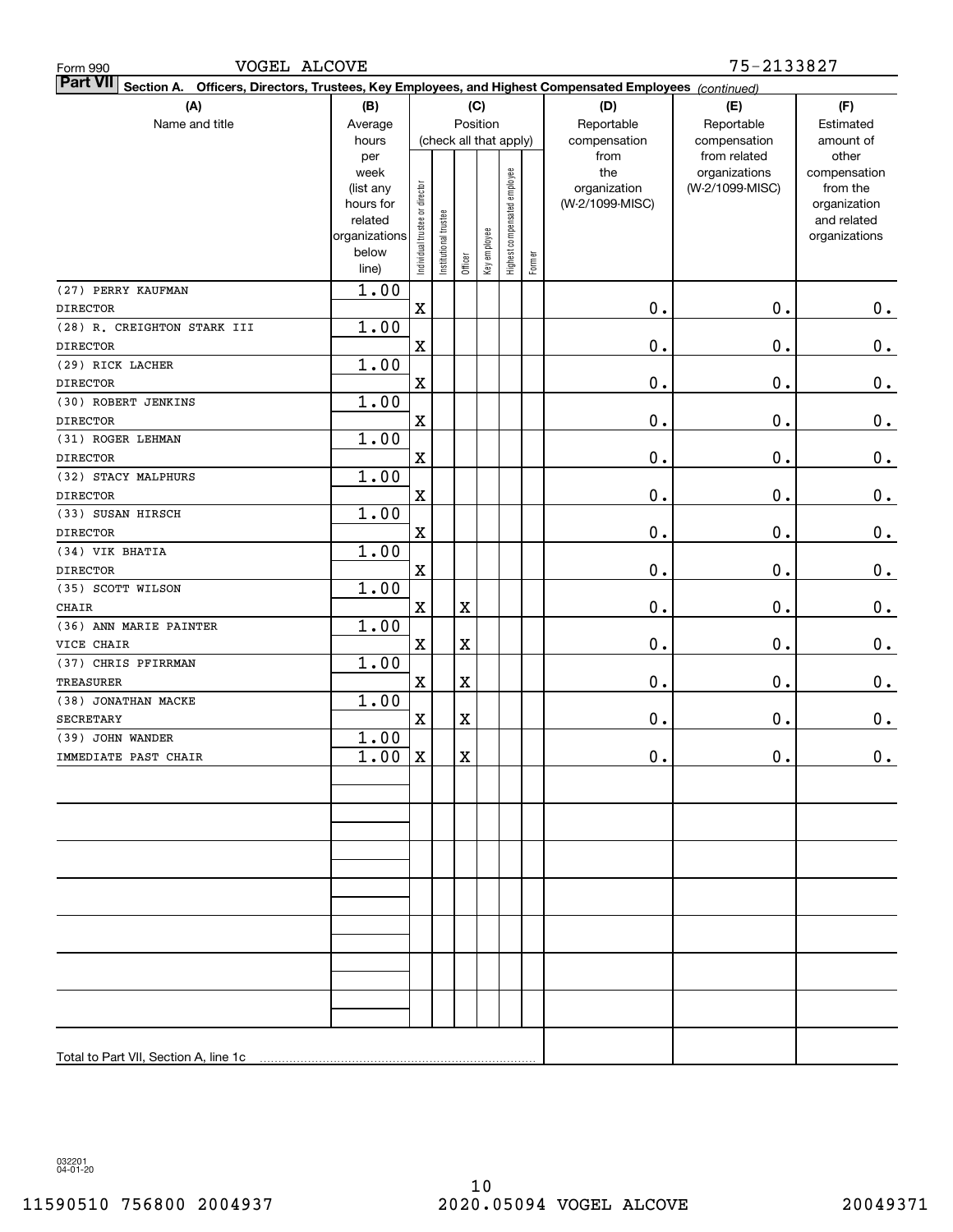|                                                           |      |                                                                                                                  | Form 990 (2020)                                                                                                       |          |                          | VOGEL ALCOVE   |                      |          |                      |                                       | 75-2133827                    | Page 9                                                   |
|-----------------------------------------------------------|------|------------------------------------------------------------------------------------------------------------------|-----------------------------------------------------------------------------------------------------------------------|----------|--------------------------|----------------|----------------------|----------|----------------------|---------------------------------------|-------------------------------|----------------------------------------------------------|
| <b>Part VIII</b>                                          |      |                                                                                                                  | <b>Statement of Revenue</b>                                                                                           |          |                          |                |                      |          |                      |                                       |                               |                                                          |
|                                                           |      |                                                                                                                  | Check if Schedule O contains a response or note to any line in this Part VIII                                         |          |                          |                |                      |          |                      | $\overline{(B)}$                      | $\overline{(C)}$              | (D)                                                      |
|                                                           |      |                                                                                                                  |                                                                                                                       |          |                          |                |                      |          | (A)<br>Total revenue | Related or exempt<br>function revenue | Unrelated<br>business revenue | Revenue excluded<br>from tax under<br>sections 512 - 514 |
|                                                           |      |                                                                                                                  | <b>1 a</b> Federated campaigns                                                                                        |          |                          | 1a             |                      | 88,000.  |                      |                                       |                               |                                                          |
| Contributions, Gifts, Grants<br>and Other Similar Amounts |      | b                                                                                                                | Membership dues                                                                                                       |          |                          | 1 <sub>b</sub> |                      |          |                      |                                       |                               |                                                          |
|                                                           |      | c                                                                                                                | Fundraising events <i></i>                                                                                            |          |                          | 1 <sub>c</sub> | 1,006,704.           |          |                      |                                       |                               |                                                          |
|                                                           |      | d                                                                                                                | Related organizations                                                                                                 |          | $\overline{\phantom{a}}$ | 1 <sub>d</sub> | 4,206,200.           |          |                      |                                       |                               |                                                          |
|                                                           |      |                                                                                                                  | Government grants (contributions)                                                                                     |          |                          | 1e             | 2,645,200.           |          |                      |                                       |                               |                                                          |
|                                                           |      |                                                                                                                  | All other contributions, gifts, grants, and                                                                           |          |                          |                |                      |          |                      |                                       |                               |                                                          |
|                                                           |      |                                                                                                                  | similar amounts not included above                                                                                    |          |                          | 1f             | 3,865,035.           |          |                      |                                       |                               |                                                          |
|                                                           |      | g                                                                                                                | Noncash contributions included in lines 1a-1f                                                                         |          |                          | $1g$ \$        |                      | 62,684.  |                      |                                       |                               |                                                          |
|                                                           |      |                                                                                                                  | <b>h</b> Total. Add lines 1a-1f                                                                                       |          |                          |                |                      |          | 11,811,139.          |                                       |                               |                                                          |
|                                                           |      |                                                                                                                  |                                                                                                                       |          |                          |                | <b>Business Code</b> |          |                      |                                       |                               |                                                          |
|                                                           |      | 2a                                                                                                               | CHILD CARE MANAGEMENT SERVICE                                                                                         |          |                          |                | 624100               |          | 219,703.             | 219,703.                              |                               |                                                          |
|                                                           |      | b                                                                                                                | <u> 1989 - Johann Barn, mars ann an t-Amhain Aonaich an t-Aonaich an t-Aonaich ann an t-Aonaich ann an t-Aonaich</u>  |          |                          |                |                      |          |                      |                                       |                               |                                                          |
|                                                           |      | с                                                                                                                | <u> 1999 - Johann Harry Harry Harry Harry Harry Harry Harry Harry Harry Harry Harry Harry Harry Harry Harry Harry</u> |          |                          |                |                      |          |                      |                                       |                               |                                                          |
| Program Service<br>Revenue                                |      | d                                                                                                                | <u> 1989 - Johann Stein, marwolaethau a bhann an t-Amhainn an t-Amhainn an t-Amhainn an t-Amhainn an t-Amhainn an</u> |          |                          |                |                      |          |                      |                                       |                               |                                                          |
|                                                           |      | f                                                                                                                | All other program service revenue                                                                                     |          |                          |                |                      |          |                      |                                       |                               |                                                          |
|                                                           |      |                                                                                                                  |                                                                                                                       |          |                          |                |                      |          | 219,703.             |                                       |                               |                                                          |
|                                                           | 3    |                                                                                                                  |                                                                                                                       |          |                          |                |                      |          |                      |                                       |                               |                                                          |
|                                                           |      | Investment income (including dividends, interest, and<br>Income from investment of tax-exempt bond proceeds<br>4 |                                                                                                                       |          |                          |                |                      |          | 48.                  |                                       |                               | 48.                                                      |
|                                                           |      |                                                                                                                  |                                                                                                                       |          |                          |                |                      |          |                      |                                       |                               |                                                          |
|                                                           | 5    |                                                                                                                  |                                                                                                                       |          |                          |                |                      |          |                      |                                       |                               |                                                          |
|                                                           |      |                                                                                                                  |                                                                                                                       |          |                          | (i) Real       | (ii) Personal        |          |                      |                                       |                               |                                                          |
|                                                           |      | 6а                                                                                                               | Gross rents                                                                                                           | 6a       |                          |                |                      |          |                      |                                       |                               |                                                          |
|                                                           |      |                                                                                                                  | Less: rental expenses                                                                                                 | 6b       |                          |                |                      |          |                      |                                       |                               |                                                          |
|                                                           |      |                                                                                                                  | Rental income or (loss)                                                                                               | 6c       |                          |                |                      |          |                      |                                       |                               |                                                          |
|                                                           |      |                                                                                                                  | d Net rental income or (loss)                                                                                         |          |                          |                |                      |          |                      |                                       |                               |                                                          |
|                                                           |      |                                                                                                                  | 7 a Gross amount from sales of                                                                                        |          |                          | (i) Securities | (ii) Other           |          |                      |                                       |                               |                                                          |
|                                                           |      |                                                                                                                  | assets other than inventory                                                                                           | 7a       |                          |                |                      |          |                      |                                       |                               |                                                          |
|                                                           |      |                                                                                                                  | <b>b</b> Less: cost or other basis                                                                                    |          |                          |                |                      |          |                      |                                       |                               |                                                          |
| evenue                                                    |      |                                                                                                                  | and sales expenses<br>c Gain or (loss)                                                                                | 7b<br>7c |                          |                |                      |          |                      |                                       |                               |                                                          |
|                                                           |      |                                                                                                                  |                                                                                                                       |          |                          |                |                      |          |                      |                                       |                               |                                                          |
| č                                                         |      |                                                                                                                  | 8 a Gross income from fundraising events (not                                                                         |          |                          |                |                      |          |                      |                                       |                               |                                                          |
| Other <sup>1</sup>                                        |      |                                                                                                                  | including \$ 1,006,704. of                                                                                            |          |                          |                |                      |          |                      |                                       |                               |                                                          |
|                                                           |      |                                                                                                                  | contributions reported on line 1c). See                                                                               |          |                          |                |                      |          |                      |                                       |                               |                                                          |
|                                                           |      |                                                                                                                  |                                                                                                                       |          |                          |                | ∣8a                  | 200,000. |                      |                                       |                               |                                                          |
|                                                           |      | b                                                                                                                |                                                                                                                       |          |                          |                | 8 <sub>b</sub>       | 525,338. |                      |                                       |                               |                                                          |
|                                                           |      |                                                                                                                  | c Net income or (loss) from fundraising events                                                                        |          |                          |                | .                    | ▶        | $-325,338.$          |                                       |                               | $-325,338.$                                              |
|                                                           |      |                                                                                                                  | 9 a Gross income from gaming activities. See                                                                          |          |                          |                |                      |          |                      |                                       |                               |                                                          |
|                                                           |      |                                                                                                                  |                                                                                                                       |          |                          |                | 9a                   |          |                      |                                       |                               |                                                          |
|                                                           |      |                                                                                                                  |                                                                                                                       |          |                          |                | 9 <sub>b</sub>       |          |                      |                                       |                               |                                                          |
|                                                           |      |                                                                                                                  | c Net income or (loss) from gaming activities                                                                         |          |                          |                |                      |          |                      |                                       |                               |                                                          |
|                                                           |      |                                                                                                                  | 10 a Gross sales of inventory, less returns                                                                           |          |                          |                |                      |          |                      |                                       |                               |                                                          |
|                                                           |      |                                                                                                                  |                                                                                                                       |          |                          |                | 10a                  |          |                      |                                       |                               |                                                          |
|                                                           |      |                                                                                                                  | <b>b</b> Less: cost of goods sold                                                                                     |          |                          |                | 10b                  |          |                      |                                       |                               |                                                          |
|                                                           |      |                                                                                                                  | c Net income or (loss) from sales of inventory                                                                        |          |                          |                | <b>Business Code</b> |          |                      |                                       |                               |                                                          |
|                                                           | 11 a |                                                                                                                  |                                                                                                                       |          |                          |                |                      |          |                      |                                       |                               |                                                          |
| Miscellaneous                                             |      | b                                                                                                                | <u> 1989 - Johann Barbara, martin amerikan basar dan berasal dalam basa dalam basar dalam basar dalam basa dalam</u>  |          |                          |                |                      |          |                      |                                       |                               |                                                          |
| Revenue                                                   |      | с                                                                                                                |                                                                                                                       |          |                          |                |                      |          |                      |                                       |                               |                                                          |
|                                                           |      |                                                                                                                  |                                                                                                                       |          |                          |                |                      |          |                      |                                       |                               |                                                          |
|                                                           |      |                                                                                                                  |                                                                                                                       |          |                          |                |                      | ▶        |                      |                                       |                               |                                                          |
|                                                           | 12   |                                                                                                                  |                                                                                                                       |          |                          |                |                      |          | 11,705,552.          | 219,703.                              | 0.                            | $-325, 290.$                                             |

032009 12-23-20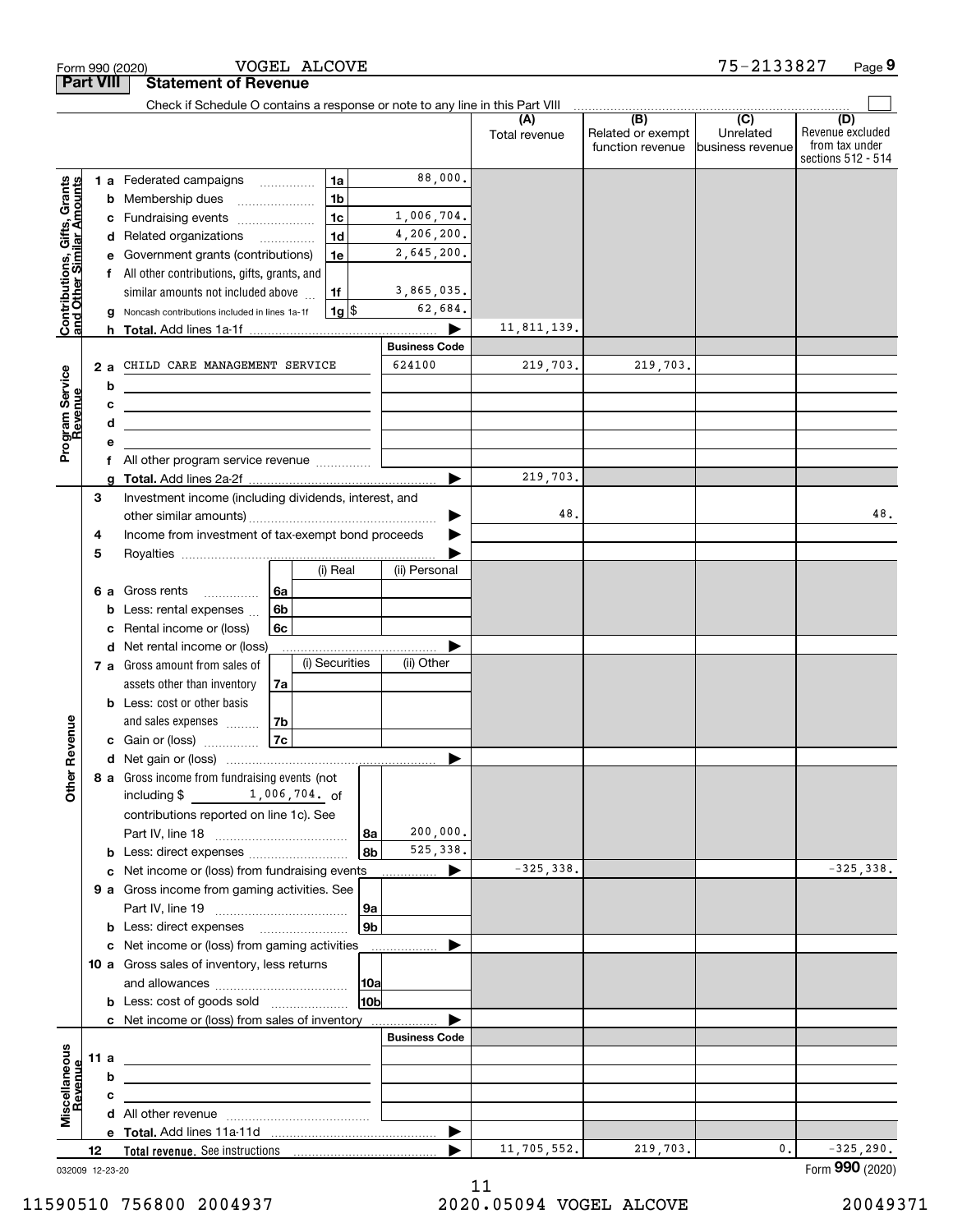Form 990 (2020) Page **Part IX Statement of Functional Expenses** VOGEL ALCOVE 75-2133827

*Section 501(c)(3) and 501(c)(4) organizations must complete all columns. All other organizations must complete column (A).*

|              | Do not include amounts reported on lines 6b,<br>7b, 8b, 9b, and 10b of Part VIII.                              | (A)<br>Total expenses | (B)<br>Program service<br>expenses | $\overline{C}$<br>Management and<br>general expenses | (D)<br>Fundraising<br>expenses |  |  |  |  |  |  |
|--------------|----------------------------------------------------------------------------------------------------------------|-----------------------|------------------------------------|------------------------------------------------------|--------------------------------|--|--|--|--|--|--|
| 1.           | Grants and other assistance to domestic organizations                                                          |                       |                                    |                                                      |                                |  |  |  |  |  |  |
|              | and domestic governments. See Part IV, line 21                                                                 |                       |                                    |                                                      |                                |  |  |  |  |  |  |
| $\mathbf{2}$ | Grants and other assistance to domestic                                                                        |                       |                                    |                                                      |                                |  |  |  |  |  |  |
|              | individuals. See Part IV, line 22                                                                              |                       |                                    |                                                      |                                |  |  |  |  |  |  |
| 3            | Grants and other assistance to foreign                                                                         |                       |                                    |                                                      |                                |  |  |  |  |  |  |
|              | organizations, foreign governments, and foreign                                                                |                       |                                    |                                                      |                                |  |  |  |  |  |  |
|              | individuals. See Part IV, lines 15 and 16                                                                      |                       |                                    |                                                      |                                |  |  |  |  |  |  |
| 4            | Benefits paid to or for members                                                                                |                       |                                    |                                                      |                                |  |  |  |  |  |  |
| 5            | Compensation of current officers, directors,                                                                   |                       |                                    |                                                      |                                |  |  |  |  |  |  |
|              | trustees, and key employees                                                                                    | 390,074.              | 195,037.                           | 136,526.                                             | 58,511.                        |  |  |  |  |  |  |
| 6            | Compensation not included above to disqualified                                                                |                       |                                    |                                                      |                                |  |  |  |  |  |  |
|              | persons (as defined under section 4958(f)(1)) and                                                              |                       |                                    |                                                      |                                |  |  |  |  |  |  |
|              | persons described in section 4958(c)(3)(B)<br>1.1.1.1.1.1.1                                                    |                       |                                    |                                                      |                                |  |  |  |  |  |  |
| 7            | Other salaries and wages                                                                                       | 2,712,838.            | 2,049,388.                         | 243,978.                                             | 419,472.                       |  |  |  |  |  |  |
| 8            | Pension plan accruals and contributions (include                                                               |                       |                                    |                                                      |                                |  |  |  |  |  |  |
|              | section 401(k) and 403(b) employer contributions)                                                              | 82,072.               | 60,574.                            | 5,863.                                               | <u>15,635.</u>                 |  |  |  |  |  |  |
| 9            |                                                                                                                | 385,589.              | 337,055.                           | 1,832.                                               | 46,702.                        |  |  |  |  |  |  |
| 10           |                                                                                                                | 207,500.              | 166, 188.                          | 6,441.                                               | 34,871.                        |  |  |  |  |  |  |
| 11           | Fees for services (nonemployees):                                                                              |                       |                                    |                                                      |                                |  |  |  |  |  |  |
| a            |                                                                                                                |                       |                                    |                                                      |                                |  |  |  |  |  |  |
| b            |                                                                                                                | 1,247.                |                                    | 1,247.                                               |                                |  |  |  |  |  |  |
| c            |                                                                                                                | 38,850.               |                                    | 38,850.                                              |                                |  |  |  |  |  |  |
| d            |                                                                                                                |                       |                                    |                                                      |                                |  |  |  |  |  |  |
| e            | Professional fundraising services. See Part IV, line 17                                                        |                       |                                    |                                                      |                                |  |  |  |  |  |  |
| f            | Investment management fees                                                                                     |                       |                                    |                                                      |                                |  |  |  |  |  |  |
| $\mathbf{q}$ | Other. (If line 11g amount exceeds 10% of line 25,                                                             |                       |                                    |                                                      |                                |  |  |  |  |  |  |
|              | column (A) amount, list line 11g expenses on Sch 0.)                                                           | 146,803.              | 144,086.                           | 897.                                                 | <u>1,820.</u>                  |  |  |  |  |  |  |
| 12           |                                                                                                                | 24, 163.              |                                    |                                                      | 24, 163.                       |  |  |  |  |  |  |
| 13           |                                                                                                                | 36, 262.              | 23,325.                            | 6,714.                                               | 6,223.                         |  |  |  |  |  |  |
| 14           |                                                                                                                | 110,069.              | 90,874.                            | 17,696.                                              | 1,499.                         |  |  |  |  |  |  |
| 15           |                                                                                                                |                       |                                    |                                                      |                                |  |  |  |  |  |  |
| 16           |                                                                                                                | 413,723.              | 362,029.                           | $\overline{51,694}$ .                                |                                |  |  |  |  |  |  |
| 17           | Travel                                                                                                         | 2,962.                | 2,307.                             | 655.                                                 |                                |  |  |  |  |  |  |
| 18           | Payments of travel or entertainment expenses                                                                   |                       |                                    |                                                      |                                |  |  |  |  |  |  |
|              | for any federal, state, or local public officials                                                              |                       |                                    |                                                      |                                |  |  |  |  |  |  |
| 19           | Conferences, conventions, and meetings                                                                         | 80, 135.              | 51,214.                            | 26,899.                                              | 2,022.                         |  |  |  |  |  |  |
| 20           | Interest                                                                                                       | 61,769.               | $\overline{52,156}$ .              | 9,613.                                               |                                |  |  |  |  |  |  |
| 21           |                                                                                                                |                       |                                    |                                                      |                                |  |  |  |  |  |  |
| 22           | Depreciation, depletion, and amortization                                                                      | 325,886.              | 277,003.                           | 48,883.                                              |                                |  |  |  |  |  |  |
| 23           | Insurance                                                                                                      |                       |                                    |                                                      |                                |  |  |  |  |  |  |
| 24           | Other expenses. Itemize expenses not covered<br>above (List miscellaneous expenses on line 24e. If             |                       |                                    |                                                      |                                |  |  |  |  |  |  |
|              | line 24e amount exceeds 10% of line 25, column (A)                                                             |                       |                                    |                                                      |                                |  |  |  |  |  |  |
|              | amount, list line 24e expenses on Schedule O.)<br>OTHER SUPPLIES                                               | 174, 355.             | 142,440.                           | 26,871.                                              | 5,044.                         |  |  |  |  |  |  |
| a            |                                                                                                                | 156,043.              | 153,034.                           | 3,009.                                               |                                |  |  |  |  |  |  |
| b            | FOOD SUPPLIES<br>MISCELLANEOUS                                                                                 | 108, 180.             | 34,899.                            | 69,795.                                              | 3,486.                         |  |  |  |  |  |  |
| c            | PRINTING NEWSLETTER                                                                                            | 32,160.               |                                    |                                                      | 32,160.                        |  |  |  |  |  |  |
| d            |                                                                                                                |                       |                                    |                                                      |                                |  |  |  |  |  |  |
|              | e All other expenses                                                                                           | 5,490,680.            | 4, 141, 609.                       | 697, 463.                                            | 651,608.                       |  |  |  |  |  |  |
| 25           | Total functional expenses. Add lines 1 through 24e<br>Joint costs. Complete this line only if the organization |                       |                                    |                                                      |                                |  |  |  |  |  |  |
| 26           |                                                                                                                |                       |                                    |                                                      |                                |  |  |  |  |  |  |
|              | reported in column (B) joint costs from a combined<br>educational campaign and fundraising solicitation.       |                       |                                    |                                                      |                                |  |  |  |  |  |  |
|              | Check here $\blacktriangleright$<br>if following SOP 98-2 (ASC 958-720)                                        |                       |                                    |                                                      |                                |  |  |  |  |  |  |
|              |                                                                                                                |                       |                                    |                                                      |                                |  |  |  |  |  |  |

032010 12-23-20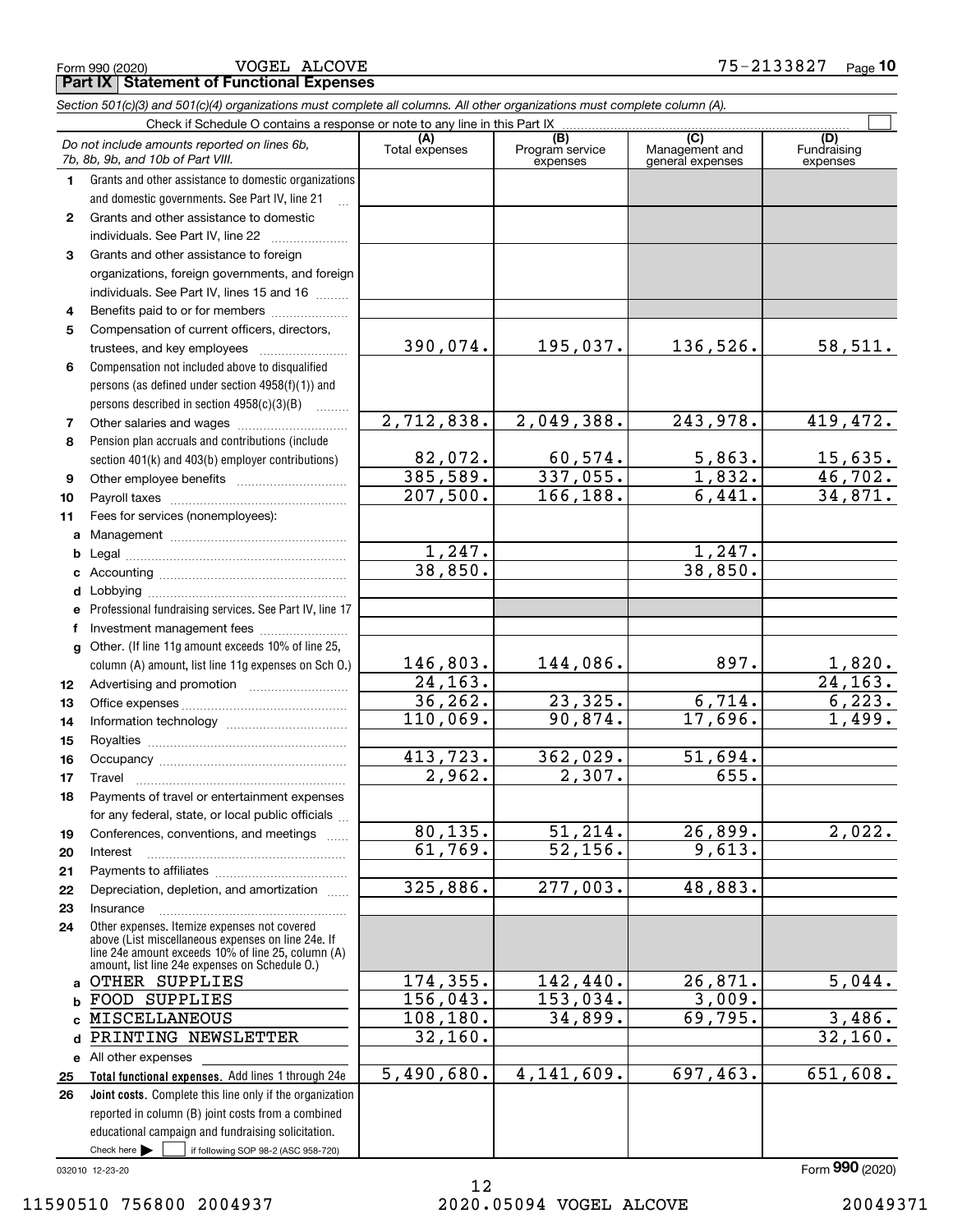**33**

VOGEL ALCOVE

**Part X** Balance Sheet

Check if Schedule O contains a response or note to any line in this Part X

Beginning of year | | End of year  $1,292,278.$   $1$  909,658. **11**Cash - non-interest-bearing ~~~~~~~~~~~~~~~~~~~~~~~~~  $195,874. | z | 11,992.$ **22**Savings and temporary cash investments ~~~~~~~~~~~~~~~~~~ $363,446.$   $3 \mid 594,922.$ **33** Pledges and grants receivable, net  $\ldots$  **multimes contained and grants receivable**, net **multimes contained and grants receivable**, net **multimes contained and grants receivable** Accounts receivable, net ~~~~~~~~~~~~~~~~~~~~~~~~~~ **445**Loans and other receivables from any current or former officer, director, trustee, key employee, creator or founder, substantial contributor, or 35% controlled entity or family member of any of these persons ............................ **5**Loans and other receivables from other disqualified persons (as defined **6**under section  $4958(f)(1)$ , and persons described in section  $4958(c)(3)(B)$ **677**Notes and loans receivable, net ~~~~~~~~~~~~~~~~~~~~~~~**Assets 88**Inventories for sale or use ~~~~~~~~~~~~~~~~~~~~~~~~~~  $200, 215.$  | 9 | 65,044. **99**Prepaid expenses and deferred charges ~~~~~~~~~~~~~~~~~~ **10a**Land, buildings, and equipment: cost or other 5,278,823. basis. Complete Part VI of Schedule D will aller  $2,234,549.$  3,157,499.  $\vert \cdot \vert$  3,044,274. **10cb** Less: accumulated depreciation  $\ldots$  **10b 1111**Investments - publicly traded securities ~~~~~~~~~~~~~~~~~~~ **1212**Investments - other securities. See Part IV, line 11 ~~~~~~~~~~~~~~ **1313**Investments - program-related. See Part IV, line 11 [2010] [2010] [2010] [2010] [2010] [2010] [2010] [2010] [2 **1414**Intangible assets ~~~~~~~~~~~~~~~~~~~~~~~~~~~~~~ Other assets. See Part IV, line 11 ~~~~~~~~~~~~~~~~~~~~~~  $36,365.$   $15$  35,288. **1515** $5,245,677.$  16 4,661,178. **1616Total assets.**  Add lines 1 through 15 (must equal line 33)  $465,568.$   $17$  262,902. **1717**Accounts payable and accrued expenses ~~~~~~~~~~~~~~~~~~ **1818**Grants payable ~~~~~~~~~~~~~~~~~~~~~~~~~~~~~~~ **1919**Deferred revenue ~~~~~~~~~~~~~~~~~~~~~~~~~~~~~~ **2020**Tax-exempt bond liabilities …………………………………………………………… Escrow or custodial account liability. Complete Part IV of Schedule D **212122**Loans and other payables to any current or former officer, director, iabilities **Liabilities** trustee, key employee, creator or founder, substantial contributor, or 35% controlled entity or family member of any of these persons ~~~~~~~~~**2223**Secured mortgages and notes payable to unrelated third parties **23**Unsecured notes and loans payable to unrelated third parties **242425**Other liabilities (including federal income tax, payables to related third parties, and other liabilities not included on lines 17-24). Complete Part X  $8,440,482.$  |  $25$  | 1,843,777. **25**of Schedule D ~~~~~~~~~~~~~~~~~~~~~~~~~~~~~~~  $8,906,050. |26 | 2,106,679.$ **2626Total liabilities.**  Add lines 17 through 25 **Organizations that follow FASB ASC 958, check here** | X Assets or Fund Balances **Net Assets or Fund Balances and complete lines 27, 28, 32, and 33.**  $-3,816,904. |z_7|$  2,512,599. **2727**Net assets without donor restrictions ~~~~~~~~~~~~~~~~~~~~  $156,531. |28$  41,900. **2828**Net assets with donor restrictions ~~~~~~~~~~~~~~~~~~~~~~ **Organizations that do not follow FASB ASC 958, check here** | **and complete lines 29 through 33. 2929**Capital stock or trust principal, or current funds ~~~~~~~~~~~~~~~**3030**Paid-in or capital surplus, or land, building, or equipment fund www.commun.com **3131**Retained earnings, endowment, accumulated income, or other funds www.com ğ Total net assets or fund balances ~~~~~~~~~~~~~~~~~~~~~~  $-3,660,373.$   $32 \mid 2,554,499.$ **3232** $5,245,677.$  33 4,661,178. Total liabilities and net assets/fund balances **33**

 $\mathcal{L}^{\text{max}}$ 

**(A) (B)**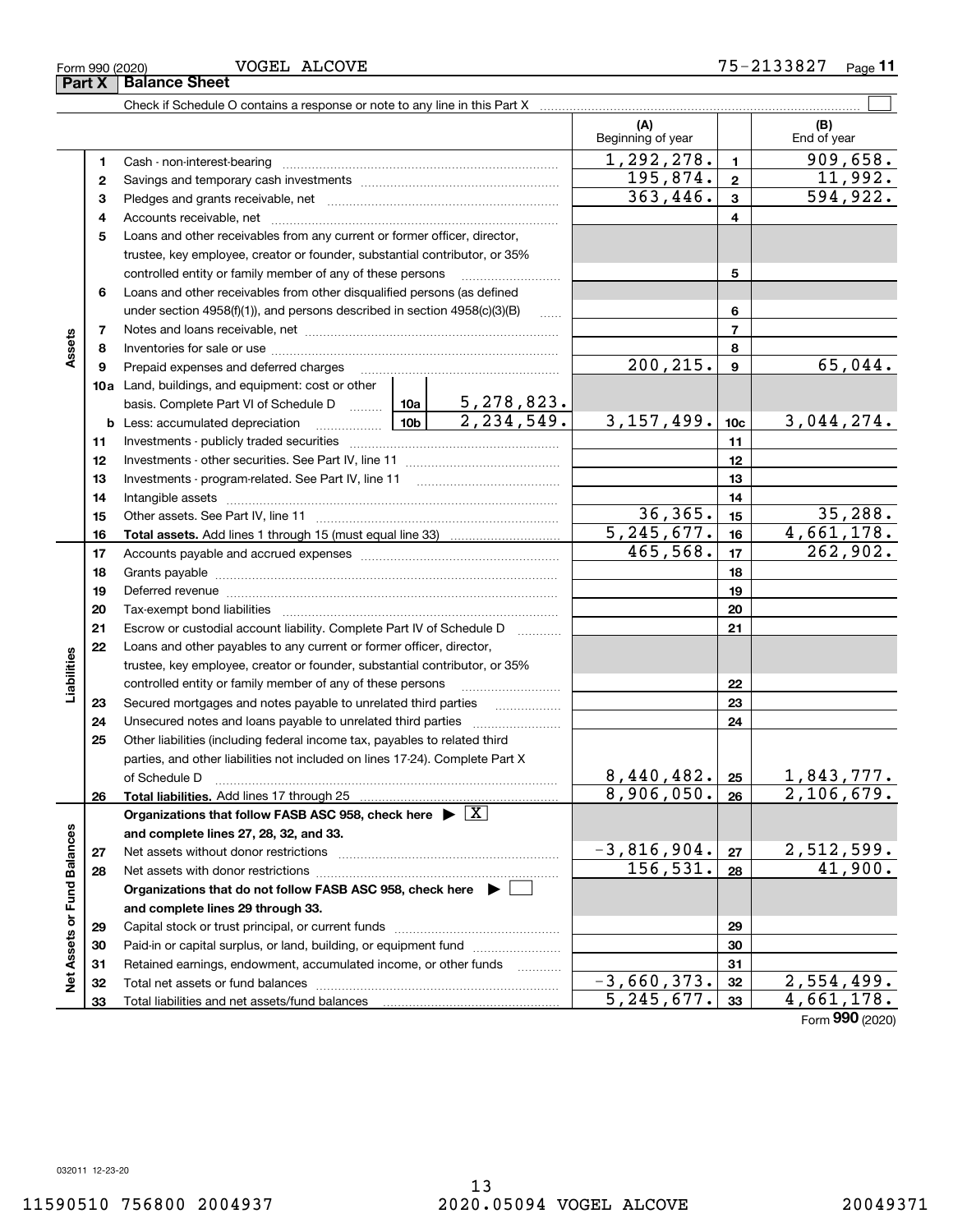|    | VOGEL ALCOVE<br>Form 990 (2020)                                                                                                                                                                                                |                         | 75-2133827              |      | Page 12               |
|----|--------------------------------------------------------------------------------------------------------------------------------------------------------------------------------------------------------------------------------|-------------------------|-------------------------|------|-----------------------|
|    | <b>Reconciliation of Net Assets</b><br><b>Part XI</b>                                                                                                                                                                          |                         |                         |      |                       |
|    |                                                                                                                                                                                                                                |                         |                         |      |                       |
|    |                                                                                                                                                                                                                                |                         |                         |      |                       |
| 1  | Total revenue (must equal Part VIII, column (A), line 12)                                                                                                                                                                      | 1.                      | 11,705,552.             |      |                       |
| 2  |                                                                                                                                                                                                                                | $\overline{2}$          | 5,490,680.              |      |                       |
| з  | Revenue less expenses. Subtract line 2 from line 1                                                                                                                                                                             | 3                       | $\overline{6,214},872.$ |      |                       |
| 4  |                                                                                                                                                                                                                                | $\overline{\mathbf{4}}$ | $-3,660,373.$           |      |                       |
| 5  | Net unrealized gains (losses) on investments [11] [12] [12] [13] [13] [13] [13] [14] [15] [15] [15] [15] [15] [                                                                                                                | 5                       |                         |      |                       |
| 6  | Donated services and use of facilities [111] matter contracts and the facilities in the matter of facilities [11] matter contracts and use of facilities [11] matter contracts and the service of the service of the service o | 6                       |                         |      |                       |
| 7  |                                                                                                                                                                                                                                | $\overline{7}$          |                         |      |                       |
| 8  | Prior period adjustments                                                                                                                                                                                                       | 8                       |                         |      |                       |
| 9  | Other changes in net assets or fund balances (explain on Schedule O)                                                                                                                                                           | 9                       |                         |      | 0.                    |
| 10 | Net assets or fund balances at end of year. Combine lines 3 through 9 (must equal Part X, line 32,                                                                                                                             |                         |                         |      |                       |
|    |                                                                                                                                                                                                                                | 10                      | 2,554,499.              |      |                       |
|    | Part XII Financial Statements and Reporting                                                                                                                                                                                    |                         |                         |      |                       |
|    |                                                                                                                                                                                                                                |                         |                         |      | $\overline{\text{X}}$ |
|    |                                                                                                                                                                                                                                |                         |                         | Yes  | <b>No</b>             |
| 1  | $\boxed{\mathbf{X}}$ Accrual<br>Accounting method used to prepare the Form 990: <u>June</u> Cash<br>Other                                                                                                                      |                         |                         |      |                       |
|    | If the organization changed its method of accounting from a prior year or checked "Other," explain in Schedule O.                                                                                                              |                         |                         |      |                       |
|    | 2a Were the organization's financial statements compiled or reviewed by an independent accountant?                                                                                                                             |                         | 2a                      |      | x                     |
|    | If "Yes," check a box below to indicate whether the financial statements for the year were compiled or reviewed on a                                                                                                           |                         |                         |      |                       |
|    | separate basis, consolidated basis, or both:                                                                                                                                                                                   |                         |                         |      |                       |
|    | Separate basis<br>Consolidated basis<br>Both consolidated and separate basis                                                                                                                                                   |                         |                         |      |                       |
|    | <b>b</b> Were the organization's financial statements audited by an independent accountant?                                                                                                                                    |                         | 2 <sub>b</sub>          | х    |                       |
|    | If "Yes," check a box below to indicate whether the financial statements for the year were audited on a separate basis,                                                                                                        |                         |                         |      |                       |
|    | consolidated basis, or both:                                                                                                                                                                                                   |                         |                         |      |                       |
|    | $\mathbf{X}$ Consolidated basis<br>Separate basis<br>Both consolidated and separate basis                                                                                                                                      |                         |                         |      |                       |
|    | c If "Yes" to line 2a or 2b, does the organization have a committee that assumes responsibility for oversight of the audit,                                                                                                    |                         |                         |      |                       |
|    |                                                                                                                                                                                                                                |                         | 2c                      | х    |                       |
|    | If the organization changed either its oversight process or selection process during the tax year, explain on Schedule O.                                                                                                      |                         |                         |      |                       |
|    | 3a As a result of a federal award, was the organization required to undergo an audit or audits as set forth in the Single Audit                                                                                                |                         |                         |      |                       |
|    |                                                                                                                                                                                                                                |                         | За                      |      | X                     |
|    | b If "Yes," did the organization undergo the required audit or audits? If the organization did not undergo the required audit                                                                                                  |                         |                         |      |                       |
|    |                                                                                                                                                                                                                                |                         | 3b                      | nnn. |                       |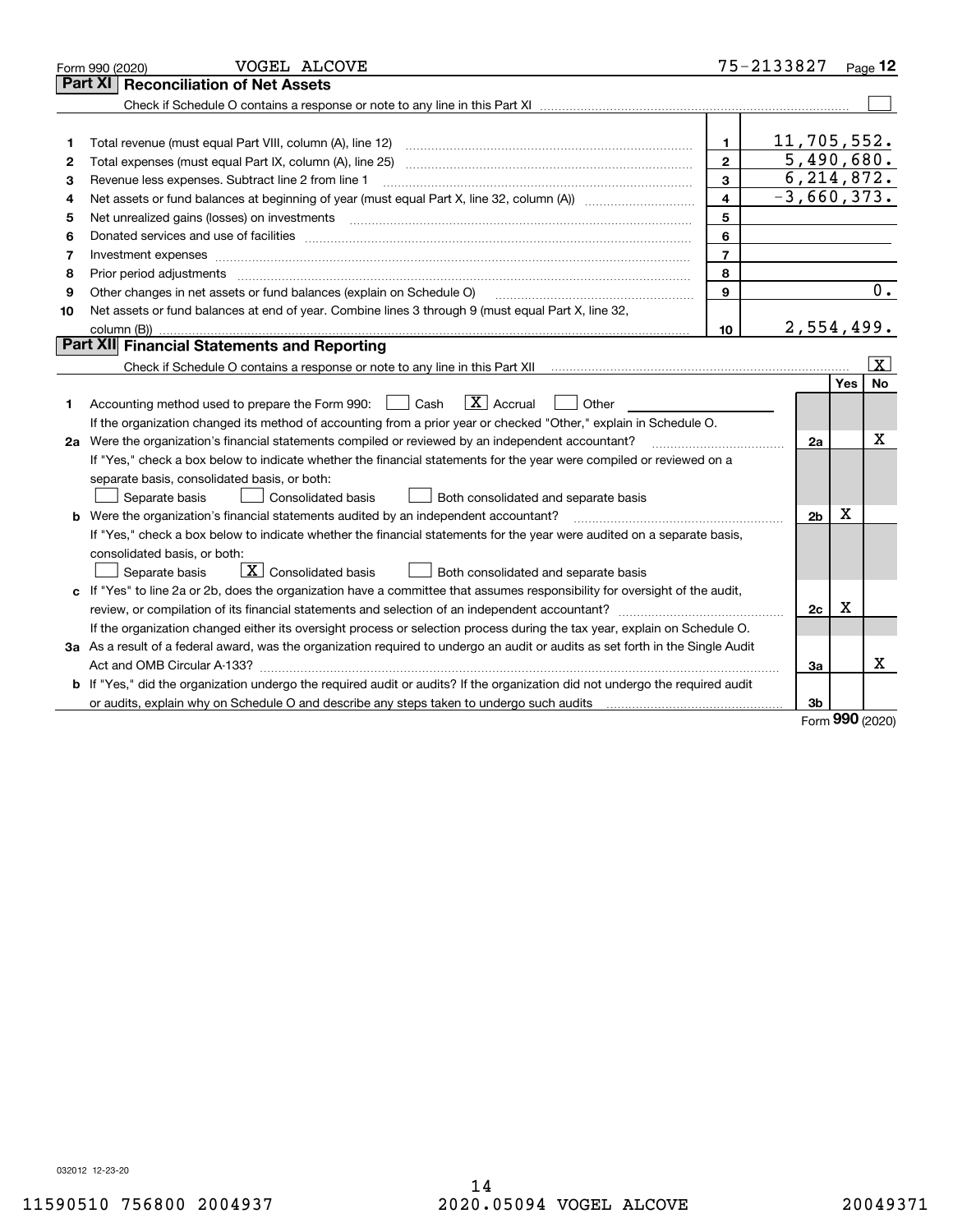| <b>SCHEDULE A</b> |  |
|-------------------|--|
|-------------------|--|

Department of the Treasury

| (Form 990 or 990-EZ) |  |  |  |  |
|----------------------|--|--|--|--|
|----------------------|--|--|--|--|

## **Public Charity Status and Public Support**

**Complete if the organization is a section 501(c)(3) organization or a section 4947(a)(1) nonexempt charitable trust. | Attach to Form 990 or Form 990-EZ.** 

| www.irs.gov/Form990 for instructions and the latest information. |  |  |
|------------------------------------------------------------------|--|--|
|                                                                  |  |  |

| OMB No. 1545-0047     |
|-----------------------|
| 2020                  |
| <b>Open to Public</b> |

|               |                       | Internal Revenue Service |                                               |                                                                                                                                           | $\blacktriangleright$ Go to www.irs.gov/Form990 for instructions and the latest information.                                                 |     |                                          |                            |  |  | <b>Inspection</b>                     |
|---------------|-----------------------|--------------------------|-----------------------------------------------|-------------------------------------------------------------------------------------------------------------------------------------------|----------------------------------------------------------------------------------------------------------------------------------------------|-----|------------------------------------------|----------------------------|--|--|---------------------------------------|
|               |                       | Name of the organization |                                               |                                                                                                                                           |                                                                                                                                              |     |                                          |                            |  |  | <b>Employer identification number</b> |
|               |                       |                          |                                               | VOGEL ALCOVE                                                                                                                              |                                                                                                                                              |     |                                          |                            |  |  | 75-2133827                            |
| <b>Part I</b> |                       |                          |                                               |                                                                                                                                           | Reason for Public Charity Status. (All organizations must complete this part.) See instructions.                                             |     |                                          |                            |  |  |                                       |
|               |                       |                          |                                               |                                                                                                                                           | The organization is not a private foundation because it is: (For lines 1 through 12, check only one box.)                                    |     |                                          |                            |  |  |                                       |
| 1             |                       |                          |                                               |                                                                                                                                           | A church, convention of churches, or association of churches described in section 170(b)(1)(A)(i).                                           |     |                                          |                            |  |  |                                       |
| 2             |                       |                          |                                               |                                                                                                                                           | A school described in section 170(b)(1)(A)(ii). (Attach Schedule E (Form 990 or 990-EZ).)                                                    |     |                                          |                            |  |  |                                       |
| з             |                       |                          |                                               |                                                                                                                                           | A hospital or a cooperative hospital service organization described in section 170(b)(1)(A)(iii).                                            |     |                                          |                            |  |  |                                       |
| 4             |                       |                          |                                               |                                                                                                                                           | A medical research organization operated in conjunction with a hospital described in section 170(b)(1)(A)(iii). Enter the hospital's name,   |     |                                          |                            |  |  |                                       |
|               |                       | city, and state:         |                                               |                                                                                                                                           |                                                                                                                                              |     |                                          |                            |  |  |                                       |
| 5             |                       |                          |                                               |                                                                                                                                           | An organization operated for the benefit of a college or university owned or operated by a governmental unit described in                    |     |                                          |                            |  |  |                                       |
|               |                       |                          |                                               | section 170(b)(1)(A)(iv). (Complete Part II.)                                                                                             |                                                                                                                                              |     |                                          |                            |  |  |                                       |
| 6             |                       |                          |                                               | A federal, state, or local government or governmental unit described in section 170(b)(1)(A)(v).                                          |                                                                                                                                              |     |                                          |                            |  |  |                                       |
|               | 7 $\lfloor x \rfloor$ |                          |                                               | An organization that normally receives a substantial part of its support from a governmental unit or from the general public described in |                                                                                                                                              |     |                                          |                            |  |  |                                       |
|               |                       |                          |                                               | section 170(b)(1)(A)(vi). (Complete Part II.)                                                                                             |                                                                                                                                              |     |                                          |                            |  |  |                                       |
| 8             |                       |                          |                                               |                                                                                                                                           | A community trust described in section 170(b)(1)(A)(vi). (Complete Part II.)                                                                 |     |                                          |                            |  |  |                                       |
| 9             |                       |                          |                                               |                                                                                                                                           | An agricultural research organization described in section 170(b)(1)(A)(ix) operated in conjunction with a land-grant college                |     |                                          |                            |  |  |                                       |
|               |                       |                          |                                               |                                                                                                                                           | or university or a non-land-grant college of agriculture (see instructions). Enter the name, city, and state of the college or               |     |                                          |                            |  |  |                                       |
|               |                       | university:              |                                               |                                                                                                                                           |                                                                                                                                              |     |                                          |                            |  |  |                                       |
| 10            |                       |                          |                                               |                                                                                                                                           | An organization that normally receives (1) more than 33 1/3% of its support from contributions, membership fees, and gross receipts from     |     |                                          |                            |  |  |                                       |
|               |                       |                          |                                               |                                                                                                                                           | activities related to its exempt functions, subject to certain exceptions; and (2) no more than 33 1/3% of its support from gross investment |     |                                          |                            |  |  |                                       |
|               |                       |                          |                                               |                                                                                                                                           | income and unrelated business taxable income (less section 511 tax) from businesses acquired by the organization after June 30, 1975.        |     |                                          |                            |  |  |                                       |
|               |                       |                          |                                               | See section 509(a)(2). (Complete Part III.)                                                                                               |                                                                                                                                              |     |                                          |                            |  |  |                                       |
| 11            |                       |                          |                                               |                                                                                                                                           | An organization organized and operated exclusively to test for public safety. See section 509(a)(4).                                         |     |                                          |                            |  |  |                                       |
| 12            |                       |                          |                                               |                                                                                                                                           | An organization organized and operated exclusively for the benefit of, to perform the functions of, or to carry out the purposes of one or   |     |                                          |                            |  |  |                                       |
|               |                       |                          |                                               |                                                                                                                                           | more publicly supported organizations described in section 509(a)(1) or section 509(a)(2). See section 509(a)(3). Check the box in           |     |                                          |                            |  |  |                                       |
|               |                       |                          |                                               |                                                                                                                                           | lines 12a through 12d that describes the type of supporting organization and complete lines 12e, 12f, and 12g.                               |     |                                          |                            |  |  |                                       |
| а             |                       |                          |                                               |                                                                                                                                           | Type I. A supporting organization operated, supervised, or controlled by its supported organization(s), typically by giving                  |     |                                          |                            |  |  |                                       |
|               |                       |                          |                                               |                                                                                                                                           | the supported organization(s) the power to regularly appoint or elect a majority of the directors or trustees of the supporting              |     |                                          |                            |  |  |                                       |
|               |                       |                          |                                               | organization. You must complete Part IV, Sections A and B.                                                                                |                                                                                                                                              |     |                                          |                            |  |  |                                       |
| b             |                       |                          |                                               |                                                                                                                                           | Type II. A supporting organization supervised or controlled in connection with its supported organization(s), by having                      |     |                                          |                            |  |  |                                       |
|               |                       |                          |                                               |                                                                                                                                           | control or management of the supporting organization vested in the same persons that control or manage the supported                         |     |                                          |                            |  |  |                                       |
|               |                       |                          |                                               | organization(s). You must complete Part IV, Sections A and C.                                                                             |                                                                                                                                              |     |                                          |                            |  |  |                                       |
| с             |                       |                          |                                               |                                                                                                                                           | Type III functionally integrated. A supporting organization operated in connection with, and functionally integrated with,                   |     |                                          |                            |  |  |                                       |
|               |                       |                          |                                               |                                                                                                                                           | its supported organization(s) (see instructions). You must complete Part IV, Sections A, D, and E.                                           |     |                                          |                            |  |  |                                       |
| d             |                       |                          |                                               |                                                                                                                                           | Type III non-functionally integrated. A supporting organization operated in connection with its supported organization(s)                    |     |                                          |                            |  |  |                                       |
|               |                       |                          |                                               |                                                                                                                                           | that is not functionally integrated. The organization generally must satisfy a distribution requirement and an attentiveness                 |     |                                          |                            |  |  |                                       |
|               |                       |                          |                                               |                                                                                                                                           | requirement (see instructions). You must complete Part IV, Sections A and D, and Part V.                                                     |     |                                          |                            |  |  |                                       |
| е             |                       |                          |                                               |                                                                                                                                           | Check this box if the organization received a written determination from the IRS that it is a Type I, Type II, Type III                      |     |                                          |                            |  |  |                                       |
|               |                       |                          |                                               |                                                                                                                                           | functionally integrated, or Type III non-functionally integrated supporting organization.                                                    |     |                                          |                            |  |  |                                       |
|               |                       |                          | f Enter the number of supported organizations |                                                                                                                                           |                                                                                                                                              |     |                                          |                            |  |  |                                       |
|               |                       | (i) Name of supported    |                                               | Provide the following information about the supported organization(s).<br>(ii) EIN                                                        | (iii) Type of organization                                                                                                                   |     | (iv) Is the organization listed          | (v) Amount of monetary     |  |  | (vi) Amount of other                  |
|               |                       | organization             |                                               |                                                                                                                                           | (described on lines 1-10                                                                                                                     | Yes | in your governing document?<br><b>No</b> | support (see instructions) |  |  | support (see instructions)            |
|               |                       |                          |                                               |                                                                                                                                           | above (see instructions))                                                                                                                    |     |                                          |                            |  |  |                                       |
|               |                       |                          |                                               |                                                                                                                                           |                                                                                                                                              |     |                                          |                            |  |  |                                       |
|               |                       |                          |                                               |                                                                                                                                           |                                                                                                                                              |     |                                          |                            |  |  |                                       |
|               |                       |                          |                                               |                                                                                                                                           |                                                                                                                                              |     |                                          |                            |  |  |                                       |
|               |                       |                          |                                               |                                                                                                                                           |                                                                                                                                              |     |                                          |                            |  |  |                                       |
|               |                       |                          |                                               |                                                                                                                                           |                                                                                                                                              |     |                                          |                            |  |  |                                       |
|               |                       |                          |                                               |                                                                                                                                           |                                                                                                                                              |     |                                          |                            |  |  |                                       |
|               |                       |                          |                                               |                                                                                                                                           |                                                                                                                                              |     |                                          |                            |  |  |                                       |
|               |                       |                          |                                               |                                                                                                                                           |                                                                                                                                              |     |                                          |                            |  |  |                                       |
|               |                       |                          |                                               |                                                                                                                                           |                                                                                                                                              |     |                                          |                            |  |  |                                       |
| Total         |                       |                          |                                               |                                                                                                                                           |                                                                                                                                              |     |                                          |                            |  |  |                                       |
|               |                       |                          |                                               |                                                                                                                                           |                                                                                                                                              |     |                                          |                            |  |  |                                       |

LHA For Paperwork Reduction Act Notice, see the Instructions for Form 990 or 990-EZ. <sub>032021</sub> o1-25-21 Schedule A (Form 990 or 990-EZ) 2020 15

٦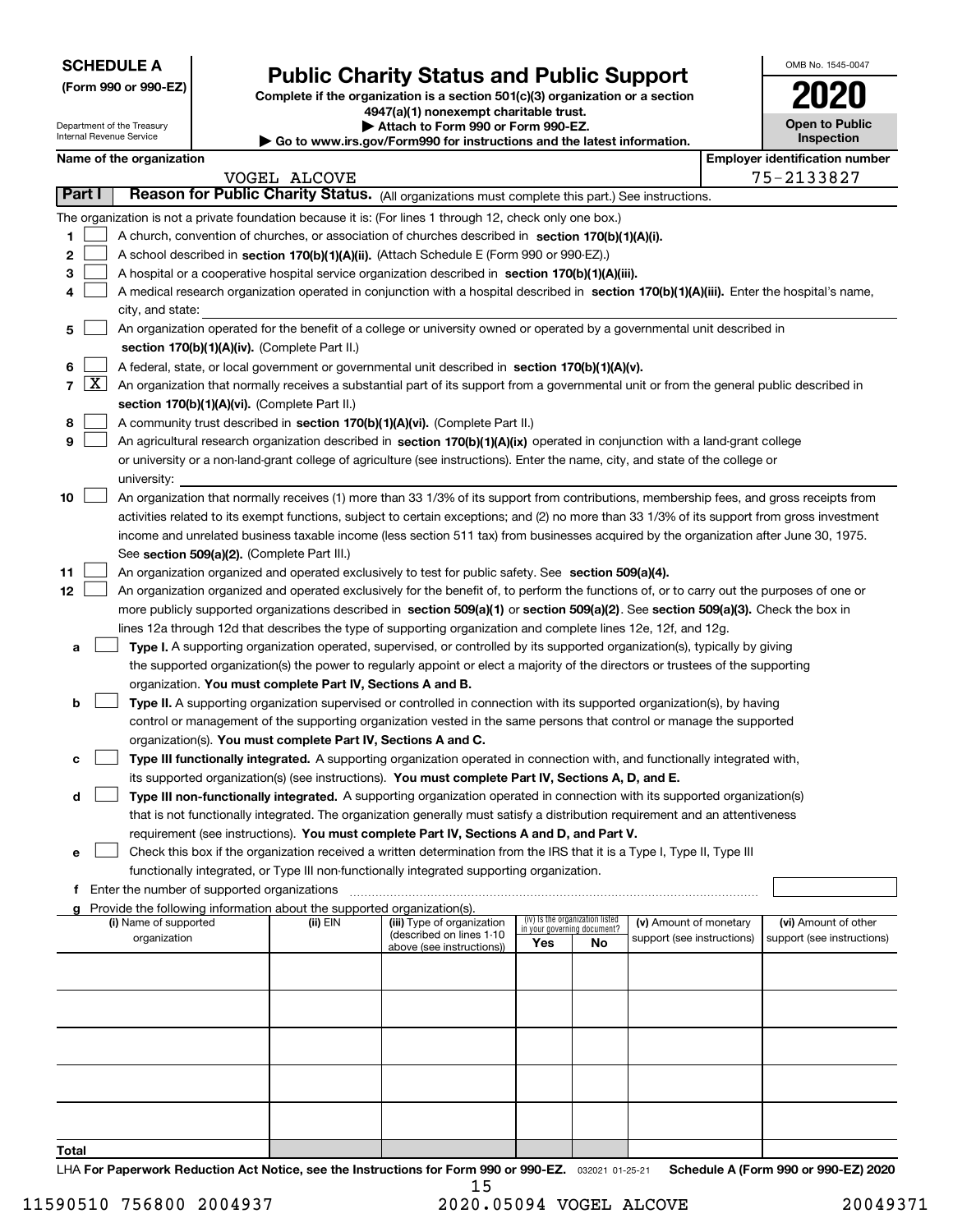### Schedule A (Form 990 or 990-EZ) 2020 Page VOGEL ALCOVE 75-2133827

**2**

**Part II** Support Schedule for Organizations Described in Sections 170(b)(1)(A)(iv) and 170(b)(1)(A)(vi)

(Complete only if you checked the box on line 5, 7, or 8 of Part I or if the organization failed to qualify under Part III. If the organization fails to qualify under the tests listed below, please complete Part III.)

|    | <b>Section A. Public Support</b>                                                                                                                                                                                               |          |          |            |            |          |                                          |
|----|--------------------------------------------------------------------------------------------------------------------------------------------------------------------------------------------------------------------------------|----------|----------|------------|------------|----------|------------------------------------------|
|    | Calendar year (or fiscal year beginning in)                                                                                                                                                                                    | (a) 2016 | (b) 2017 | $(c)$ 2018 | $(d)$ 2019 | (e) 2020 | (f) Total                                |
|    | 1 Gifts, grants, contributions, and                                                                                                                                                                                            |          |          |            |            |          |                                          |
|    | membership fees received. (Do not                                                                                                                                                                                              |          |          |            |            |          |                                          |
|    | include any "unusual grants.")                                                                                                                                                                                                 | 4710896. | 4396227. | 4435801.   | 4691361.   |          | 5079802.23314087.                        |
|    | 2 Tax revenues levied for the organ-                                                                                                                                                                                           |          |          |            |            |          |                                          |
|    | ization's benefit and either paid to                                                                                                                                                                                           |          |          |            |            |          |                                          |
|    | or expended on its behalf                                                                                                                                                                                                      |          |          |            |            |          |                                          |
|    | 3 The value of services or facilities                                                                                                                                                                                          |          |          |            |            |          |                                          |
|    | furnished by a governmental unit to                                                                                                                                                                                            |          |          |            |            |          |                                          |
|    | the organization without charge                                                                                                                                                                                                |          |          |            |            |          |                                          |
|    | 4 Total. Add lines 1 through 3                                                                                                                                                                                                 | 4710896. | 4396227. | 4435801.   | 4691361.   |          | 5079802.23314087.                        |
| 5. | The portion of total contributions                                                                                                                                                                                             |          |          |            |            |          |                                          |
|    | by each person (other than a                                                                                                                                                                                                   |          |          |            |            |          |                                          |
|    | governmental unit or publicly                                                                                                                                                                                                  |          |          |            |            |          |                                          |
|    | supported organization) included                                                                                                                                                                                               |          |          |            |            |          |                                          |
|    | on line 1 that exceeds 2% of the                                                                                                                                                                                               |          |          |            |            |          |                                          |
|    | amount shown on line 11,                                                                                                                                                                                                       |          |          |            |            |          |                                          |
|    | column (f)                                                                                                                                                                                                                     |          |          |            |            |          |                                          |
|    | 6 Public support. Subtract line 5 from line 4.                                                                                                                                                                                 |          |          |            |            |          | 23314087.                                |
|    | <b>Section B. Total Support</b>                                                                                                                                                                                                |          |          |            |            |          |                                          |
|    | Calendar year (or fiscal year beginning in)                                                                                                                                                                                    | (a) 2016 | (b) 2017 | $(c)$ 2018 | $(d)$ 2019 | (e) 2020 | (f) Total                                |
|    | <b>7</b> Amounts from line 4                                                                                                                                                                                                   | 4710896. | 4396227. | 4435801.   | 4691361.   |          | 5079802.23314087.                        |
|    | 8 Gross income from interest,                                                                                                                                                                                                  |          |          |            |            |          |                                          |
|    | dividends, payments received on                                                                                                                                                                                                |          |          |            |            |          |                                          |
|    | securities loans, rents, royalties,                                                                                                                                                                                            |          |          |            |            |          |                                          |
|    | and income from similar sources                                                                                                                                                                                                | 171.     | 142.     | 42.        | 24.        | 48.      | 427.                                     |
|    | <b>9</b> Net income from unrelated business                                                                                                                                                                                    |          |          |            |            |          |                                          |
|    | activities, whether or not the                                                                                                                                                                                                 |          |          |            |            |          |                                          |
|    | business is regularly carried on                                                                                                                                                                                               |          |          |            |            |          |                                          |
|    | 10 Other income. Do not include gain                                                                                                                                                                                           |          |          |            |            |          |                                          |
|    | or loss from the sale of capital                                                                                                                                                                                               |          |          |            |            |          |                                          |
|    | assets (Explain in Part VI.)                                                                                                                                                                                                   | 66.      | 311.     | 5,021.     |            |          | 5,398.                                   |
|    | 11 Total support. Add lines 7 through 10                                                                                                                                                                                       |          |          |            |            |          | 23319912.                                |
|    | 12 Gross receipts from related activities, etc. (see instructions)                                                                                                                                                             |          |          |            |            | 12       | 1,102,428.                               |
|    | 13 First 5 years. If the Form 990 is for the organization's first, second, third, fourth, or fifth tax year as a section 501(c)(3)                                                                                             |          |          |            |            |          |                                          |
|    | organization, check this box and stop here manufactured and stop here and stop here are all the contractions of the state of the state of the contract of the state of the state of the state of the state of the state of the |          |          |            |            |          |                                          |
|    | <b>Section C. Computation of Public Support Percentage</b>                                                                                                                                                                     |          |          |            |            |          |                                          |
|    | 14 Public support percentage for 2020 (line 6, column (f), divided by line 11, column (f) <i>mummumumum</i>                                                                                                                    |          |          |            |            | 14       | 99.98<br>$\%$                            |
|    |                                                                                                                                                                                                                                |          |          |            |            | 15       | 99.97<br>%                               |
|    | 16a 33 1/3% support test - 2020. If the organization did not check the box on line 13, and line 14 is 33 1/3% or more, check this box and                                                                                      |          |          |            |            |          |                                          |
|    | stop here. The organization qualifies as a publicly supported organization                                                                                                                                                     |          |          |            |            |          | $\blacktriangleright$ $\boxed{\text{X}}$ |
|    | b 33 1/3% support test - 2019. If the organization did not check a box on line 13 or 16a, and line 15 is 33 1/3% or more, check this box                                                                                       |          |          |            |            |          |                                          |
|    | and stop here. The organization qualifies as a publicly supported organization                                                                                                                                                 |          |          |            |            |          |                                          |
|    | 17a 10% -facts-and-circumstances test - 2020. If the organization did not check a box on line 13, 16a, or 16b, and line 14 is 10% or more,                                                                                     |          |          |            |            |          |                                          |
|    | and if the organization meets the facts-and-circumstances test, check this box and stop here. Explain in Part VI how the organization                                                                                          |          |          |            |            |          |                                          |
|    | meets the facts-and-circumstances test. The organization qualifies as a publicly supported organization                                                                                                                        |          |          |            |            |          |                                          |
|    | <b>b 10% -facts-and-circumstances test - 2019.</b> If the organization did not check a box on line 13, 16a, 16b, or 17a, and line 15 is 10% or                                                                                 |          |          |            |            |          |                                          |
|    | more, and if the organization meets the facts-and-circumstances test, check this box and stop here. Explain in Part VI how the                                                                                                 |          |          |            |            |          |                                          |
|    | organization meets the facts-and-circumstances test. The organization qualifies as a publicly supported organization                                                                                                           |          |          |            |            |          |                                          |
|    | 18 Private foundation. If the organization did not check a box on line 13, 16a, 16b, 17a, or 17b, check this box and see instructions                                                                                          |          |          |            |            |          |                                          |
|    |                                                                                                                                                                                                                                |          |          |            |            |          | Schodule A (Form 000 or 000 F7) 2020     |

**Schedule A (Form 990 or 990-EZ) 2020**

032022 01-25-21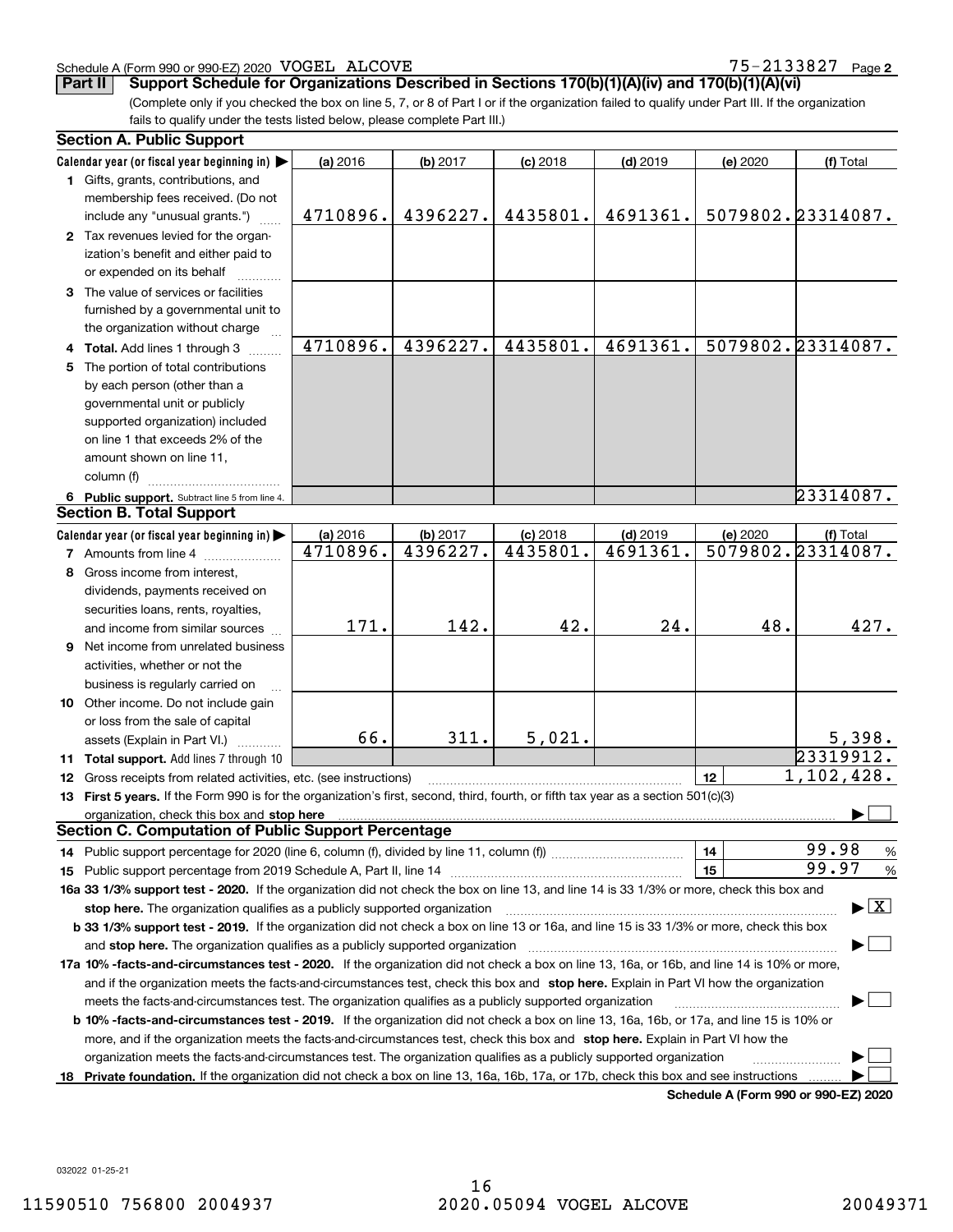| Schedule A (Form 990 or 990-EZ) 2020 $\rm\,VOGEL$ | ALCOVE | ח המרי<br>$\sim$ $\sim$<br>213302 | Page 3 |
|---------------------------------------------------|--------|-----------------------------------|--------|
|                                                   |        |                                   |        |

### **Part III Support Schedule for Organizations Described in Section 509(a)(2)**

(Complete only if you checked the box on line 10 of Part I or if the organization failed to qualify under Part II. If the organization fails to qualify under the tests listed below, please complete Part II.)

|    | <b>Section A. Public Support</b>                                                                                                                                                                                               |          |          |            |            |          |                                      |
|----|--------------------------------------------------------------------------------------------------------------------------------------------------------------------------------------------------------------------------------|----------|----------|------------|------------|----------|--------------------------------------|
|    | Calendar year (or fiscal year beginning in) $\blacktriangleright$                                                                                                                                                              | (a) 2016 | (b) 2017 | $(c)$ 2018 | $(d)$ 2019 | (e) 2020 | (f) Total                            |
|    | 1 Gifts, grants, contributions, and                                                                                                                                                                                            |          |          |            |            |          |                                      |
|    | membership fees received. (Do not                                                                                                                                                                                              |          |          |            |            |          |                                      |
|    | include any "unusual grants.")                                                                                                                                                                                                 |          |          |            |            |          |                                      |
|    | <b>2</b> Gross receipts from admissions,<br>merchandise sold or services per-<br>formed, or facilities furnished in<br>any activity that is related to the<br>organization's tax-exempt purpose                                |          |          |            |            |          |                                      |
|    | 3 Gross receipts from activities that<br>are not an unrelated trade or bus-                                                                                                                                                    |          |          |            |            |          |                                      |
|    | iness under section 513                                                                                                                                                                                                        |          |          |            |            |          |                                      |
|    | 4 Tax revenues levied for the organ-<br>ization's benefit and either paid to                                                                                                                                                   |          |          |            |            |          |                                      |
|    | or expended on its behalf<br>.                                                                                                                                                                                                 |          |          |            |            |          |                                      |
|    | 5 The value of services or facilities<br>furnished by a governmental unit to<br>the organization without charge                                                                                                                |          |          |            |            |          |                                      |
|    |                                                                                                                                                                                                                                |          |          |            |            |          |                                      |
|    | <b>6 Total.</b> Add lines 1 through 5<br>7a Amounts included on lines 1, 2, and<br>3 received from disqualified persons                                                                                                        |          |          |            |            |          |                                      |
|    | <b>b</b> Amounts included on lines 2 and 3 received<br>from other than disqualified persons that<br>exceed the greater of \$5,000 or 1% of the<br>amount on line 13 for the year                                               |          |          |            |            |          |                                      |
|    | c Add lines 7a and 7b                                                                                                                                                                                                          |          |          |            |            |          |                                      |
|    | 8 Public support. (Subtract line 7c from line 6.)                                                                                                                                                                              |          |          |            |            |          |                                      |
|    | <b>Section B. Total Support</b>                                                                                                                                                                                                |          |          |            |            |          |                                      |
|    | Calendar year (or fiscal year beginning in)                                                                                                                                                                                    | (a) 2016 | (b) 2017 | $(c)$ 2018 | $(d)$ 2019 | (e) 2020 | (f) Total                            |
|    | 9 Amounts from line 6<br>10a Gross income from interest,                                                                                                                                                                       |          |          |            |            |          |                                      |
|    | dividends, payments received on<br>securities loans, rents, royalties,<br>and income from similar sources                                                                                                                      |          |          |            |            |          |                                      |
|    | <b>b</b> Unrelated business taxable income<br>(less section 511 taxes) from businesses<br>acquired after June 30, 1975                                                                                                         |          |          |            |            |          |                                      |
|    | c Add lines 10a and 10b                                                                                                                                                                                                        |          |          |            |            |          |                                      |
|    | 11 Net income from unrelated business<br>activities not included in line 10b,<br>whether or not the business is<br>regularly carried on                                                                                        |          |          |            |            |          |                                      |
|    | <b>12</b> Other income. Do not include gain<br>or loss from the sale of capital<br>assets (Explain in Part VI.)                                                                                                                |          |          |            |            |          |                                      |
|    | <b>13</b> Total support. (Add lines 9, 10c, 11, and 12.)                                                                                                                                                                       |          |          |            |            |          |                                      |
|    | 14 First 5 years. If the Form 990 is for the organization's first, second, third, fourth, or fifth tax year as a section 501(c)(3) organization,                                                                               |          |          |            |            |          |                                      |
|    | check this box and stop here measurements are all the state of the state of the state of the state of the state of the state of the state of the state of the state of the state of the state of the state of the state of the |          |          |            |            |          |                                      |
|    | Section C. Computation of Public Support Percentage                                                                                                                                                                            |          |          |            |            |          |                                      |
|    |                                                                                                                                                                                                                                |          |          |            |            | 15       | %                                    |
|    | 16 Public support percentage from 2019 Schedule A, Part III, line 15                                                                                                                                                           |          |          |            |            | 16       | %                                    |
|    | <b>Section D. Computation of Investment Income Percentage</b>                                                                                                                                                                  |          |          |            |            |          |                                      |
|    | 17 Investment income percentage for 2020 (line 10c, column (f), divided by line 13, column (f))<br>18 Investment income percentage from 2019 Schedule A, Part III, line 17                                                     |          |          |            |            | 17<br>18 | %<br>%                               |
|    | 19a 33 1/3% support tests - 2020. If the organization did not check the box on line 14, and line 15 is more than 33 1/3%, and line 17 is not                                                                                   |          |          |            |            |          |                                      |
|    | more than 33 1/3%, check this box and stop here. The organization qualifies as a publicly supported organization                                                                                                               |          |          |            |            |          | $\sim$ 1                             |
|    | b 33 1/3% support tests - 2019. If the organization did not check a box on line 14 or line 19a, and line 16 is more than 33 1/3%, and                                                                                          |          |          |            |            |          |                                      |
|    | line 18 is not more than 33 1/3%, check this box and stop here. The organization qualifies as a publicly supported organization                                                                                                |          |          |            |            |          |                                      |
| 20 | <b>Private foundation.</b> If the organization did not check a box on line 14, 19a, or 19b, check this box and see instructions                                                                                                |          |          |            |            |          |                                      |
|    | 032023 01-25-21                                                                                                                                                                                                                |          |          |            |            |          | Schedule A (Form 990 or 990-EZ) 2020 |
|    |                                                                                                                                                                                                                                |          | 17       |            |            |          |                                      |

 <sup>11590510 756800 2004937 2020.05094</sup> VOGEL ALCOVE 20049371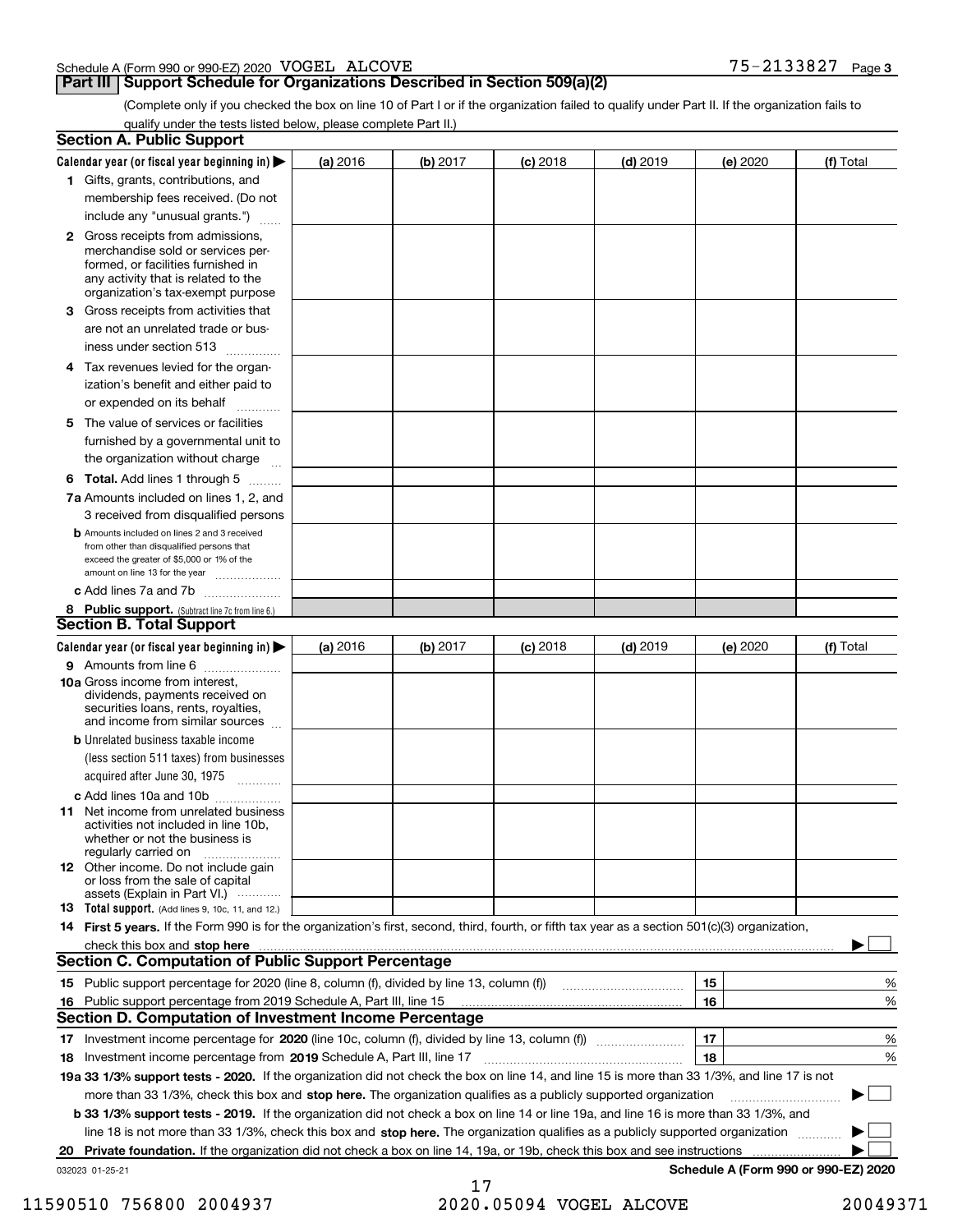**1**

**2**

**3a**

**3b**

**3c**

**4a**

**4b**

**4c**

**5a**

**5b5c**

**6**

**7**

**8**

**9a**

**9b**

**9c**

**10a**

**10b**

**YesNo**

### **Part IV Supporting Organizations**

(Complete only if you checked a box in line 12 on Part I. If you checked box 12a, Part I, complete Sections A and B. If you checked box 12b, Part I, complete Sections A and C. If you checked box 12c, Part I, complete Sections A, D, and E. If you checked box 12d, Part I, complete Sections A and D, and complete Part V.)

### **Section A. All Supporting Organizations**

- **1** Are all of the organization's supported organizations listed by name in the organization's governing documents? If "No," describe in **Part VI** how the supported organizations are designated. If designated by *class or purpose, describe the designation. If historic and continuing relationship, explain.*
- **2** Did the organization have any supported organization that does not have an IRS determination of status under section 509(a)(1) or (2)? If "Yes," explain in Part VI how the organization determined that the supported *organization was described in section 509(a)(1) or (2).*
- **3a** Did the organization have a supported organization described in section 501(c)(4), (5), or (6)? If "Yes," answer *lines 3b and 3c below.*
- **b** Did the organization confirm that each supported organization qualified under section 501(c)(4), (5), or (6) and satisfied the public support tests under section 509(a)(2)? If "Yes," describe in **Part VI** when and how the *organization made the determination.*
- **c**Did the organization ensure that all support to such organizations was used exclusively for section 170(c)(2)(B) purposes? If "Yes," explain in **Part VI** what controls the organization put in place to ensure such use.
- **4a***If* Was any supported organization not organized in the United States ("foreign supported organization")? *"Yes," and if you checked box 12a or 12b in Part I, answer lines 4b and 4c below.*
- **b** Did the organization have ultimate control and discretion in deciding whether to make grants to the foreign supported organization? If "Yes," describe in **Part VI** how the organization had such control and discretion *despite being controlled or supervised by or in connection with its supported organizations.*
- **c** Did the organization support any foreign supported organization that does not have an IRS determination under sections 501(c)(3) and 509(a)(1) or (2)? If "Yes," explain in **Part VI** what controls the organization used *to ensure that all support to the foreign supported organization was used exclusively for section 170(c)(2)(B) purposes.*
- **5a** Did the organization add, substitute, or remove any supported organizations during the tax year? If "Yes," answer lines 5b and 5c below (if applicable). Also, provide detail in **Part VI,** including (i) the names and EIN *numbers of the supported organizations added, substituted, or removed; (ii) the reasons for each such action; (iii) the authority under the organization's organizing document authorizing such action; and (iv) how the action was accomplished (such as by amendment to the organizing document).*
- **b** Type I or Type II only. Was any added or substituted supported organization part of a class already designated in the organization's organizing document?
- **cSubstitutions only.**  Was the substitution the result of an event beyond the organization's control?
- **6** Did the organization provide support (whether in the form of grants or the provision of services or facilities) to **Part VI.** *If "Yes," provide detail in* support or benefit one or more of the filing organization's supported organizations? anyone other than (i) its supported organizations, (ii) individuals that are part of the charitable class benefited by one or more of its supported organizations, or (iii) other supporting organizations that also
- **7**Did the organization provide a grant, loan, compensation, or other similar payment to a substantial contributor *If "Yes," complete Part I of Schedule L (Form 990 or 990-EZ).* regard to a substantial contributor? (as defined in section 4958(c)(3)(C)), a family member of a substantial contributor, or a 35% controlled entity with
- **8** Did the organization make a loan to a disqualified person (as defined in section 4958) not described in line 7? *If "Yes," complete Part I of Schedule L (Form 990 or 990-EZ).*
- **9a** Was the organization controlled directly or indirectly at any time during the tax year by one or more in section 509(a)(1) or (2))? If "Yes," *provide detail in* <code>Part VI.</code> disqualified persons, as defined in section 4946 (other than foundation managers and organizations described
- **b** Did one or more disqualified persons (as defined in line 9a) hold a controlling interest in any entity in which the supporting organization had an interest? If "Yes," provide detail in P**art VI**.
- **c**Did a disqualified person (as defined in line 9a) have an ownership interest in, or derive any personal benefit from, assets in which the supporting organization also had an interest? If "Yes," provide detail in P**art VI.**
- **10a** Was the organization subject to the excess business holdings rules of section 4943 because of section supporting organizations)? If "Yes," answer line 10b below. 4943(f) (regarding certain Type II supporting organizations, and all Type III non-functionally integrated
- **b** Did the organization have any excess business holdings in the tax year? (Use Schedule C, Form 4720, to *determine whether the organization had excess business holdings.)*

032024 01-25-21

18 11590510 756800 2004937 2020.05094 VOGEL ALCOVE 20049371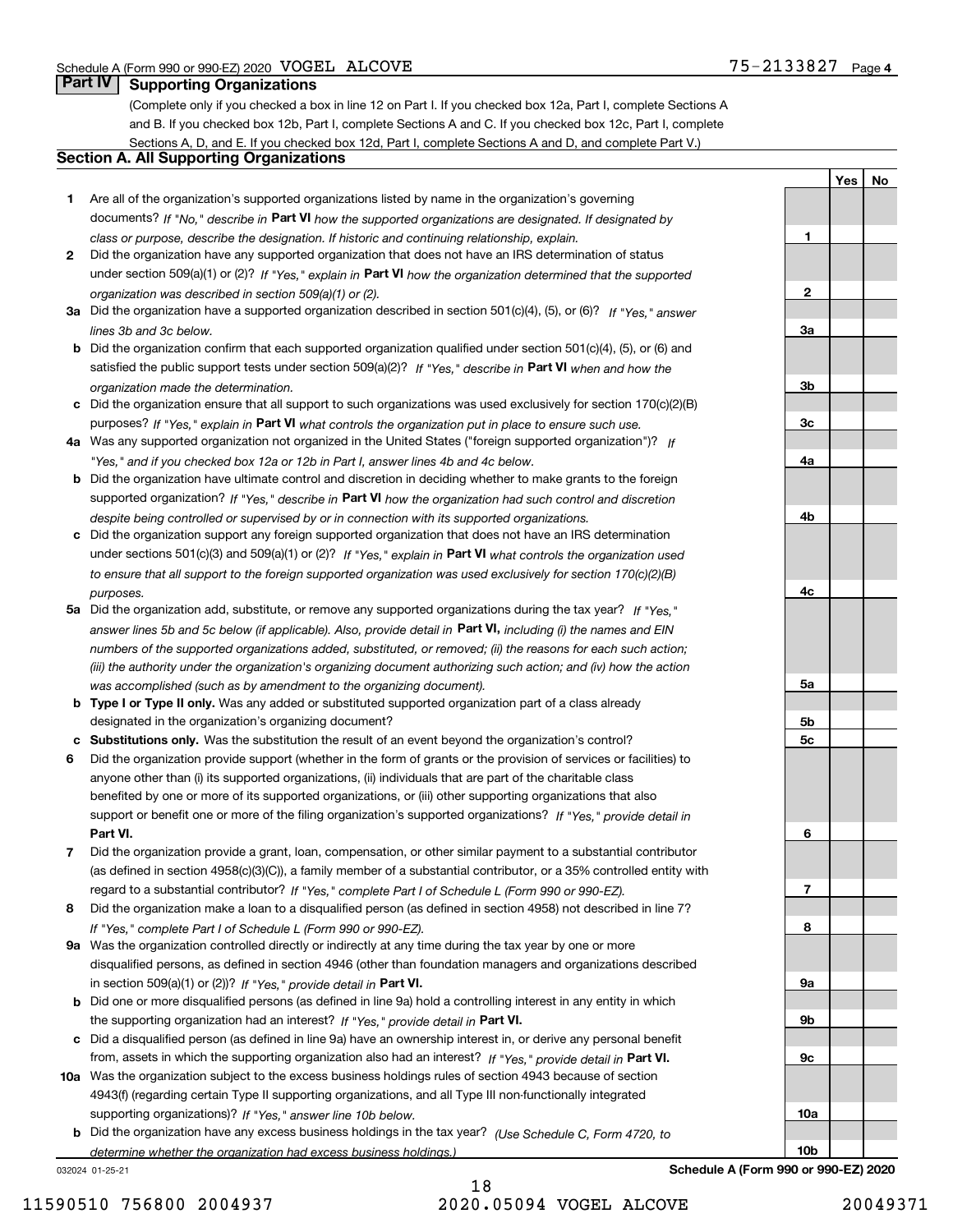|    |                                                                                                                                                                                                                         |              | Yes   No |    |
|----|-------------------------------------------------------------------------------------------------------------------------------------------------------------------------------------------------------------------------|--------------|----------|----|
| 11 | Has the organization accepted a gift or contribution from any of the following persons?                                                                                                                                 |              |          |    |
|    | a A person who directly or indirectly controls, either alone or together with persons described in lines 11b and                                                                                                        |              |          |    |
|    | 11c below, the governing body of a supported organization?                                                                                                                                                              | 11a          |          |    |
|    | <b>b</b> A family member of a person described in line 11a above?                                                                                                                                                       | 11b          |          |    |
|    | c A 35% controlled entity of a person described in line 11a or 11b above? If "Yes" to line 11a, 11b, or 11c, provide                                                                                                    |              |          |    |
|    | detail in Part VI.                                                                                                                                                                                                      | 11c          |          |    |
|    | <b>Section B. Type I Supporting Organizations</b>                                                                                                                                                                       |              |          |    |
|    |                                                                                                                                                                                                                         |              | Yes      | No |
| 1  | Did the governing body, members of the governing body, officers acting in their official capacity, or membership of one or                                                                                              |              |          |    |
|    | more supported organizations have the power to regularly appoint or elect at least a majority of the organization's officers,                                                                                           |              |          |    |
|    | directors, or trustees at all times during the tax year? If "No," describe in Part VI how the supported organization(s)                                                                                                 |              |          |    |
|    | effectively operated, supervised, or controlled the organization's activities. If the organization had more than one supported                                                                                          |              |          |    |
|    | organization, describe how the powers to appoint and/or remove officers, directors, or trustees were allocated among the                                                                                                | 1            |          |    |
| 2  | supported organizations and what conditions or restrictions, if any, applied to such powers during the tax year.<br>Did the organization operate for the benefit of any supported organization other than the supported |              |          |    |
|    |                                                                                                                                                                                                                         |              |          |    |
|    | organization(s) that operated, supervised, or controlled the supporting organization? If "Yes," explain in                                                                                                              |              |          |    |
|    | Part VI how providing such benefit carried out the purposes of the supported organization(s) that operated,                                                                                                             |              |          |    |
|    | supervised, or controlled the supporting organization.<br><b>Section C. Type II Supporting Organizations</b>                                                                                                            | $\mathbf{2}$ |          |    |
|    |                                                                                                                                                                                                                         |              |          |    |
|    |                                                                                                                                                                                                                         |              | Yes      | No |
| 1. | Were a majority of the organization's directors or trustees during the tax year also a majority of the directors                                                                                                        |              |          |    |
|    | or trustees of each of the organization's supported organization(s)? If "No," describe in Part VI how control                                                                                                           |              |          |    |
|    | or management of the supporting organization was vested in the same persons that controlled or managed                                                                                                                  |              |          |    |
|    | the supported organization(s).                                                                                                                                                                                          | 1            |          |    |
|    | Section D. All Type III Supporting Organizations                                                                                                                                                                        |              |          |    |
|    |                                                                                                                                                                                                                         |              | Yes      | No |
| 1. | Did the organization provide to each of its supported organizations, by the last day of the fifth month of the                                                                                                          |              |          |    |
|    | organization's tax year, (i) a written notice describing the type and amount of support provided during the prior tax                                                                                                   |              |          |    |
|    | year, (ii) a copy of the Form 990 that was most recently filed as of the date of notification, and (iii) copies of the                                                                                                  |              |          |    |
|    | organization's governing documents in effect on the date of notification, to the extent not previously provided?                                                                                                        | 1            |          |    |
| 2  | Were any of the organization's officers, directors, or trustees either (i) appointed or elected by the supported                                                                                                        |              |          |    |
|    | organization(s) or (ii) serving on the governing body of a supported organization? If "No," explain in Part VI how                                                                                                      |              |          |    |
|    | the organization maintained a close and continuous working relationship with the supported organization(s).                                                                                                             | 2            |          |    |
| 3  | By reason of the relationship described in line 2, above, did the organization's supported organizations have a                                                                                                         |              |          |    |
|    | significant voice in the organization's investment policies and in directing the use of the organization's                                                                                                              |              |          |    |
|    | income or assets at all times during the tax year? If "Yes," describe in Part VI the role the organization's                                                                                                            |              |          |    |
|    | supported organizations played in this regard.                                                                                                                                                                          | 3            |          |    |
|    | Section E. Type III Functionally Integrated Supporting Organizations                                                                                                                                                    |              |          |    |
| 1  | Check the box next to the method that the organization used to satisfy the Integral Part Test during the year (see instructions).                                                                                       |              |          |    |
| a  | The organization satisfied the Activities Test. Complete line 2 below.                                                                                                                                                  |              |          |    |
| b  | The organization is the parent of each of its supported organizations. Complete line 3 below.                                                                                                                           |              |          |    |
| c  | The organization supported a governmental entity. Describe in Part VI how you supported a governmental entity (see instructions).                                                                                       |              |          |    |
| 2  | Activities Test. Answer lines 2a and 2b below.                                                                                                                                                                          |              | Yes      | No |
| а  | Did substantially all of the organization's activities during the tax year directly further the exempt purposes of                                                                                                      |              |          |    |
|    | the supported organization(s) to which the organization was responsive? If "Yes," then in Part VI identify                                                                                                              |              |          |    |
|    | those supported organizations and explain how these activities directly furthered their exempt purposes,                                                                                                                |              |          |    |
|    | how the organization was responsive to those supported organizations, and how the organization determined                                                                                                               |              |          |    |
|    | that these activities constituted substantially all of its activities.                                                                                                                                                  | 2a           |          |    |
| b  | Did the activities described in line 2a, above, constitute activities that, but for the organization's involvement,                                                                                                     |              |          |    |
|    | one or more of the organization's supported organization(s) would have been engaged in? If "Yes," explain in                                                                                                            |              |          |    |
|    | Part VI the reasons for the organization's position that its supported organization(s) would have engaged in                                                                                                            |              |          |    |
|    | these activities but for the organization's involvement.                                                                                                                                                                | 2b           |          |    |
| 3  | Parent of Supported Organizations. Answer lines 3a and 3b below.                                                                                                                                                        |              |          |    |
|    | a Did the organization have the power to regularly appoint or elect a majority of the officers, directors, or                                                                                                           |              |          |    |
|    | trustees of each of the supported organizations? If "Yes" or "No" provide details in Part VI.                                                                                                                           | За           |          |    |
|    | <b>b</b> Did the organization exercise a substantial degree of direction over the policies, programs, and activities of each                                                                                            |              |          |    |
|    |                                                                                                                                                                                                                         |              |          |    |

032025 01-25-21 of its supported organizations? If "Yes," describe in Part VI the role played by the organization in this regard.

**Schedule A (Form 990 or 990-EZ) 2020**

**3b**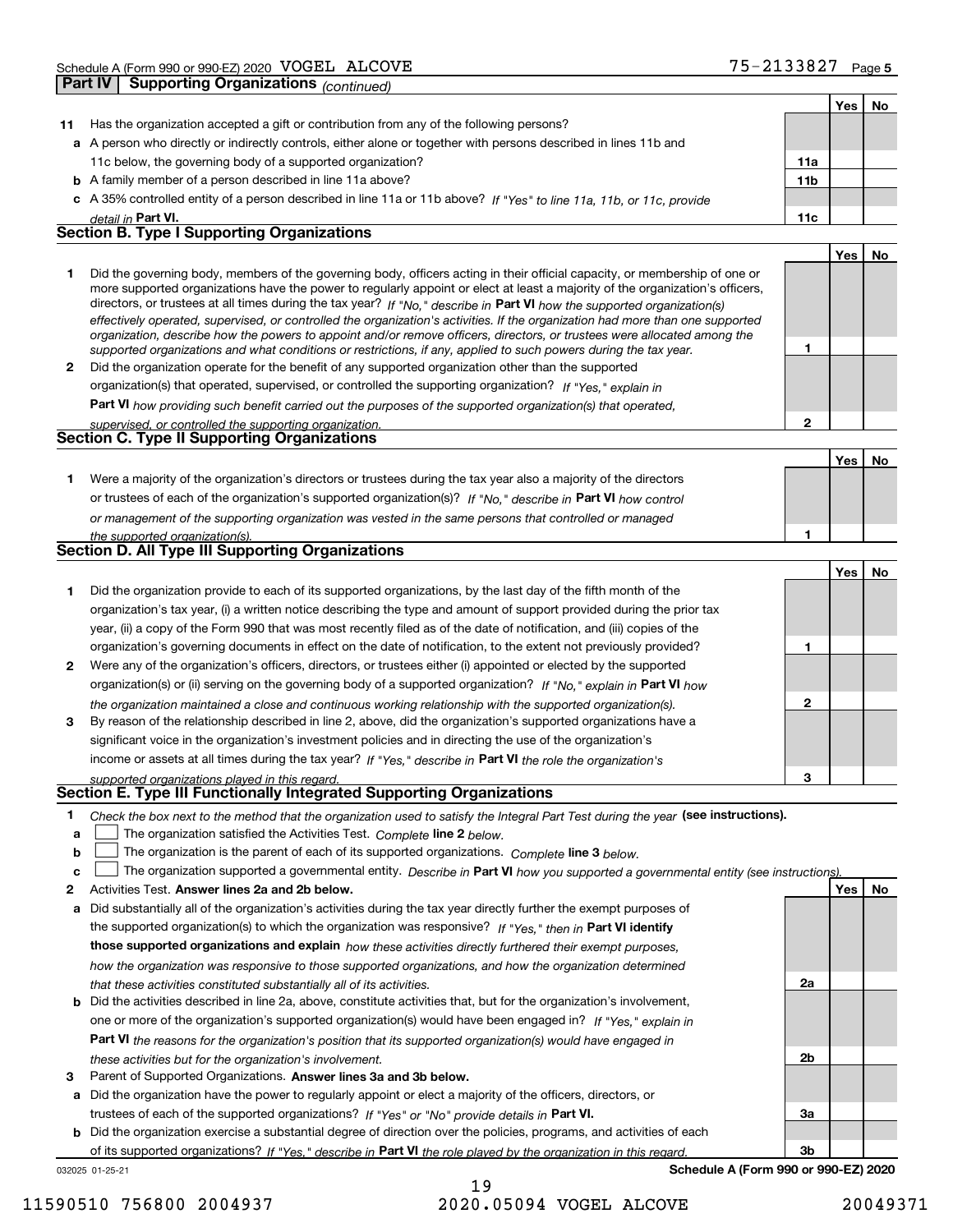| Schedule A (Form 990 or 990-EZ) 2020 VOGEL ALCOVE |  | 75-2133827 | Page 6 |
|---------------------------------------------------|--|------------|--------|
|                                                   |  |            |        |

| <b>Part V</b>                                                                                                                                  |  | Type III Non-Functionally Integrated 509(a)(3) Supporting Organizations |  |  |  |  |
|------------------------------------------------------------------------------------------------------------------------------------------------|--|-------------------------------------------------------------------------|--|--|--|--|
| Check here if the organization satisfied the Integral Part Test as a qualifying trust on Nov. 20, 1970 (explain in Part VI). See instructions. |  |                                                                         |  |  |  |  |
| All other Type III non-functionally integrated supporting organizations must complete Sections A through E.                                    |  |                                                                         |  |  |  |  |

| Section A - Adjusted Net Income |                                                                             |                | (A) Prior Year | (B) Current Year<br>(optional) |
|---------------------------------|-----------------------------------------------------------------------------|----------------|----------------|--------------------------------|
| 1                               | Net short-term capital gain                                                 | $\mathbf{1}$   |                |                                |
| 2                               | Recoveries of prior-year distributions                                      | $\mathbf{2}$   |                |                                |
| 3                               | Other gross income (see instructions)                                       | 3              |                |                                |
| 4                               | Add lines 1 through 3.                                                      | 4              |                |                                |
| 5                               | Depreciation and depletion                                                  | 5              |                |                                |
| 6                               | Portion of operating expenses paid or incurred for production or            |                |                |                                |
|                                 | collection of gross income or for management, conservation, or              |                |                |                                |
|                                 | maintenance of property held for production of income (see instructions)    | 6              |                |                                |
| 7                               | Other expenses (see instructions)                                           | $\overline{7}$ |                |                                |
| 8                               | Adjusted Net Income (subtract lines 5, 6, and 7 from line 4)                | 8              |                |                                |
|                                 | <b>Section B - Minimum Asset Amount</b>                                     |                | (A) Prior Year | (B) Current Year<br>(optional) |
| 1                               | Aggregate fair market value of all non-exempt-use assets (see               |                |                |                                |
|                                 | instructions for short tax year or assets held for part of year):           |                |                |                                |
|                                 | a Average monthly value of securities                                       | 1a             |                |                                |
|                                 | <b>b</b> Average monthly cash balances                                      | 1b             |                |                                |
|                                 | c Fair market value of other non-exempt-use assets                          | 1c             |                |                                |
|                                 | d Total (add lines 1a, 1b, and 1c)                                          | 1 <sub>d</sub> |                |                                |
|                                 | e Discount claimed for blockage or other factors                            |                |                |                                |
|                                 | (explain in detail in <b>Part VI</b> ):                                     |                |                |                                |
| 2                               | Acquisition indebtedness applicable to non-exempt-use assets                | $\mathbf{2}$   |                |                                |
| 3                               | Subtract line 2 from line 1d.                                               | 3              |                |                                |
| 4                               | Cash deemed held for exempt use. Enter 0.015 of line 3 (for greater amount, |                |                |                                |
|                                 | see instructions).                                                          | 4              |                |                                |
| 5                               | Net value of non-exempt-use assets (subtract line 4 from line 3)            | 5              |                |                                |
| 6                               | Multiply line 5 by 0.035.                                                   | 6              |                |                                |
| 7                               | Recoveries of prior-year distributions                                      | $\overline{7}$ |                |                                |
| 8                               | <b>Minimum Asset Amount</b> (add line 7 to line 6)                          | 8              |                |                                |
|                                 | <b>Section C - Distributable Amount</b>                                     |                |                | <b>Current Year</b>            |
| 1                               | Adjusted net income for prior year (from Section A, line 8, column A)       | 1              |                |                                |
| $\mathbf{2}$                    | Enter 0.85 of line 1.                                                       | $\mathbf{2}$   |                |                                |
| З                               | Minimum asset amount for prior year (from Section B, line 8, column A)      | 3              |                |                                |
| 4                               | Enter greater of line 2 or line 3.                                          | 4              |                |                                |
| 5                               | Income tax imposed in prior year                                            | 5              |                |                                |
| 6                               | <b>Distributable Amount.</b> Subtract line 5 from line 4, unless subject to |                |                |                                |
|                                 | emergency temporary reduction (see instructions).                           | 6              |                |                                |
|                                 |                                                                             |                |                |                                |

**7**Check here if the current year is the organization's first as a non-functionally integrated Type III supporting organization (see instructions).

**Schedule A (Form 990 or 990-EZ) 2020**

032026 01-25-21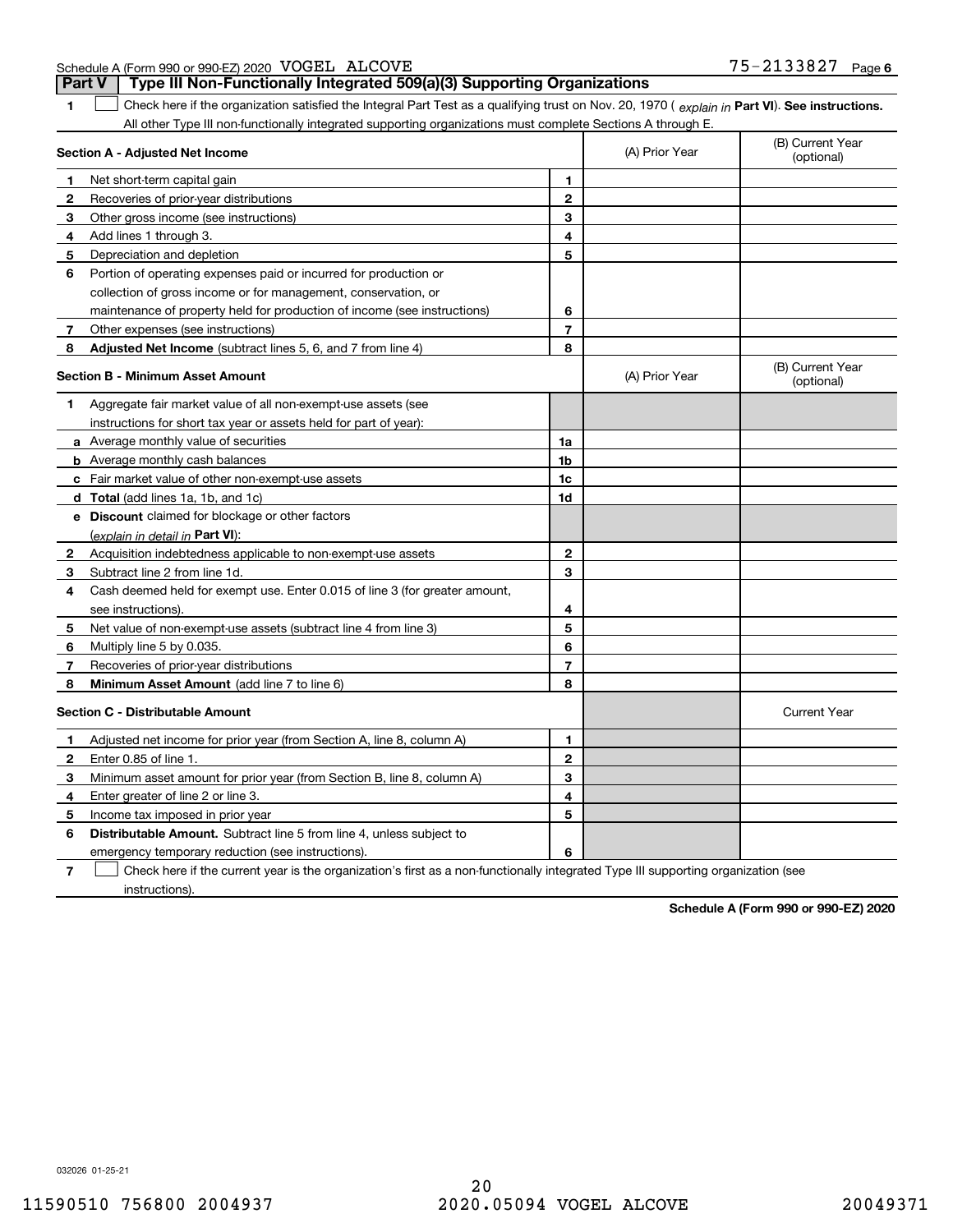Schedule A (Form 990 or 990-EZ) 2020 Page VOGEL ALCOVE 75-2133827

| <b>Part V</b> | Type III Non-Functionally Integrated 509(a)(3) Supporting Organizations                    |                             | (continued)                           |                                         |  |  |  |
|---------------|--------------------------------------------------------------------------------------------|-----------------------------|---------------------------------------|-----------------------------------------|--|--|--|
|               | <b>Section D - Distributions</b><br><b>Current Year</b>                                    |                             |                                       |                                         |  |  |  |
| 1             | 1<br>Amounts paid to supported organizations to accomplish exempt purposes                 |                             |                                       |                                         |  |  |  |
| 2             | Amounts paid to perform activity that directly furthers exempt purposes of supported       |                             |                                       |                                         |  |  |  |
|               | organizations, in excess of income from activity                                           |                             | 2                                     |                                         |  |  |  |
| 3             | Administrative expenses paid to accomplish exempt purposes of supported organizations      |                             | 3                                     |                                         |  |  |  |
| 4             | Amounts paid to acquire exempt-use assets                                                  |                             | 4                                     |                                         |  |  |  |
| 5             | Qualified set-aside amounts (prior IRS approval required - provide details in Part VI)     |                             | 5                                     |                                         |  |  |  |
| 6             | Other distributions ( <i>describe in</i> Part VI). See instructions.                       |                             | 6                                     |                                         |  |  |  |
| 7             | Total annual distributions. Add lines 1 through 6.                                         |                             | 7                                     |                                         |  |  |  |
| 8             | Distributions to attentive supported organizations to which the organization is responsive |                             |                                       |                                         |  |  |  |
|               | (provide details in Part VI). See instructions.                                            |                             | 8                                     |                                         |  |  |  |
| 9             | Distributable amount for 2020 from Section C, line 6                                       |                             | 9                                     |                                         |  |  |  |
| 10            | Line 8 amount divided by line 9 amount                                                     |                             | 10                                    |                                         |  |  |  |
|               |                                                                                            | (i)                         | (ii)                                  | (iii)                                   |  |  |  |
|               | <b>Section E - Distribution Allocations</b> (see instructions)                             | <b>Excess Distributions</b> | <b>Underdistributions</b><br>Pre-2020 | <b>Distributable</b><br>Amount for 2020 |  |  |  |
| 1             | Distributable amount for 2020 from Section C, line 6                                       |                             |                                       |                                         |  |  |  |
| 2             | Underdistributions, if any, for years prior to 2020 (reason-                               |                             |                                       |                                         |  |  |  |
|               | able cause required - explain in Part VI). See instructions.                               |                             |                                       |                                         |  |  |  |
| 3             | Excess distributions carryover, if any, to 2020                                            |                             |                                       |                                         |  |  |  |
|               | <b>a</b> From 2015                                                                         |                             |                                       |                                         |  |  |  |
|               | <b>b</b> From 2016                                                                         |                             |                                       |                                         |  |  |  |
|               | c From $2017$                                                                              |                             |                                       |                                         |  |  |  |
|               | d From 2018                                                                                |                             |                                       |                                         |  |  |  |
|               | e From 2019                                                                                |                             |                                       |                                         |  |  |  |
|               | f Total of lines 3a through 3e                                                             |                             |                                       |                                         |  |  |  |
|               | g Applied to underdistributions of prior years                                             |                             |                                       |                                         |  |  |  |
|               | <b>h</b> Applied to 2020 distributable amount                                              |                             |                                       |                                         |  |  |  |
|               | Carryover from 2015 not applied (see instructions)                                         |                             |                                       |                                         |  |  |  |
|               | Remainder. Subtract lines 3g, 3h, and 3i from line 3f.                                     |                             |                                       |                                         |  |  |  |
| 4             | Distributions for 2020 from Section D,                                                     |                             |                                       |                                         |  |  |  |
|               | line $7:$                                                                                  |                             |                                       |                                         |  |  |  |
|               | a Applied to underdistributions of prior years                                             |                             |                                       |                                         |  |  |  |
|               | <b>b</b> Applied to 2020 distributable amount                                              |                             |                                       |                                         |  |  |  |
|               | c Remainder. Subtract lines 4a and 4b from line 4.                                         |                             |                                       |                                         |  |  |  |
| 5.            | Remaining underdistributions for years prior to 2020, if                                   |                             |                                       |                                         |  |  |  |
|               | any. Subtract lines 3g and 4a from line 2. For result greater                              |                             |                                       |                                         |  |  |  |
|               | than zero, explain in Part VI. See instructions.                                           |                             |                                       |                                         |  |  |  |
| 6             | Remaining underdistributions for 2020. Subtract lines 3h                                   |                             |                                       |                                         |  |  |  |
|               | and 4b from line 1. For result greater than zero, explain in                               |                             |                                       |                                         |  |  |  |
|               | Part VI. See instructions.                                                                 |                             |                                       |                                         |  |  |  |
| 7             | Excess distributions carryover to 2021. Add lines 3j                                       |                             |                                       |                                         |  |  |  |
|               | and 4c.                                                                                    |                             |                                       |                                         |  |  |  |
| 8             | Breakdown of line 7:                                                                       |                             |                                       |                                         |  |  |  |
|               | a Excess from 2016                                                                         |                             |                                       |                                         |  |  |  |
|               | <b>b</b> Excess from 2017                                                                  |                             |                                       |                                         |  |  |  |
|               | c Excess from 2018                                                                         |                             |                                       |                                         |  |  |  |
|               | d Excess from 2019                                                                         |                             |                                       |                                         |  |  |  |
|               | e Excess from 2020                                                                         |                             |                                       |                                         |  |  |  |

**Schedule A (Form 990 or 990-EZ) 2020**

032027 01-25-21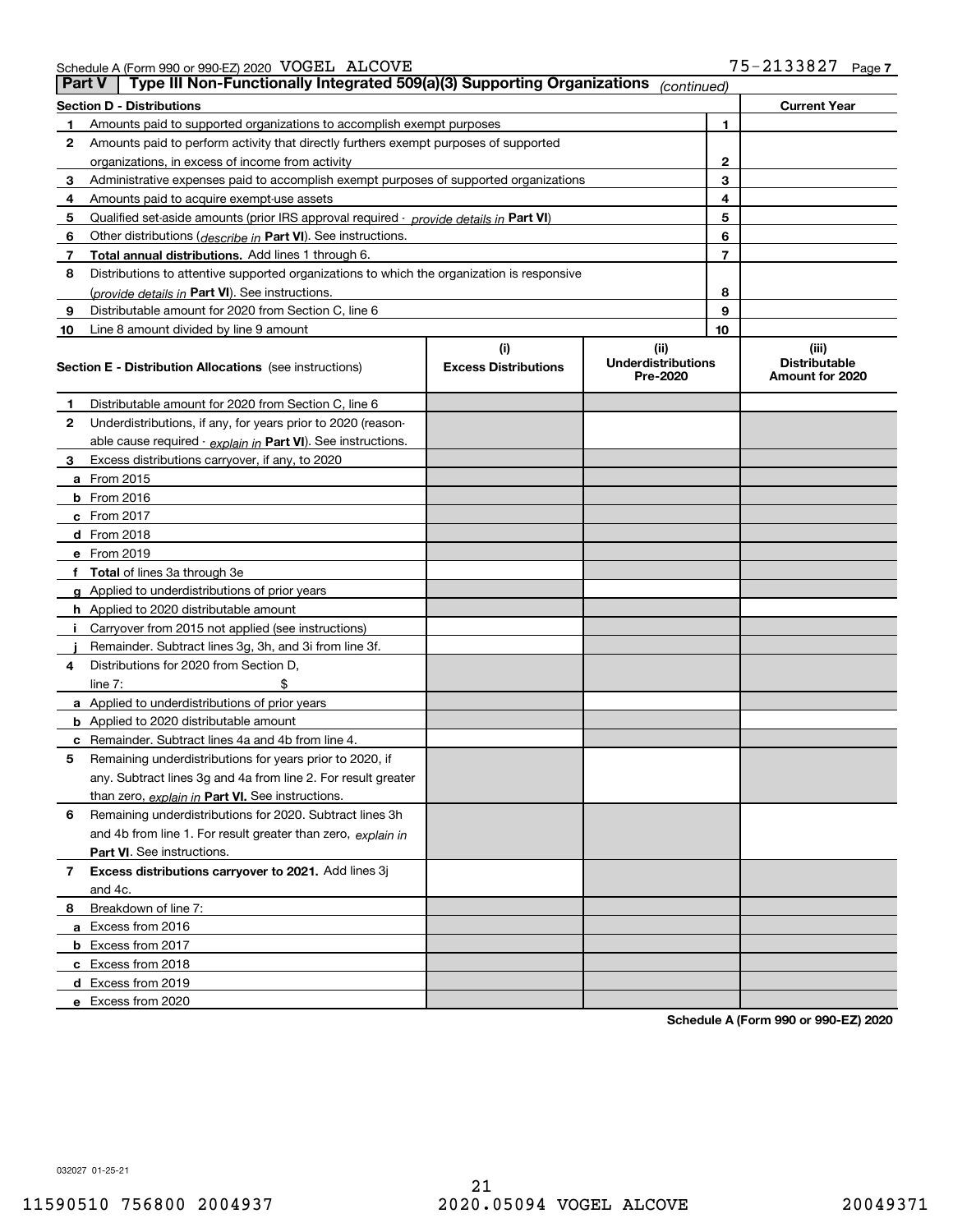| <b>Part VI</b>  | Schedule A (Form 990 or 990-EZ) 2020 VOGEL ALCOVE |                                                                                                                                                                                                                                                                                     | 75-2133827 Page 8                    |
|-----------------|---------------------------------------------------|-------------------------------------------------------------------------------------------------------------------------------------------------------------------------------------------------------------------------------------------------------------------------------------|--------------------------------------|
|                 |                                                   | Supplemental Information. Provide the explanations required by Part II, line 10; Part II, line 17a or 17b; Part III, line 12;                                                                                                                                                       |                                      |
|                 |                                                   | Part IV, Section A, lines 1, 2, 3b, 3c, 4b, 4c, 5a, 6, 9a, 9b, 9c, 11a, 11b, and 11c; Part IV, Section B, lines 1 and 2; Part IV, Section C,                                                                                                                                        |                                      |
|                 |                                                   | line 1; Part IV, Section D, lines 2 and 3; Part IV, Section E, lines 1c, 2a, 2b, 3a, and 3b; Part V, line 1; Part V, Section B, line 1e; Part V,<br>Section D, lines 5, 6, and 8; and Part V, Section E, lines 2, 5, and 6. Also complete this part for any additional information. |                                      |
|                 | (See instructions.)                               |                                                                                                                                                                                                                                                                                     |                                      |
|                 |                                                   |                                                                                                                                                                                                                                                                                     |                                      |
|                 |                                                   |                                                                                                                                                                                                                                                                                     |                                      |
|                 |                                                   |                                                                                                                                                                                                                                                                                     |                                      |
|                 |                                                   |                                                                                                                                                                                                                                                                                     |                                      |
|                 |                                                   |                                                                                                                                                                                                                                                                                     |                                      |
|                 |                                                   |                                                                                                                                                                                                                                                                                     |                                      |
|                 |                                                   |                                                                                                                                                                                                                                                                                     |                                      |
|                 |                                                   |                                                                                                                                                                                                                                                                                     |                                      |
|                 |                                                   |                                                                                                                                                                                                                                                                                     |                                      |
|                 |                                                   |                                                                                                                                                                                                                                                                                     |                                      |
|                 |                                                   |                                                                                                                                                                                                                                                                                     |                                      |
|                 |                                                   |                                                                                                                                                                                                                                                                                     |                                      |
|                 |                                                   |                                                                                                                                                                                                                                                                                     |                                      |
|                 |                                                   |                                                                                                                                                                                                                                                                                     |                                      |
|                 |                                                   |                                                                                                                                                                                                                                                                                     |                                      |
|                 |                                                   |                                                                                                                                                                                                                                                                                     |                                      |
|                 |                                                   |                                                                                                                                                                                                                                                                                     |                                      |
|                 |                                                   |                                                                                                                                                                                                                                                                                     |                                      |
|                 |                                                   |                                                                                                                                                                                                                                                                                     |                                      |
|                 |                                                   |                                                                                                                                                                                                                                                                                     |                                      |
|                 |                                                   |                                                                                                                                                                                                                                                                                     |                                      |
|                 |                                                   |                                                                                                                                                                                                                                                                                     |                                      |
|                 |                                                   |                                                                                                                                                                                                                                                                                     |                                      |
|                 |                                                   |                                                                                                                                                                                                                                                                                     |                                      |
|                 |                                                   |                                                                                                                                                                                                                                                                                     |                                      |
|                 |                                                   |                                                                                                                                                                                                                                                                                     |                                      |
|                 |                                                   |                                                                                                                                                                                                                                                                                     |                                      |
|                 |                                                   |                                                                                                                                                                                                                                                                                     |                                      |
|                 |                                                   |                                                                                                                                                                                                                                                                                     |                                      |
|                 |                                                   |                                                                                                                                                                                                                                                                                     |                                      |
|                 |                                                   |                                                                                                                                                                                                                                                                                     |                                      |
|                 |                                                   |                                                                                                                                                                                                                                                                                     |                                      |
|                 |                                                   |                                                                                                                                                                                                                                                                                     |                                      |
|                 |                                                   |                                                                                                                                                                                                                                                                                     |                                      |
|                 |                                                   |                                                                                                                                                                                                                                                                                     |                                      |
|                 |                                                   |                                                                                                                                                                                                                                                                                     |                                      |
|                 |                                                   |                                                                                                                                                                                                                                                                                     |                                      |
|                 |                                                   |                                                                                                                                                                                                                                                                                     |                                      |
|                 |                                                   |                                                                                                                                                                                                                                                                                     |                                      |
|                 |                                                   |                                                                                                                                                                                                                                                                                     |                                      |
|                 |                                                   |                                                                                                                                                                                                                                                                                     |                                      |
|                 |                                                   |                                                                                                                                                                                                                                                                                     |                                      |
|                 |                                                   |                                                                                                                                                                                                                                                                                     |                                      |
|                 |                                                   |                                                                                                                                                                                                                                                                                     |                                      |
|                 |                                                   |                                                                                                                                                                                                                                                                                     |                                      |
|                 |                                                   |                                                                                                                                                                                                                                                                                     |                                      |
|                 |                                                   |                                                                                                                                                                                                                                                                                     |                                      |
|                 |                                                   |                                                                                                                                                                                                                                                                                     |                                      |
|                 |                                                   |                                                                                                                                                                                                                                                                                     |                                      |
|                 |                                                   |                                                                                                                                                                                                                                                                                     |                                      |
|                 |                                                   |                                                                                                                                                                                                                                                                                     |                                      |
|                 |                                                   |                                                                                                                                                                                                                                                                                     |                                      |
|                 |                                                   |                                                                                                                                                                                                                                                                                     |                                      |
|                 |                                                   |                                                                                                                                                                                                                                                                                     |                                      |
|                 |                                                   |                                                                                                                                                                                                                                                                                     |                                      |
|                 |                                                   |                                                                                                                                                                                                                                                                                     |                                      |
|                 |                                                   |                                                                                                                                                                                                                                                                                     |                                      |
|                 |                                                   |                                                                                                                                                                                                                                                                                     |                                      |
|                 |                                                   |                                                                                                                                                                                                                                                                                     |                                      |
|                 |                                                   |                                                                                                                                                                                                                                                                                     |                                      |
|                 |                                                   |                                                                                                                                                                                                                                                                                     |                                      |
|                 |                                                   |                                                                                                                                                                                                                                                                                     |                                      |
|                 |                                                   |                                                                                                                                                                                                                                                                                     |                                      |
|                 |                                                   |                                                                                                                                                                                                                                                                                     |                                      |
| 032028 01-25-21 |                                                   |                                                                                                                                                                                                                                                                                     | Schedule A (Form 990 or 990-EZ) 2020 |
|                 |                                                   | 22                                                                                                                                                                                                                                                                                  |                                      |
|                 | 11590510 756800 2004937                           | 2020.05094 VOGEL ALCOVE                                                                                                                                                                                                                                                             | 20049371                             |
|                 |                                                   |                                                                                                                                                                                                                                                                                     |                                      |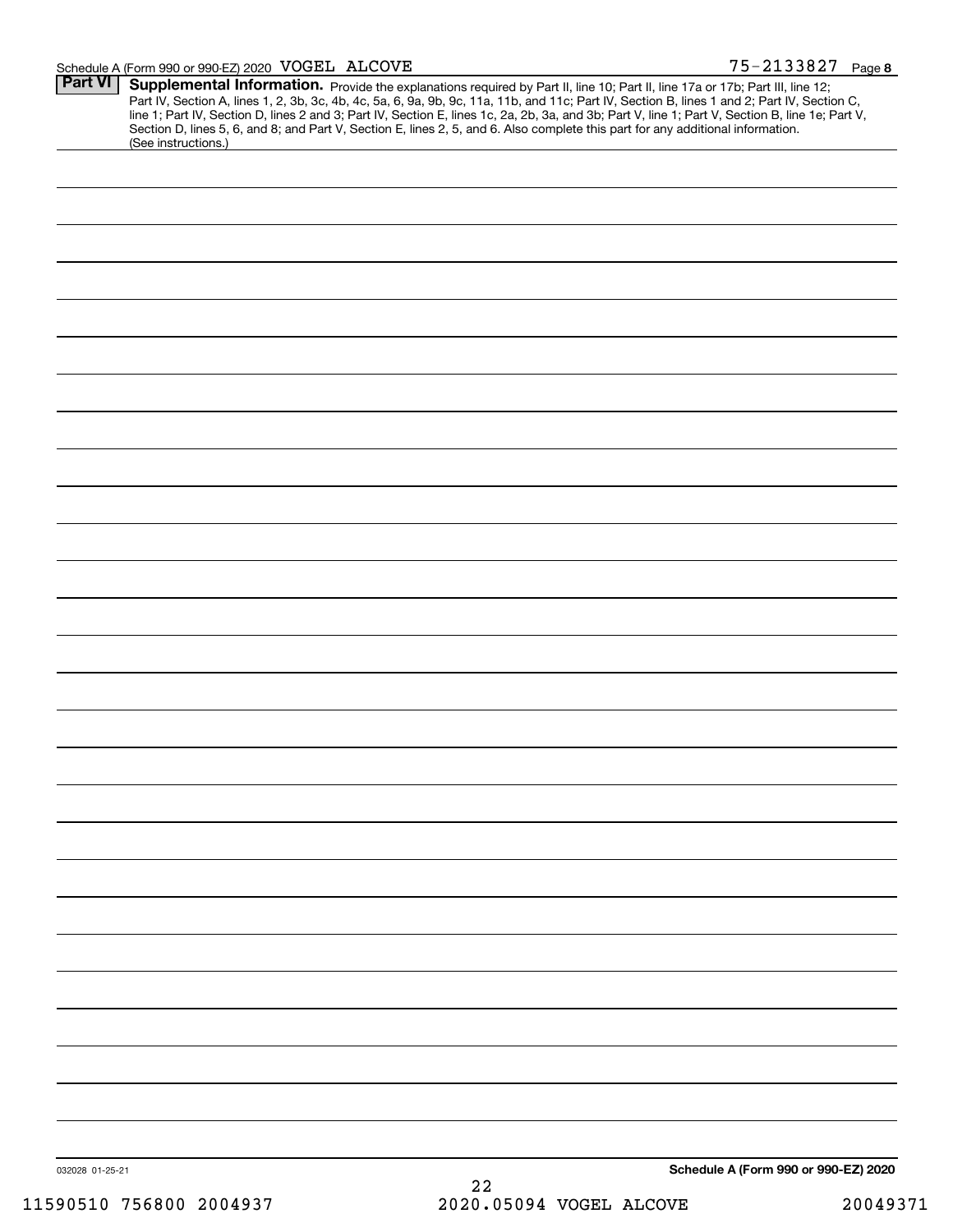Department of the Treasury Internal Revenue Service **(Form 990, 990-EZ, or 990-PF)**

Name of the organization

**Organization type** (check one):

### \*\* PUBLIC DISCLOSURE COPY \*\*

### **Schedule B Schedule of Contributors**

**| Attach to Form 990, Form 990-EZ, or Form 990-PF. | Go to www.irs.gov/Form990 for the latest information.** OMB No. 1545-0047

**2020**

**Employer identification number**

| VOGEL ALCOVE | 75-2133827 |
|--------------|------------|
|--------------|------------|

| Filers of:         | Section:                                                                    |
|--------------------|-----------------------------------------------------------------------------|
| Form 990 or 990-FZ | $\mathbf{X}$<br>$3$ ) (enter number) organization<br>501(c)(                |
|                    | $4947(a)(1)$ nonexempt charitable trust not treated as a private foundation |
|                    | 527 political organization                                                  |
| Form 990-PF        | 501(c)(3) exempt private foundation                                         |
|                    | 4947(a)(1) nonexempt charitable trust treated as a private foundation       |
|                    | 501(c)(3) taxable private foundation                                        |

Check if your organization is covered by the **General Rule** or a **Special Rule. Note:**  Only a section 501(c)(7), (8), or (10) organization can check boxes for both the General Rule and a Special Rule. See instructions.

### **General Rule**

 $\mathcal{L}^{\text{max}}$ 

For an organization filing Form 990, 990-EZ, or 990-PF that received, during the year, contributions totaling \$5,000 or more (in money or property) from any one contributor. Complete Parts I and II. See instructions for determining a contributor's total contributions.

#### **Special Rules**

any one contributor, during the year, total contributions of the greater of  $\,$  (1) \$5,000; or **(2)** 2% of the amount on (i) Form 990, Part VIII, line 1h;  $\boxed{\textbf{X}}$  For an organization described in section 501(c)(3) filing Form 990 or 990-EZ that met the 33 1/3% support test of the regulations under sections 509(a)(1) and 170(b)(1)(A)(vi), that checked Schedule A (Form 990 or 990-EZ), Part II, line 13, 16a, or 16b, and that received from or (ii) Form 990-EZ, line 1. Complete Parts I and II.

For an organization described in section 501(c)(7), (8), or (10) filing Form 990 or 990-EZ that received from any one contributor, during the year, total contributions of more than \$1,000 exclusively for religious, charitable, scientific, literary, or educational purposes, or for the prevention of cruelty to children or animals. Complete Parts I (entering "N/A" in column (b) instead of the contributor name and address), II, and III.  $\mathcal{L}^{\text{max}}$ 

purpose. Don't complete any of the parts unless the **General Rule** applies to this organization because it received *nonexclusively* year, contributions <sub>exclusively</sub> for religious, charitable, etc., purposes, but no such contributions totaled more than \$1,000. If this box is checked, enter here the total contributions that were received during the year for an  $\;$ exclusively religious, charitable, etc., For an organization described in section 501(c)(7), (8), or (10) filing Form 990 or 990-EZ that received from any one contributor, during the religious, charitable, etc., contributions totaling \$5,000 or more during the year  $\Box$ — $\Box$   $\Box$  $\mathcal{L}^{\text{max}}$ 

**Caution:**  An organization that isn't covered by the General Rule and/or the Special Rules doesn't file Schedule B (Form 990, 990-EZ, or 990-PF),  **must** but it answer "No" on Part IV, line 2, of its Form 990; or check the box on line H of its Form 990-EZ or on its Form 990-PF, Part I, line 2, to certify that it doesn't meet the filing requirements of Schedule B (Form 990, 990-EZ, or 990-PF).

**For Paperwork Reduction Act Notice, see the instructions for Form 990, 990-EZ, or 990-PF. Schedule B (Form 990, 990-EZ, or 990-PF) (2020)** LHA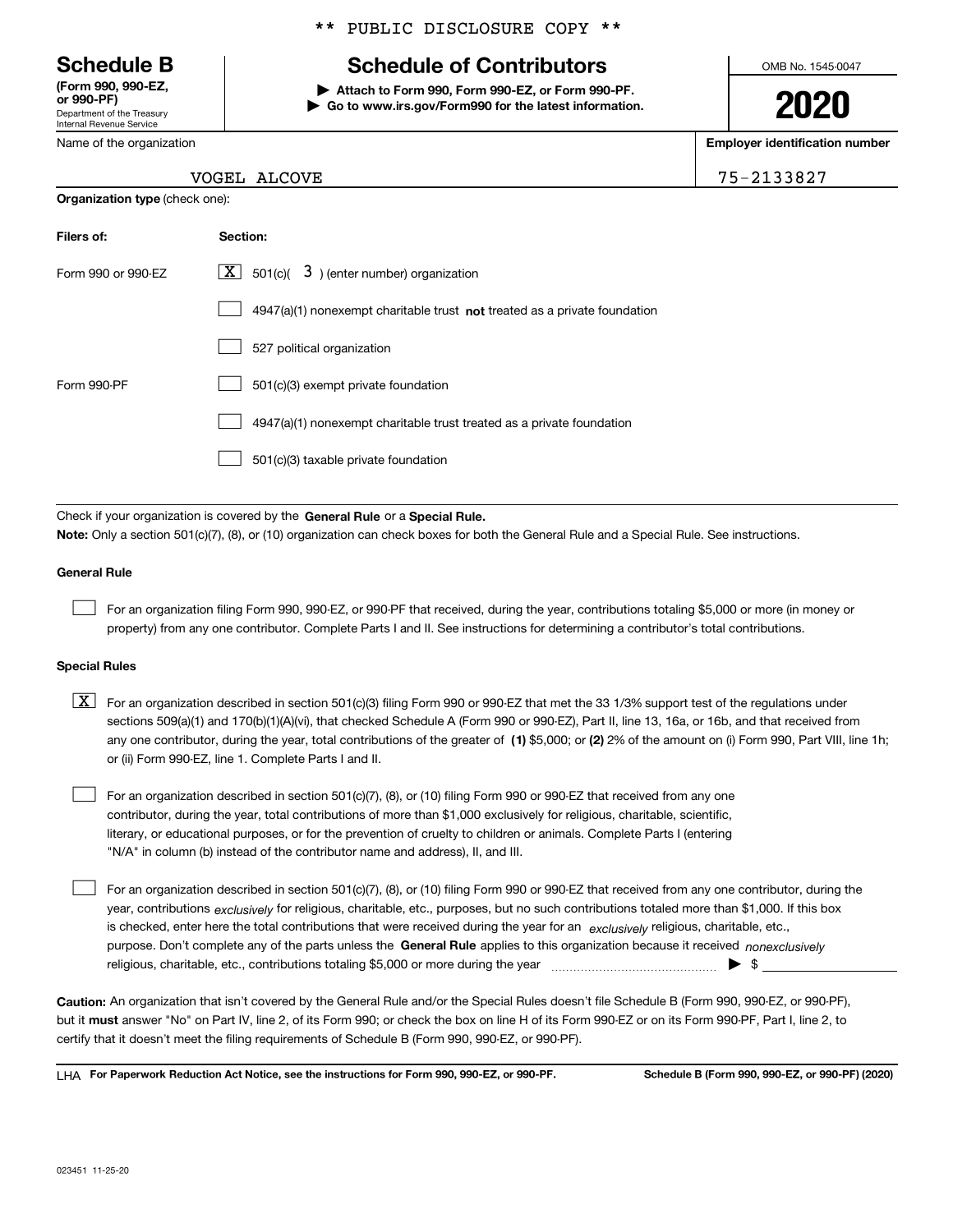| (2020)<br>Schedule<br>. or 990-PF`<br>---<br>990-F<br>990<br>$-2$<br>в (f<br>.<br>and the contract of | Page |
|-------------------------------------------------------------------------------------------------------|------|
|                                                                                                       |      |

Name of organization

**Employer identification number**

### VOGEL ALCOVE 75-2133827

**(a)No.(b)Name, address, and ZIP + 4 (c)Total contributions (d)Type of contribution PersonPayrollNoncash (a)No.(b)Name, address, and ZIP + 4 (c)Total contributions (d)Type of contribution PersonPayrollNoncash (a)No.(b)Name, address, and ZIP + 4 (c)Total contributions (d)Type of contribution PersonPayrollNoncash (a) No.(b) Name, address, and ZIP + 4 (c) Total contributions (d) Type of contribution PersonPayrollNoncash(a) No.(b) Name, address, and ZIP + 4 (c) Total contributions (d) Type of contribution PersonPayrollNoncash(a) No.(b)Name, address, and ZIP + 4 (c) Total contributions (d)Type of contribution PersonPayrollNoncash Contributors** (see instructions). Use duplicate copies of Part I if additional space is needed. \$(Complete Part II for noncash contributions.) \$(Complete Part II for noncash contributions.) \$(Complete Part II for noncash contributions.) \$(Complete Part II for noncash contributions.) \$(Complete Part II for noncash contributions.) \$(Complete Part II for noncash contributions.) **2Page 2**<br>
Iame of organization<br> **2Part I 2Part I Contributors** (see instructions). Use duplicate copies of Part I if additional space is needed.<br> **2Part I Contributors** (see instructions). Use duplicate copies of Pa  $|X|$  $\mathcal{L}^{\text{max}}$  $\mathcal{L}^{\text{max}}$  $\boxed{\text{X}}$  $\mathcal{L}^{\text{max}}$  $\mathcal{L}^{\text{max}}$  $|X|$  $\mathcal{L}^{\text{max}}$  $\mathcal{L}^{\text{max}}$  $\mathcal{L}^{\text{max}}$  $\mathcal{L}^{\text{max}}$  $\mathcal{L}^{\text{max}}$  $\mathcal{L}^{\text{max}}$  $\mathcal{L}^{\text{max}}$  $\mathcal{L}^{\text{max}}$  $\mathcal{L}^{\text{max}}$  $\mathcal{L}^{\text{max}}$  $\mathcal{L}^{\text{max}}$  $\begin{array}{c|c|c|c|c|c} 1 & \hspace{1.5cm} & \hspace{1.5cm} & \hspace{1.5cm} & \hspace{1.5cm} & \hspace{1.5cm} & \hspace{1.5cm} & \hspace{1.5cm} & \hspace{1.5cm} & \hspace{1.5cm} & \hspace{1.5cm} & \hspace{1.5cm} & \hspace{1.5cm} & \hspace{1.5cm} & \hspace{1.5cm} & \hspace{1.5cm} & \hspace{1.5cm} & \hspace{1.5cm} & \hspace{1.5cm} & \hspace{1.5cm} & \hspace{1.5cm} &$ 4,206,200.  $2$  | Person  $\overline{\text{X}}$ 844,100.  $\overline{3}$  | Person  $\overline{X}$ 1,656,511.

023452 11-25-20 **Schedule B (Form 990, 990-EZ, or 990-PF) (2020)**

24 11590510 756800 2004937 2020.05094 VOGEL ALCOVE 20049371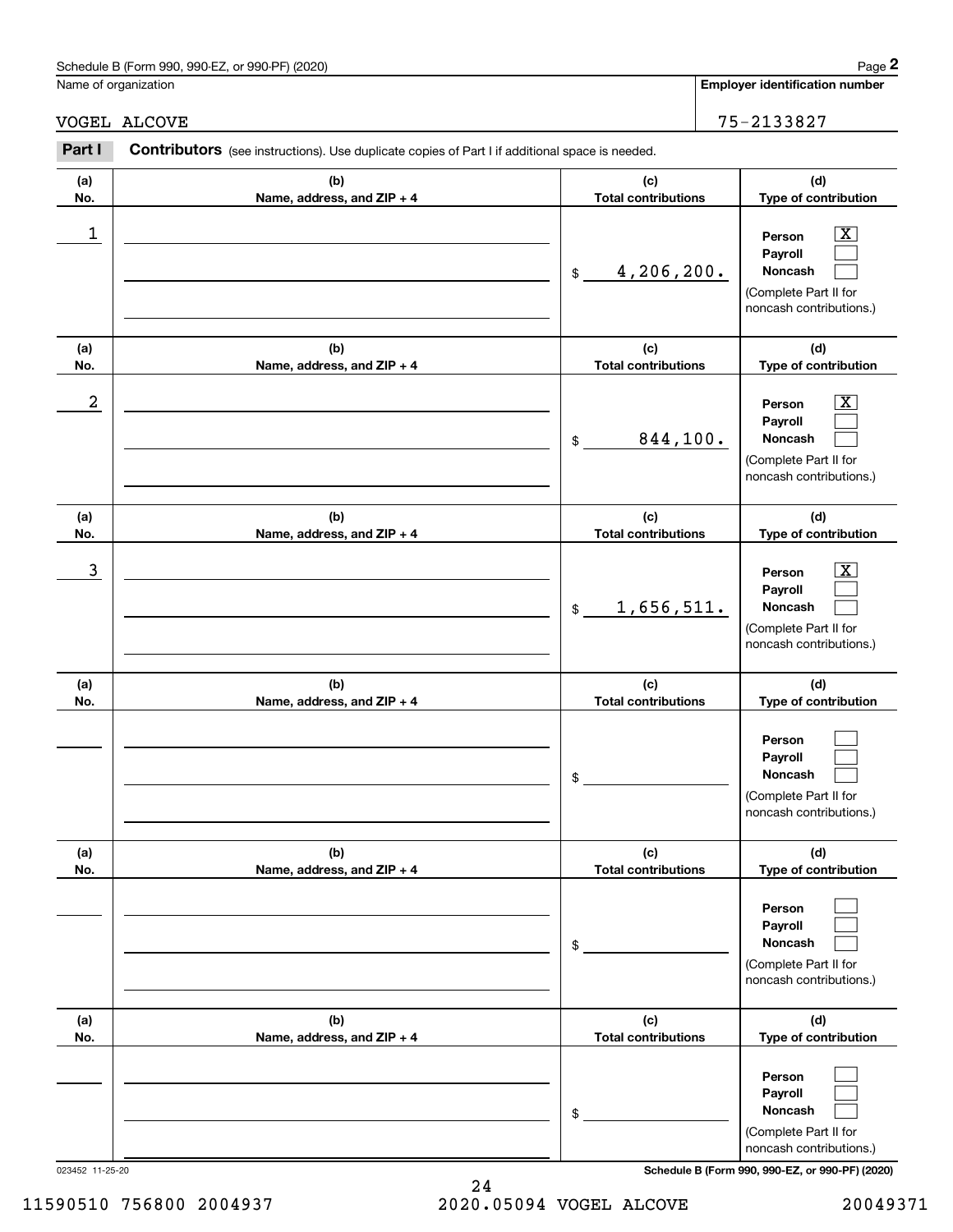| Schedule<br>or 990-PF<br>(2020)<br>990-EZ<br>: B (Form<br>990. | Page |
|----------------------------------------------------------------|------|
|                                                                |      |

Name of organization

**Employer identification number**

### VOGEL ALCOVE 25-2133827

Employer identification Page 3<br>
Iame of organization<br> **3Part II** ALCOVE **Part II Noncash Property** (see instructions). Use duplicate copies of Part II if additional space is needed.

| (a)<br>No.<br>from<br>Part I | (b)<br>Description of noncash property given | (c)<br>FMV (or estimate)<br>(See instructions.) | (d)<br>Date received                            |
|------------------------------|----------------------------------------------|-------------------------------------------------|-------------------------------------------------|
|                              |                                              | $\frac{1}{2}$                                   |                                                 |
| (a)<br>No.<br>from<br>Part I | (b)<br>Description of noncash property given | (c)<br>FMV (or estimate)<br>(See instructions.) | (d)<br>Date received                            |
|                              |                                              | $\mathfrak s$                                   |                                                 |
| (a)<br>No.<br>from<br>Part I | (b)<br>Description of noncash property given | (c)<br>FMV (or estimate)<br>(See instructions.) | (d)<br>Date received                            |
|                              |                                              | $\mathfrak s$                                   |                                                 |
| (a)<br>No.<br>from<br>Part I | (b)<br>Description of noncash property given | (c)<br>FMV (or estimate)<br>(See instructions.) | (d)<br>Date received                            |
|                              |                                              | $\sim$                                          |                                                 |
| (a)<br>No.<br>from<br>Part I | (b)<br>Description of noncash property given | (c)<br>FMV (or estimate)<br>(See instructions.) | (d)<br>Date received                            |
|                              |                                              | \$                                              |                                                 |
| (a)<br>No.<br>from<br>Part I | (b)<br>Description of noncash property given | (c)<br>FMV (or estimate)<br>(See instructions.) | (d)<br>Date received                            |
| 023453 11-25-20              |                                              | \$                                              | Schedule B (Form 990, 990-EZ, or 990-PF) (2020) |

25 11590510 756800 2004937 2020.05094 VOGEL ALCOVE 20049371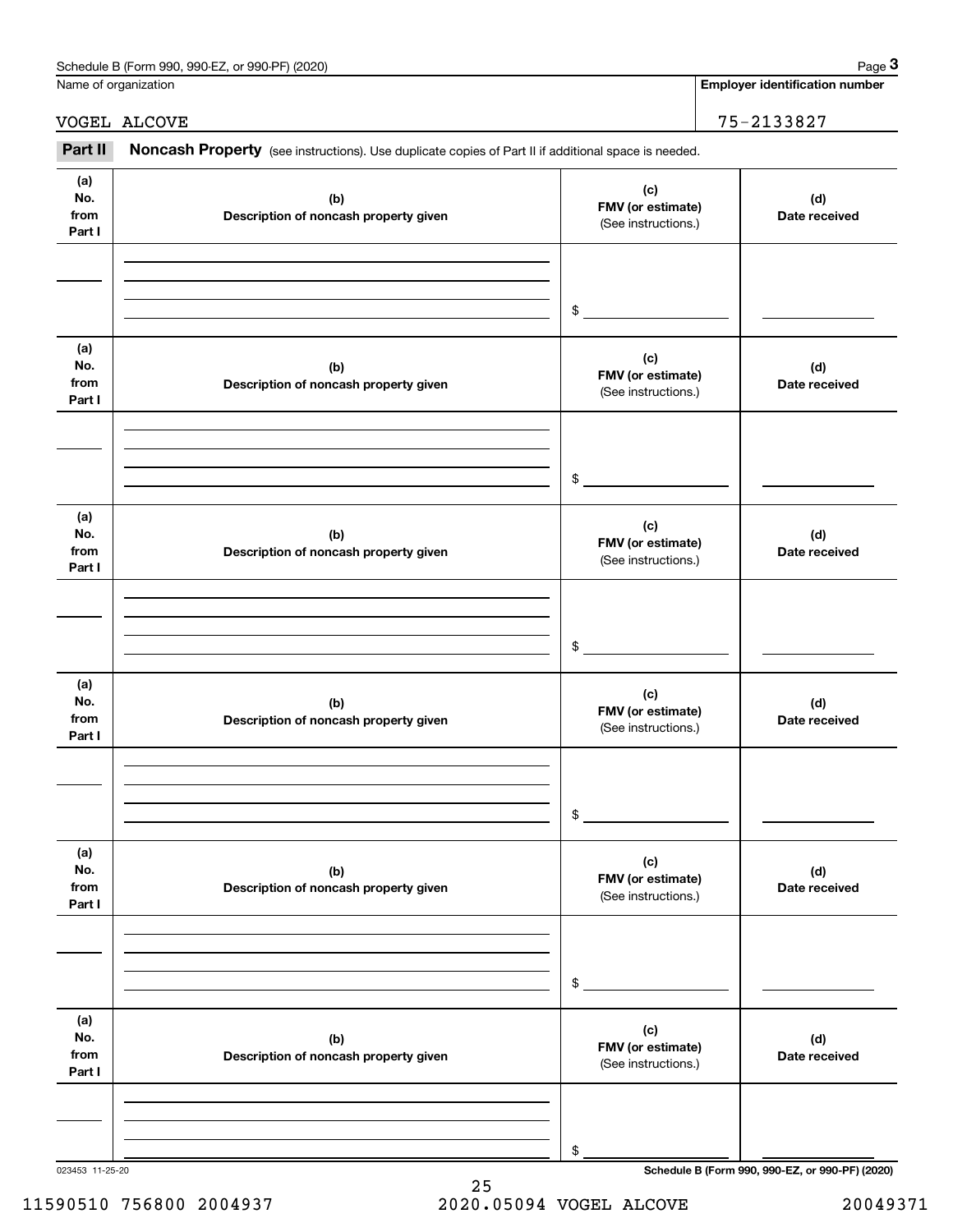|                      | Schedule B (Form 990, 990-EZ, or 990-PF) (2020)                                                                                                                                                                                 |                                          | Page 4                                                                                                                                                         |  |  |  |  |
|----------------------|---------------------------------------------------------------------------------------------------------------------------------------------------------------------------------------------------------------------------------|------------------------------------------|----------------------------------------------------------------------------------------------------------------------------------------------------------------|--|--|--|--|
| Name of organization |                                                                                                                                                                                                                                 |                                          | <b>Employer identification number</b>                                                                                                                          |  |  |  |  |
|                      | VOGEL ALCOVE                                                                                                                                                                                                                    |                                          | 75-2133827                                                                                                                                                     |  |  |  |  |
| <b>Part III</b>      | from any one contributor. Complete columns (a) through (e) and the following line entry. For organizations                                                                                                                      |                                          | Exclusively religious, charitable, etc., contributions to organizations described in section 501(c)(7), (8), or (10) that total more than \$1,000 for the year |  |  |  |  |
|                      | completing Part III, enter the total of exclusively religious, charitable, etc., contributions of \$1,000 or less for the year. (Enter this info. once.) \\$<br>Use duplicate copies of Part III if additional space is needed. |                                          |                                                                                                                                                                |  |  |  |  |
| (a) No.<br>from      |                                                                                                                                                                                                                                 |                                          |                                                                                                                                                                |  |  |  |  |
| Part I               | (b) Purpose of gift                                                                                                                                                                                                             | (c) Use of gift                          | (d) Description of how gift is held                                                                                                                            |  |  |  |  |
|                      |                                                                                                                                                                                                                                 |                                          |                                                                                                                                                                |  |  |  |  |
|                      |                                                                                                                                                                                                                                 |                                          |                                                                                                                                                                |  |  |  |  |
|                      |                                                                                                                                                                                                                                 |                                          |                                                                                                                                                                |  |  |  |  |
|                      |                                                                                                                                                                                                                                 | (e) Transfer of gift                     |                                                                                                                                                                |  |  |  |  |
|                      | Transferee's name, address, and ZIP + 4                                                                                                                                                                                         |                                          | Relationship of transferor to transferee                                                                                                                       |  |  |  |  |
|                      |                                                                                                                                                                                                                                 |                                          |                                                                                                                                                                |  |  |  |  |
|                      |                                                                                                                                                                                                                                 |                                          |                                                                                                                                                                |  |  |  |  |
|                      |                                                                                                                                                                                                                                 |                                          |                                                                                                                                                                |  |  |  |  |
| (a) No.<br>from      | (b) Purpose of gift                                                                                                                                                                                                             | (c) Use of gift                          | (d) Description of how gift is held                                                                                                                            |  |  |  |  |
| Part I               |                                                                                                                                                                                                                                 |                                          |                                                                                                                                                                |  |  |  |  |
|                      |                                                                                                                                                                                                                                 |                                          |                                                                                                                                                                |  |  |  |  |
|                      |                                                                                                                                                                                                                                 |                                          |                                                                                                                                                                |  |  |  |  |
|                      |                                                                                                                                                                                                                                 | (e) Transfer of gift                     |                                                                                                                                                                |  |  |  |  |
|                      |                                                                                                                                                                                                                                 |                                          |                                                                                                                                                                |  |  |  |  |
|                      | Transferee's name, address, and ZIP + 4                                                                                                                                                                                         |                                          | Relationship of transferor to transferee                                                                                                                       |  |  |  |  |
|                      |                                                                                                                                                                                                                                 |                                          |                                                                                                                                                                |  |  |  |  |
|                      |                                                                                                                                                                                                                                 |                                          |                                                                                                                                                                |  |  |  |  |
| (a) No.              |                                                                                                                                                                                                                                 |                                          |                                                                                                                                                                |  |  |  |  |
| from<br>Part I       | (b) Purpose of gift                                                                                                                                                                                                             | (c) Use of gift                          | (d) Description of how gift is held                                                                                                                            |  |  |  |  |
|                      |                                                                                                                                                                                                                                 |                                          |                                                                                                                                                                |  |  |  |  |
|                      |                                                                                                                                                                                                                                 |                                          |                                                                                                                                                                |  |  |  |  |
|                      |                                                                                                                                                                                                                                 |                                          |                                                                                                                                                                |  |  |  |  |
|                      | (e) Transfer of gift                                                                                                                                                                                                            |                                          |                                                                                                                                                                |  |  |  |  |
|                      | Transferee's name, address, and ZIP + 4                                                                                                                                                                                         |                                          | Relationship of transferor to transferee                                                                                                                       |  |  |  |  |
|                      |                                                                                                                                                                                                                                 |                                          |                                                                                                                                                                |  |  |  |  |
|                      |                                                                                                                                                                                                                                 |                                          |                                                                                                                                                                |  |  |  |  |
|                      |                                                                                                                                                                                                                                 |                                          |                                                                                                                                                                |  |  |  |  |
| (a) No.<br>from      |                                                                                                                                                                                                                                 |                                          |                                                                                                                                                                |  |  |  |  |
| Part I               | (b) Purpose of gift                                                                                                                                                                                                             | (c) Use of gift                          | (d) Description of how gift is held                                                                                                                            |  |  |  |  |
|                      |                                                                                                                                                                                                                                 |                                          |                                                                                                                                                                |  |  |  |  |
|                      |                                                                                                                                                                                                                                 |                                          |                                                                                                                                                                |  |  |  |  |
|                      |                                                                                                                                                                                                                                 |                                          |                                                                                                                                                                |  |  |  |  |
|                      | (e) Transfer of gift                                                                                                                                                                                                            |                                          |                                                                                                                                                                |  |  |  |  |
|                      | Transferee's name, address, and $ZIP + 4$                                                                                                                                                                                       | Relationship of transferor to transferee |                                                                                                                                                                |  |  |  |  |
|                      |                                                                                                                                                                                                                                 |                                          |                                                                                                                                                                |  |  |  |  |
|                      |                                                                                                                                                                                                                                 |                                          |                                                                                                                                                                |  |  |  |  |
|                      |                                                                                                                                                                                                                                 |                                          |                                                                                                                                                                |  |  |  |  |
|                      |                                                                                                                                                                                                                                 |                                          |                                                                                                                                                                |  |  |  |  |

**Schedule B (Form 990, 990-EZ, or 990-PF) (2020)**

11590510 756800 2004937 2020.05094 VOGEL ALCOVE 20049371

26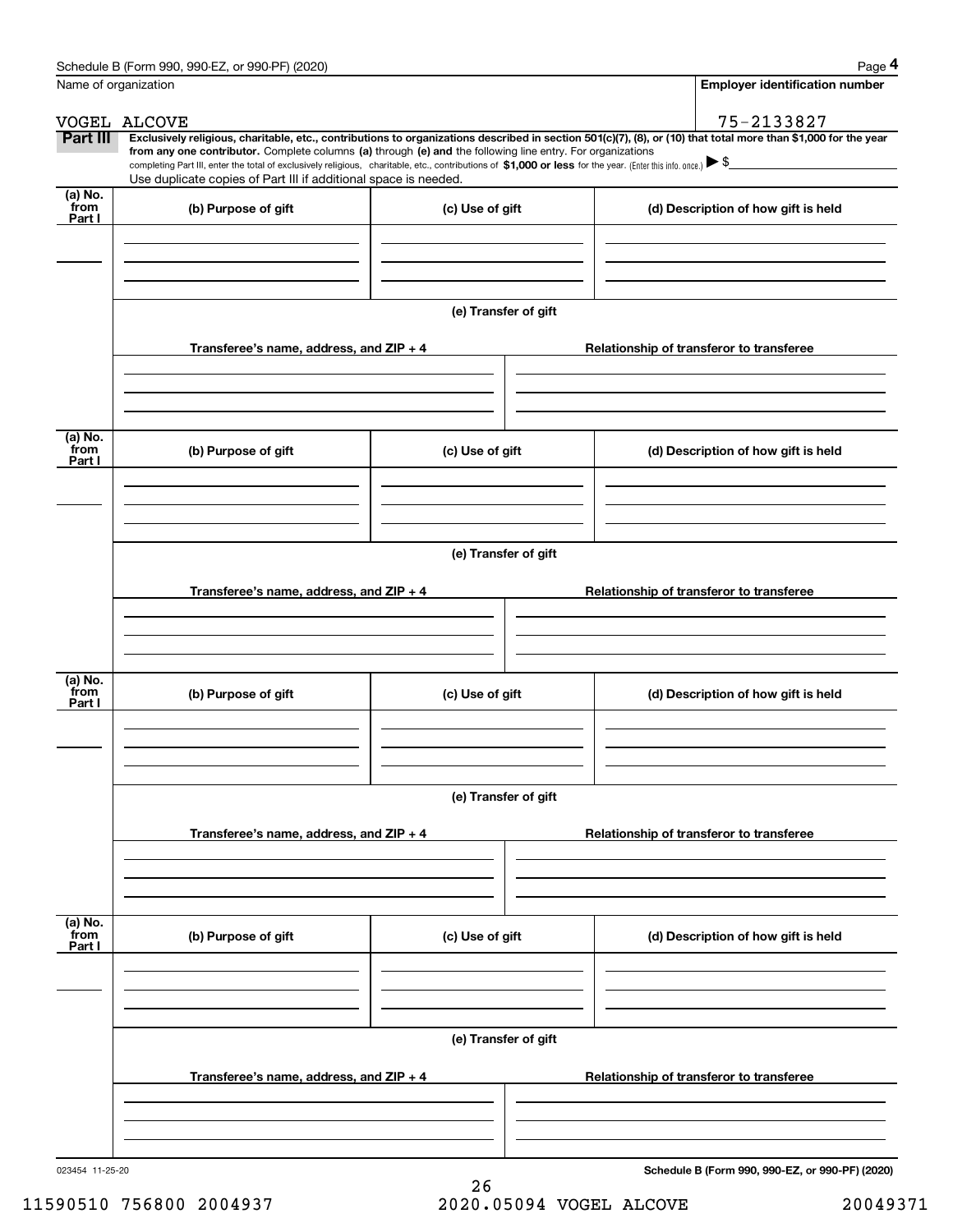| <b>SCHEDULE D</b> |
|-------------------|
|                   |

Department of the Treasury Internal Revenue Service

### **SCHEDULE D Supplemental Financial Statements**

(Form 990)<br>
Pepartment of the Treasury<br>
Department of the Treasury<br>
Department of the Treasury<br>
Department of the Treasury<br> **Co to www.irs.gov/Form990 for instructions and the latest information.**<br> **Co to www.irs.gov/Form9** 



|         | Name of the organization                                                                                                                       |                         | <b>Employer identification number</b><br>75-2133827 |                                                                                                                                                                                                                                                                                                                     |  |           |  |
|---------|------------------------------------------------------------------------------------------------------------------------------------------------|-------------------------|-----------------------------------------------------|---------------------------------------------------------------------------------------------------------------------------------------------------------------------------------------------------------------------------------------------------------------------------------------------------------------------|--|-----------|--|
|         | VOGEL ALCOVE<br>Organizations Maintaining Donor Advised Funds or Other Similar Funds or Accounts. Complete if the                              |                         |                                                     |                                                                                                                                                                                                                                                                                                                     |  |           |  |
| Part I  |                                                                                                                                                |                         |                                                     |                                                                                                                                                                                                                                                                                                                     |  |           |  |
|         | organization answered "Yes" on Form 990, Part IV, line 6.                                                                                      | (a) Donor advised funds |                                                     | (b) Funds and other accounts                                                                                                                                                                                                                                                                                        |  |           |  |
|         |                                                                                                                                                |                         |                                                     |                                                                                                                                                                                                                                                                                                                     |  |           |  |
| 1       |                                                                                                                                                |                         |                                                     |                                                                                                                                                                                                                                                                                                                     |  |           |  |
| 2       | Aggregate value of contributions to (during year)                                                                                              |                         |                                                     |                                                                                                                                                                                                                                                                                                                     |  |           |  |
| 3       | Aggregate value of grants from (during year)                                                                                                   |                         |                                                     |                                                                                                                                                                                                                                                                                                                     |  |           |  |
| 4       |                                                                                                                                                |                         |                                                     |                                                                                                                                                                                                                                                                                                                     |  |           |  |
| 5       | Did the organization inform all donors and donor advisors in writing that the assets held in donor advised funds                               |                         |                                                     |                                                                                                                                                                                                                                                                                                                     |  |           |  |
|         |                                                                                                                                                |                         |                                                     | Yes                                                                                                                                                                                                                                                                                                                 |  | No        |  |
| 6       | Did the organization inform all grantees, donors, and donor advisors in writing that grant funds can be used only                              |                         |                                                     |                                                                                                                                                                                                                                                                                                                     |  |           |  |
|         | for charitable purposes and not for the benefit of the donor or donor advisor, or for any other purpose conferring                             |                         |                                                     |                                                                                                                                                                                                                                                                                                                     |  |           |  |
| Part II | impermissible private benefit?<br>Conservation Easements. Complete if the organization answered "Yes" on Form 990, Part IV, line 7.            |                         |                                                     | Yes                                                                                                                                                                                                                                                                                                                 |  | No        |  |
|         |                                                                                                                                                |                         |                                                     |                                                                                                                                                                                                                                                                                                                     |  |           |  |
| 1       | Purpose(s) of conservation easements held by the organization (check all that apply).                                                          |                         |                                                     |                                                                                                                                                                                                                                                                                                                     |  |           |  |
|         | Preservation of land for public use (for example, recreation or education)                                                                     |                         |                                                     | Preservation of a historically important land area                                                                                                                                                                                                                                                                  |  |           |  |
|         | Protection of natural habitat                                                                                                                  |                         |                                                     | Preservation of a certified historic structure                                                                                                                                                                                                                                                                      |  |           |  |
|         | Preservation of open space                                                                                                                     |                         |                                                     |                                                                                                                                                                                                                                                                                                                     |  |           |  |
| 2       | Complete lines 2a through 2d if the organization held a qualified conservation contribution in the form of a conservation easement on the last |                         |                                                     |                                                                                                                                                                                                                                                                                                                     |  |           |  |
|         | day of the tax year.                                                                                                                           |                         |                                                     | Held at the End of the Tax Year                                                                                                                                                                                                                                                                                     |  |           |  |
| а       |                                                                                                                                                |                         | 2a<br>2 <sub>b</sub>                                |                                                                                                                                                                                                                                                                                                                     |  |           |  |
| b       | Total acreage restricted by conservation easements                                                                                             |                         | 2c                                                  |                                                                                                                                                                                                                                                                                                                     |  |           |  |
| с       | Number of conservation easements included in (c) acquired after 7/25/06, and not on a historic structure                                       |                         |                                                     |                                                                                                                                                                                                                                                                                                                     |  |           |  |
| d       |                                                                                                                                                |                         | 2d                                                  |                                                                                                                                                                                                                                                                                                                     |  |           |  |
| 3       | Number of conservation easements modified, transferred, released, extinguished, or terminated by the organization during the tax               |                         |                                                     |                                                                                                                                                                                                                                                                                                                     |  |           |  |
|         |                                                                                                                                                |                         |                                                     |                                                                                                                                                                                                                                                                                                                     |  |           |  |
| 4       | $\mathsf{year}$<br>Number of states where property subject to conservation easement is located >                                               |                         |                                                     |                                                                                                                                                                                                                                                                                                                     |  |           |  |
| 5       | Does the organization have a written policy regarding the periodic monitoring, inspection, handling of                                         |                         |                                                     |                                                                                                                                                                                                                                                                                                                     |  |           |  |
|         | violations, and enforcement of the conservation easements it holds?                                                                            |                         |                                                     | Yes                                                                                                                                                                                                                                                                                                                 |  | <b>No</b> |  |
| 6       | Staff and volunteer hours devoted to monitoring, inspecting, handling of violations, and enforcing conservation easements during the year      |                         |                                                     |                                                                                                                                                                                                                                                                                                                     |  |           |  |
|         |                                                                                                                                                |                         |                                                     |                                                                                                                                                                                                                                                                                                                     |  |           |  |
| 7       | Amount of expenses incurred in monitoring, inspecting, handling of violations, and enforcing conservation easements during the year            |                         |                                                     |                                                                                                                                                                                                                                                                                                                     |  |           |  |
|         | $\blacktriangleright$ \$                                                                                                                       |                         |                                                     |                                                                                                                                                                                                                                                                                                                     |  |           |  |
| 8       | Does each conservation easement reported on line 2(d) above satisfy the requirements of section 170(h)(4)(B)(i)                                |                         |                                                     |                                                                                                                                                                                                                                                                                                                     |  |           |  |
|         |                                                                                                                                                |                         |                                                     | Yes                                                                                                                                                                                                                                                                                                                 |  | No        |  |
|         | In Part XIII, describe how the organization reports conservation easements in its revenue and expense statement and                            |                         |                                                     |                                                                                                                                                                                                                                                                                                                     |  |           |  |
|         | balance sheet, and include, if applicable, the text of the footnote to the organization's financial statements that describes the              |                         |                                                     |                                                                                                                                                                                                                                                                                                                     |  |           |  |
|         | organization's accounting for conservation easements.                                                                                          |                         |                                                     |                                                                                                                                                                                                                                                                                                                     |  |           |  |
|         | Organizations Maintaining Collections of Art, Historical Treasures, or Other Similar Assets.<br><b>Part III</b>                                |                         |                                                     |                                                                                                                                                                                                                                                                                                                     |  |           |  |
|         | Complete if the organization answered "Yes" on Form 990, Part IV, line 8.                                                                      |                         |                                                     |                                                                                                                                                                                                                                                                                                                     |  |           |  |
|         | 1a If the organization elected, as permitted under FASB ASC 958, not to report in its revenue statement and balance sheet works                |                         |                                                     |                                                                                                                                                                                                                                                                                                                     |  |           |  |
|         | of art, historical treasures, or other similar assets held for public exhibition, education, or research in furtherance of public              |                         |                                                     |                                                                                                                                                                                                                                                                                                                     |  |           |  |
|         | service, provide in Part XIII the text of the footnote to its financial statements that describes these items.                                 |                         |                                                     |                                                                                                                                                                                                                                                                                                                     |  |           |  |
|         | <b>b</b> If the organization elected, as permitted under FASB ASC 958, to report in its revenue statement and balance sheet works of           |                         |                                                     |                                                                                                                                                                                                                                                                                                                     |  |           |  |
|         | art, historical treasures, or other similar assets held for public exhibition, education, or research in furtherance of public service,        |                         |                                                     |                                                                                                                                                                                                                                                                                                                     |  |           |  |
|         | provide the following amounts relating to these items:                                                                                         |                         |                                                     |                                                                                                                                                                                                                                                                                                                     |  |           |  |
|         |                                                                                                                                                |                         |                                                     | $\frac{1}{2}$ $\frac{1}{2}$ $\frac{1}{2}$ $\frac{1}{2}$ $\frac{1}{2}$ $\frac{1}{2}$ $\frac{1}{2}$ $\frac{1}{2}$ $\frac{1}{2}$ $\frac{1}{2}$ $\frac{1}{2}$ $\frac{1}{2}$ $\frac{1}{2}$ $\frac{1}{2}$ $\frac{1}{2}$ $\frac{1}{2}$ $\frac{1}{2}$ $\frac{1}{2}$ $\frac{1}{2}$ $\frac{1}{2}$ $\frac{1}{2}$ $\frac{1}{2}$ |  |           |  |
|         | (ii) Assets included in Form 990, Part X                                                                                                       |                         |                                                     | $\blacktriangleright$ \$                                                                                                                                                                                                                                                                                            |  |           |  |
| 2       | If the organization received or held works of art, historical treasures, or other similar assets for financial gain, provide                   |                         |                                                     |                                                                                                                                                                                                                                                                                                                     |  |           |  |
|         | the following amounts required to be reported under FASB ASC 958 relating to these items:                                                      |                         |                                                     |                                                                                                                                                                                                                                                                                                                     |  |           |  |
| a       |                                                                                                                                                |                         |                                                     | - \$                                                                                                                                                                                                                                                                                                                |  |           |  |
|         |                                                                                                                                                |                         |                                                     | $\blacktriangleright$ s                                                                                                                                                                                                                                                                                             |  |           |  |
|         | LHA For Paperwork Reduction Act Notice, see the Instructions for Form 990.                                                                     |                         |                                                     | Schedule D (Form 990) 2020                                                                                                                                                                                                                                                                                          |  |           |  |
|         | 032051 12-01-20                                                                                                                                |                         |                                                     |                                                                                                                                                                                                                                                                                                                     |  |           |  |
|         |                                                                                                                                                | 27                      |                                                     |                                                                                                                                                                                                                                                                                                                     |  |           |  |

11590510 756800 2004937 2020.05094 VOGEL ALCOVE 20049371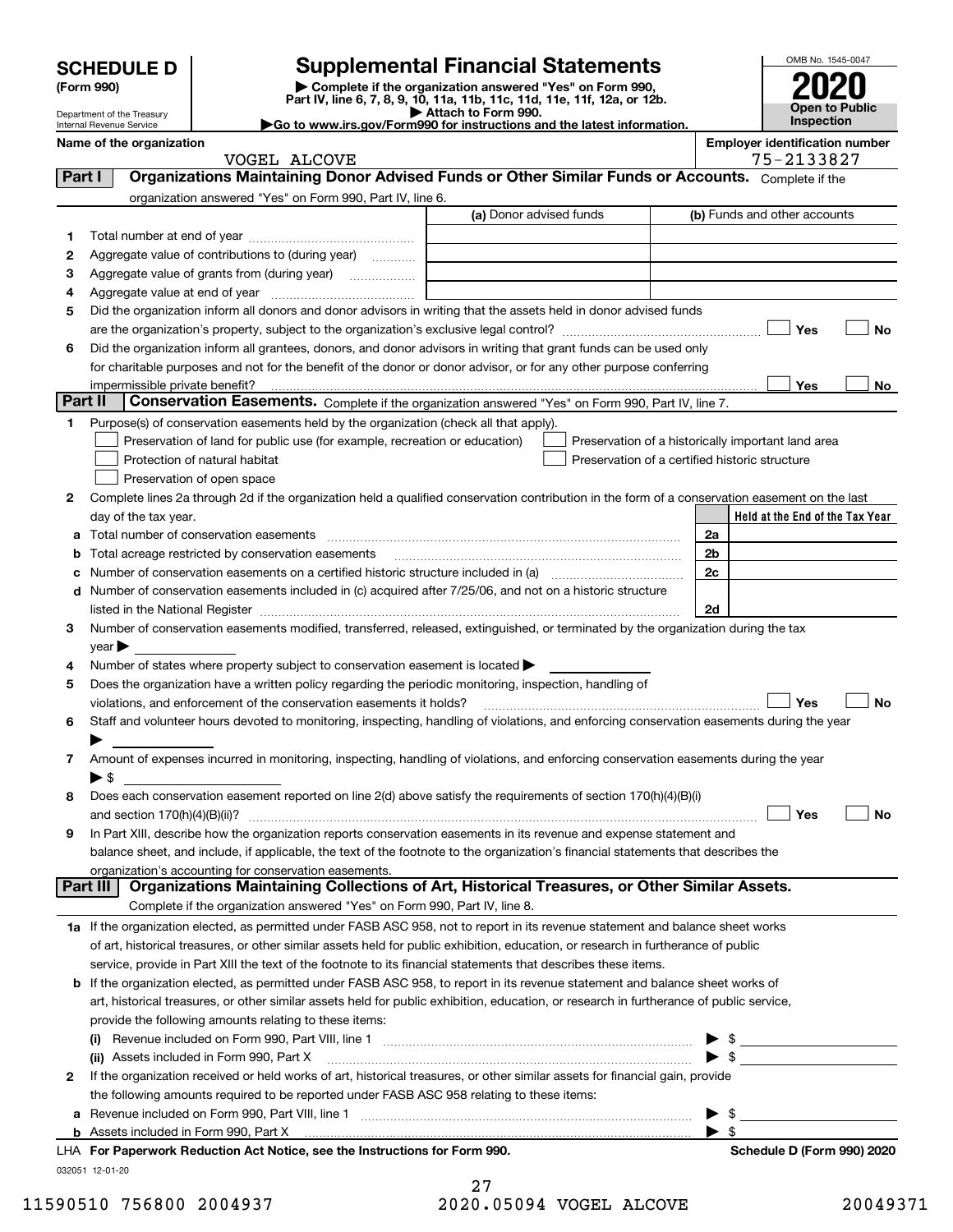|        | VOGEL ALCOVE<br>Schedule D (Form 990) 2020                                                                                                                                                                                     |                                         |   |                |                                                      |                                 | 75-2133827           |                     |          | Page $2$ |
|--------|--------------------------------------------------------------------------------------------------------------------------------------------------------------------------------------------------------------------------------|-----------------------------------------|---|----------------|------------------------------------------------------|---------------------------------|----------------------|---------------------|----------|----------|
|        | Part III<br>Organizations Maintaining Collections of Art, Historical Treasures, or Other Similar Assets (continued)                                                                                                            |                                         |   |                |                                                      |                                 |                      |                     |          |          |
| 3      | Using the organization's acquisition, accession, and other records, check any of the following that make significant use of its                                                                                                |                                         |   |                |                                                      |                                 |                      |                     |          |          |
|        | collection items (check all that apply):                                                                                                                                                                                       |                                         |   |                |                                                      |                                 |                      |                     |          |          |
| a      | Public exhibition                                                                                                                                                                                                              |                                         |   |                | Loan or exchange program                             |                                 |                      |                     |          |          |
| b      | Scholarly research                                                                                                                                                                                                             | е                                       |   |                | Other <b>Committee Committee Committee Committee</b> |                                 |                      |                     |          |          |
| с      | Preservation for future generations                                                                                                                                                                                            |                                         |   |                |                                                      |                                 |                      |                     |          |          |
| 4      | Provide a description of the organization's collections and explain how they further the organization's exempt purpose in Part XIII.                                                                                           |                                         |   |                |                                                      |                                 |                      |                     |          |          |
| 5      | During the year, did the organization solicit or receive donations of art, historical treasures, or other similar assets                                                                                                       |                                         |   |                |                                                      |                                 |                      |                     |          |          |
|        | to be sold to raise funds rather than to be maintained as part of the organization's collection?                                                                                                                               |                                         |   |                |                                                      |                                 |                      | Yes                 |          | No       |
|        | <b>Part IV</b><br>Escrow and Custodial Arrangements. Complete if the organization answered "Yes" on Form 990, Part IV, line 9, or                                                                                              |                                         |   |                |                                                      |                                 |                      |                     |          |          |
|        | reported an amount on Form 990, Part X, line 21.                                                                                                                                                                               |                                         |   |                |                                                      |                                 |                      |                     |          |          |
|        | 1a Is the organization an agent, trustee, custodian or other intermediary for contributions or other assets not included                                                                                                       |                                         |   |                |                                                      |                                 |                      |                     |          |          |
|        | on Form 990, Part X? [11] matter contracts and contracts and contracts are contracted and contracts are contracted and contract and contract of the contract of the contract of the contract of the contract of the contract o |                                         |   |                |                                                      |                                 |                      | Yes                 |          | No       |
|        | b If "Yes," explain the arrangement in Part XIII and complete the following table:                                                                                                                                             |                                         |   |                |                                                      |                                 |                      |                     |          |          |
|        |                                                                                                                                                                                                                                |                                         |   |                |                                                      |                                 |                      | Amount              |          |          |
| c      | Beginning balance material content contracts and content and content and content and content and content and content and content and content and content and content and content and content and content and content and conte |                                         |   |                |                                                      | 1c                              |                      |                     |          |          |
|        | Additions during the year manufactured and an account of the state of the state of the state of the state of the state of the state of the state of the state of the state of the state of the state of the state of the state |                                         |   |                |                                                      | 1d                              |                      |                     |          |          |
|        | Distributions during the year manufactured and an extraordinary of the year manufactured and the year manufactured and the set of the set of the set of the set of the set of the set of the set of the set of the set of the  |                                         |   |                |                                                      | 1e                              |                      |                     |          |          |
| Ť.     |                                                                                                                                                                                                                                |                                         |   |                |                                                      | 1f                              |                      |                     |          |          |
|        | 2a Did the organization include an amount on Form 990, Part X, line 21, for escrow or custodial account liability?                                                                                                             |                                         |   |                |                                                      |                                 | .                    | Yes                 |          | No       |
| Part V | <b>b</b> If "Yes," explain the arrangement in Part XIII. Check here if the explanation has been provided on Part XIII<br>Endowment Funds. Complete if the organization answered "Yes" on Form 990, Part IV, line 10.           |                                         |   |                |                                                      |                                 |                      |                     |          |          |
|        |                                                                                                                                                                                                                                |                                         |   |                |                                                      |                                 |                      |                     |          |          |
|        |                                                                                                                                                                                                                                | (a) Current year                        |   | (b) Prior year | (c) Two years back                                   |                                 | (d) Three years back | (e) Four years back |          |          |
| 1a     | Beginning of year balance                                                                                                                                                                                                      |                                         |   |                |                                                      |                                 |                      |                     |          |          |
|        |                                                                                                                                                                                                                                |                                         |   |                |                                                      |                                 |                      |                     |          |          |
|        | Net investment earnings, gains, and losses                                                                                                                                                                                     |                                         |   |                |                                                      |                                 |                      |                     |          |          |
| d      | e Other expenditures for facilities                                                                                                                                                                                            |                                         |   |                |                                                      |                                 |                      |                     |          |          |
|        |                                                                                                                                                                                                                                |                                         |   |                |                                                      |                                 |                      |                     |          |          |
|        | and programs                                                                                                                                                                                                                   |                                         |   |                |                                                      |                                 |                      |                     |          |          |
|        | End of year balance                                                                                                                                                                                                            |                                         |   |                |                                                      |                                 |                      |                     |          |          |
| g<br>2 | Provide the estimated percentage of the current year end balance (line 1g, column (a)) held as:                                                                                                                                |                                         |   |                |                                                      |                                 |                      |                     |          |          |
| а      | Board designated or quasi-endowment                                                                                                                                                                                            |                                         | % |                |                                                      |                                 |                      |                     |          |          |
|        | Permanent endowment > <u>example</u>                                                                                                                                                                                           | %                                       |   |                |                                                      |                                 |                      |                     |          |          |
| c      | Term endowment $\blacktriangleright$                                                                                                                                                                                           | %                                       |   |                |                                                      |                                 |                      |                     |          |          |
|        | The percentages on lines 2a, 2b, and 2c should equal 100%.                                                                                                                                                                     |                                         |   |                |                                                      |                                 |                      |                     |          |          |
|        | 3a Are there endowment funds not in the possession of the organization that are held and administered for the organization                                                                                                     |                                         |   |                |                                                      |                                 |                      |                     |          |          |
|        | by:                                                                                                                                                                                                                            |                                         |   |                |                                                      |                                 |                      |                     | Yes      | No.      |
|        | (i)                                                                                                                                                                                                                            |                                         |   |                |                                                      |                                 |                      | 3a(i)               |          |          |
|        |                                                                                                                                                                                                                                |                                         |   |                |                                                      |                                 |                      | 3a(ii)              |          |          |
|        |                                                                                                                                                                                                                                |                                         |   |                |                                                      |                                 |                      | 3b                  |          |          |
|        | Describe in Part XIII the intended uses of the organization's endowment funds.                                                                                                                                                 |                                         |   |                |                                                      |                                 |                      |                     |          |          |
|        | Land, Buildings, and Equipment.<br>Part VI                                                                                                                                                                                     |                                         |   |                |                                                      |                                 |                      |                     |          |          |
|        | Complete if the organization answered "Yes" on Form 990, Part IV, line 11a. See Form 990, Part X, line 10.                                                                                                                     |                                         |   |                |                                                      |                                 |                      |                     |          |          |
|        | Description of property                                                                                                                                                                                                        | (a) Cost or other<br>basis (investment) |   |                | (b) Cost or other<br>basis (other)                   | (c) Accumulated<br>depreciation |                      | (d) Book value      |          |          |
|        |                                                                                                                                                                                                                                |                                         |   |                |                                                      |                                 |                      |                     |          |          |
| b      |                                                                                                                                                                                                                                |                                         |   |                |                                                      |                                 |                      |                     |          |          |
|        |                                                                                                                                                                                                                                |                                         |   |                | 4,262,092.                                           | 1,468,492.                      |                      | 2,793,600.          |          |          |
|        |                                                                                                                                                                                                                                |                                         |   |                | 1,016,731.                                           | 766,057.                        |                      |                     | 250,674. |          |
|        |                                                                                                                                                                                                                                |                                         |   |                |                                                      |                                 |                      |                     |          |          |
|        |                                                                                                                                                                                                                                |                                         |   |                |                                                      |                                 |                      | 3,044,274.          |          |          |

**Schedule D (Form 990) 2020**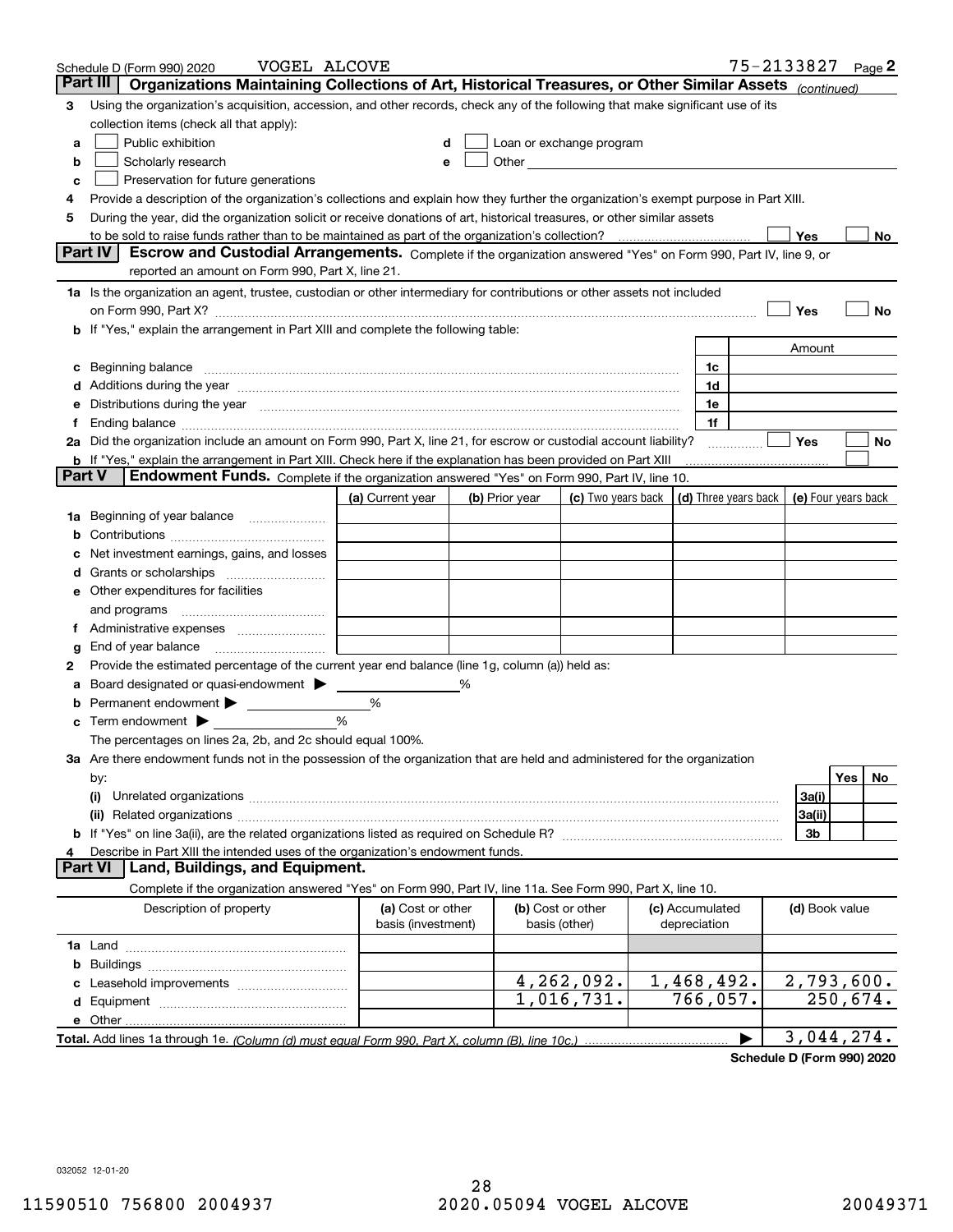VOGEL ALCOVE

| .<br>Complete if the organization answered "Yes" on Form 990, Part IV, line 11b. See Form 990, Part X, line 12.   |                 |                                                           |                |
|-------------------------------------------------------------------------------------------------------------------|-----------------|-----------------------------------------------------------|----------------|
| (a) Description of security or category (including name of security)                                              | (b) Book value  | (c) Method of valuation: Cost or end-of-year market value |                |
| (1) Financial derivatives                                                                                         |                 |                                                           |                |
|                                                                                                                   |                 |                                                           |                |
| (3) Other                                                                                                         |                 |                                                           |                |
| (A)                                                                                                               |                 |                                                           |                |
| (B)                                                                                                               |                 |                                                           |                |
| (C)                                                                                                               |                 |                                                           |                |
| (D)                                                                                                               |                 |                                                           |                |
| (E)                                                                                                               |                 |                                                           |                |
| (F)                                                                                                               |                 |                                                           |                |
| (G)                                                                                                               |                 |                                                           |                |
| (H)                                                                                                               |                 |                                                           |                |
| Total. (Col. (b) must equal Form 990, Part X, col. (B) line 12.) $\blacktriangleright$                            |                 |                                                           |                |
| Part VIII Investments - Program Related.                                                                          |                 |                                                           |                |
| Complete if the organization answered "Yes" on Form 990, Part IV, line 11c. See Form 990, Part X, line 13.        |                 |                                                           |                |
| (a) Description of investment                                                                                     | (b) Book value  | (c) Method of valuation: Cost or end-of-year market value |                |
| (1)                                                                                                               |                 |                                                           |                |
| (2)                                                                                                               |                 |                                                           |                |
| (3)                                                                                                               |                 |                                                           |                |
| (4)                                                                                                               |                 |                                                           |                |
| (5)                                                                                                               |                 |                                                           |                |
| (6)                                                                                                               |                 |                                                           |                |
| (7)                                                                                                               |                 |                                                           |                |
| (8)                                                                                                               |                 |                                                           |                |
| (9)                                                                                                               |                 |                                                           |                |
| Total. (Col. (b) must equal Form 990, Part X, col. (B) line 13.)                                                  |                 |                                                           |                |
| <b>Other Assets.</b><br>Part IX                                                                                   |                 |                                                           |                |
| Complete if the organization answered "Yes" on Form 990, Part IV, line 11d. See Form 990, Part X, line 15.        |                 |                                                           |                |
|                                                                                                                   | (a) Description |                                                           | (b) Book value |
| (1)                                                                                                               |                 |                                                           |                |
| (2)                                                                                                               |                 |                                                           |                |
| (3)                                                                                                               |                 |                                                           |                |
| (4)                                                                                                               |                 |                                                           |                |
| (5)                                                                                                               |                 |                                                           |                |
| (6)                                                                                                               |                 |                                                           |                |
| (7)                                                                                                               |                 |                                                           |                |
| (8)                                                                                                               |                 |                                                           |                |
| (9)                                                                                                               |                 |                                                           |                |
| Total. (Column (b) must equal Form 990. Part X, col. (B) line 15.)                                                |                 |                                                           |                |
| <b>Other Liabilities.</b><br><b>Part X</b>                                                                        |                 |                                                           |                |
| Complete if the organization answered "Yes" on Form 990, Part IV, line 11e or 11f. See Form 990, Part X, line 25. |                 |                                                           |                |
| (a) Description of liability<br>1.                                                                                |                 |                                                           | (b) Book value |
| Federal income taxes<br>(1)                                                                                       |                 |                                                           |                |
| DUE TO VOGEL ALCOVE FOUNDATION<br>(2)                                                                             |                 |                                                           | 1,843,777.     |
| (3)                                                                                                               |                 |                                                           |                |
| (4)                                                                                                               |                 |                                                           |                |
| (5)                                                                                                               |                 |                                                           |                |
| (6)                                                                                                               |                 |                                                           |                |
| (7)                                                                                                               |                 |                                                           |                |
| (8)                                                                                                               |                 |                                                           |                |
| (9)                                                                                                               |                 |                                                           |                |
| Total. (Column (b) must equal Form 990, Part X, col. (B) line 25.)                                                |                 |                                                           | 1,843,777.     |
|                                                                                                                   |                 |                                                           |                |

**2.** Liability for uncertain tax positions. In Part XIII, provide the text of the footnote to the organization's financial statements that reports the organization's liability for uncertain tax positions under FASB ASC 740. Check here if the text of the footnote has been provided in Part XIII  $\boxed{\text{X}}$ 

**Schedule D (Form 990) 2020**

032053 12-01-20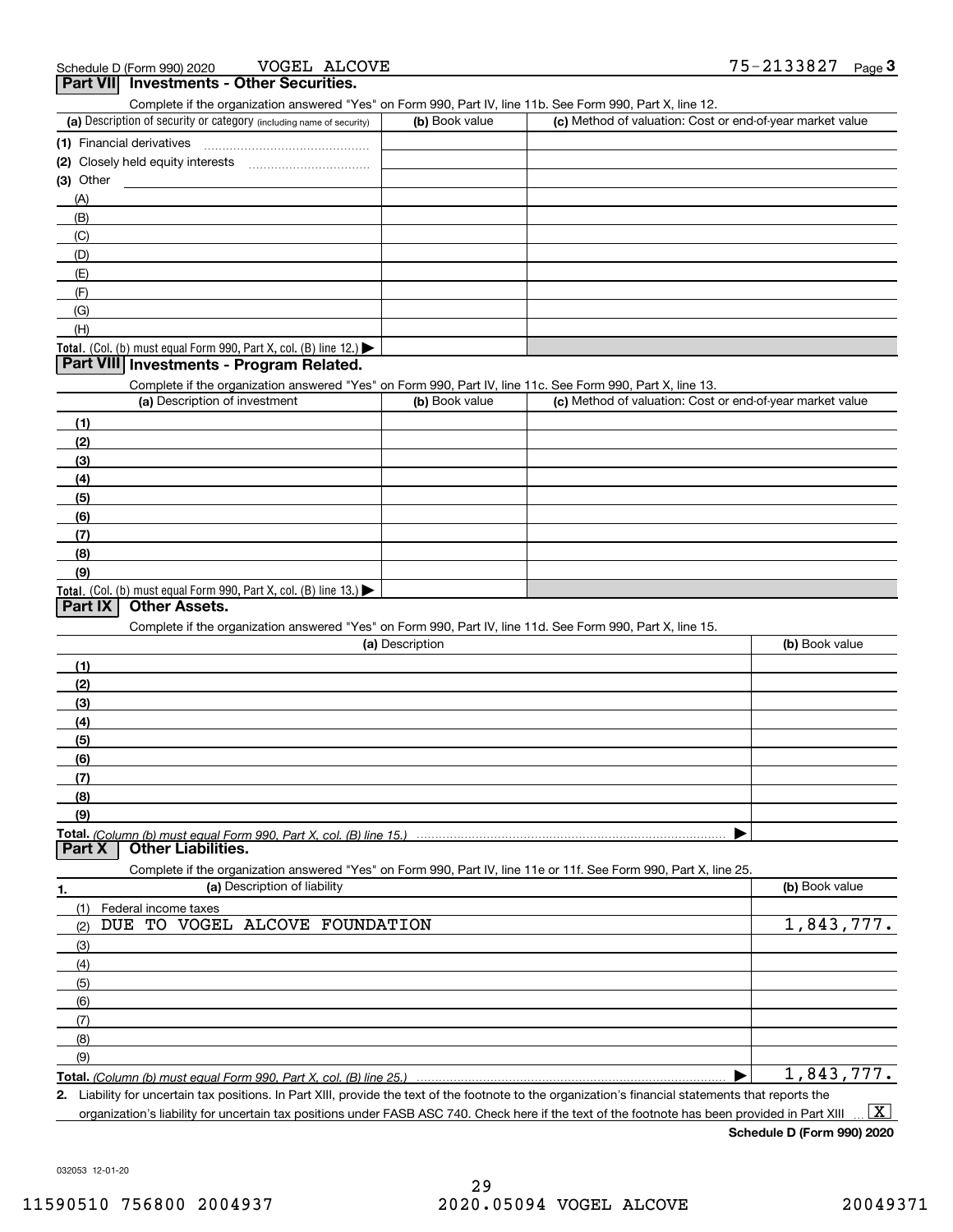|    | Schedule D (Form 990) 2020 VOGEL ALCOVE                                                                                                                                                                                             |                | 75-2133827<br>Page $4$ |
|----|-------------------------------------------------------------------------------------------------------------------------------------------------------------------------------------------------------------------------------------|----------------|------------------------|
|    | Reconciliation of Revenue per Audited Financial Statements With Revenue per Return.<br>Part XI                                                                                                                                      |                |                        |
|    | Complete if the organization answered "Yes" on Form 990, Part IV, line 12a.                                                                                                                                                         |                |                        |
| 1  | Total revenue, gains, and other support per audited financial statements                                                                                                                                                            |                | $\blacksquare$         |
| 2  | Amounts included on line 1 but not on Form 990, Part VIII, line 12:                                                                                                                                                                 |                |                        |
| a  | Net unrealized gains (losses) on investments [11] matter contracts and the unrealized gains (losses) on investments                                                                                                                 | 2a             |                        |
|    |                                                                                                                                                                                                                                     | 2 <sub>b</sub> |                        |
| с  |                                                                                                                                                                                                                                     | 2c             |                        |
| d  | Other (Describe in Part XIII.) <b>2006</b> 2007 2010 2010 2010 2010 2011 2012 2013 2014 2014 2015 2016 2017 2018 2019 2016 2017 2018 2019 2016 2017 2018 2019 2016 2017 2018 2019 2018 2019 2019 2016 2017 2018 2019 2018 2019 2019 | 2d             |                        |
| е  | Add lines 2a through 2d                                                                                                                                                                                                             |                | 2e                     |
| 3  |                                                                                                                                                                                                                                     |                | 3                      |
| 4  | Amounts included on Form 990, Part VIII, line 12, but not on line 1:                                                                                                                                                                |                |                        |
| а  |                                                                                                                                                                                                                                     | 4a             |                        |
| b  | Other (Describe in Part XIII.) <b>Construction Contract Construction</b> Chern Construction Construction Construction                                                                                                               | 4 <sub>b</sub> |                        |
| c. | Add lines 4a and 4b                                                                                                                                                                                                                 |                | 4с                     |
| 5  |                                                                                                                                                                                                                                     | 5              |                        |
|    | Part XII   Reconciliation of Expenses per Audited Financial Statements With Expenses per Return.                                                                                                                                    |                |                        |
|    | Complete if the organization answered "Yes" on Form 990, Part IV, line 12a.                                                                                                                                                         |                |                        |
| 1  | Total expenses and losses per audited financial statements [111] [12] manuscription and statements [13] Total expenses and losses per audited financial statements [13] manuscription and the statements [13] manuscription an      |                | $\blacksquare$         |
| 2  | Amounts included on line 1 but not on Form 990, Part IX, line 25:                                                                                                                                                                   |                |                        |
| a  |                                                                                                                                                                                                                                     | 2a             |                        |
| b  |                                                                                                                                                                                                                                     | 2 <sub>b</sub> |                        |
| c  |                                                                                                                                                                                                                                     | 2 <sub>c</sub> |                        |
|    |                                                                                                                                                                                                                                     | 2d             |                        |
| е  | Add lines 2a through 2d <b>minimum contained a contract and a</b> contract a contract of the contract of the contract of the contract of the contract of the contract of the contract of the contract of the contract of the contra |                | <b>2e</b>              |
| 3  |                                                                                                                                                                                                                                     |                | 3                      |
| 4  | Amounts included on Form 990, Part IX, line 25, but not on line 1:                                                                                                                                                                  |                |                        |
| а  |                                                                                                                                                                                                                                     | 4a             |                        |
|    |                                                                                                                                                                                                                                     | 4b             |                        |
|    | Add lines 4a and 4b                                                                                                                                                                                                                 |                | 4c                     |
|    |                                                                                                                                                                                                                                     |                | 5                      |
|    | Part XIII Supplemental Information.                                                                                                                                                                                                 |                |                        |

Provide the descriptions required for Part II, lines 3, 5, and 9; Part III, lines 1a and 4; Part IV, lines 1b and 2b; Part V, line 4; Part X, line 2; Part XI, lines 2d and 4b; and Part XII, lines 2d and 4b. Also complete this part to provide any additional information.

PART X, LINE 2:

| THE ORGANIZATION IS EXEMPT FROM INCOME TAX UNDER SECTION 501(C)(3) OF THE |  |  |  |  |  |
|---------------------------------------------------------------------------|--|--|--|--|--|
| INTERNAL REVENUE CODE. THE ORGANIZATION HAS BEEN CLASSIFIED AS AN         |  |  |  |  |  |
| ORGANIZATION THAT IS NOT A PRIVATE FOUNDATION UNDER THE TAX REFORM ACT OF |  |  |  |  |  |
| 1969 AND CONTRIBUTIONS TO IT QUALIFY FOR DEDUCTION AS CHARITABLE          |  |  |  |  |  |
| CONTRIBUTIONS; ACCORDINGLY, NO PROVISION FOR TAXES HAS BEEN MADE IN THE   |  |  |  |  |  |
| CONSOLIDATED FINANCIAL STATEMENTS.                                        |  |  |  |  |  |
|                                                                           |  |  |  |  |  |
| THE ORGANIZATION IS LIABLE FOR ANY FEDERAL INCOME TAXES RESULTING FROM    |  |  |  |  |  |

CERTAIN UNRELATED BUSINESS INCOME. FOR FISCAL YEARS 2021 AND 2020, THERE

30

WAS NO LIABILITY FOR ANY FEDERAL INCOME TAX RESULTING FROM UNRELATED

BUSINESS INCOME. THE ORGANIZATION RECOGNIZES INTEREST ACCRUED ON AND

032054 12-01-20

**Schedule D (Form 990) 2020**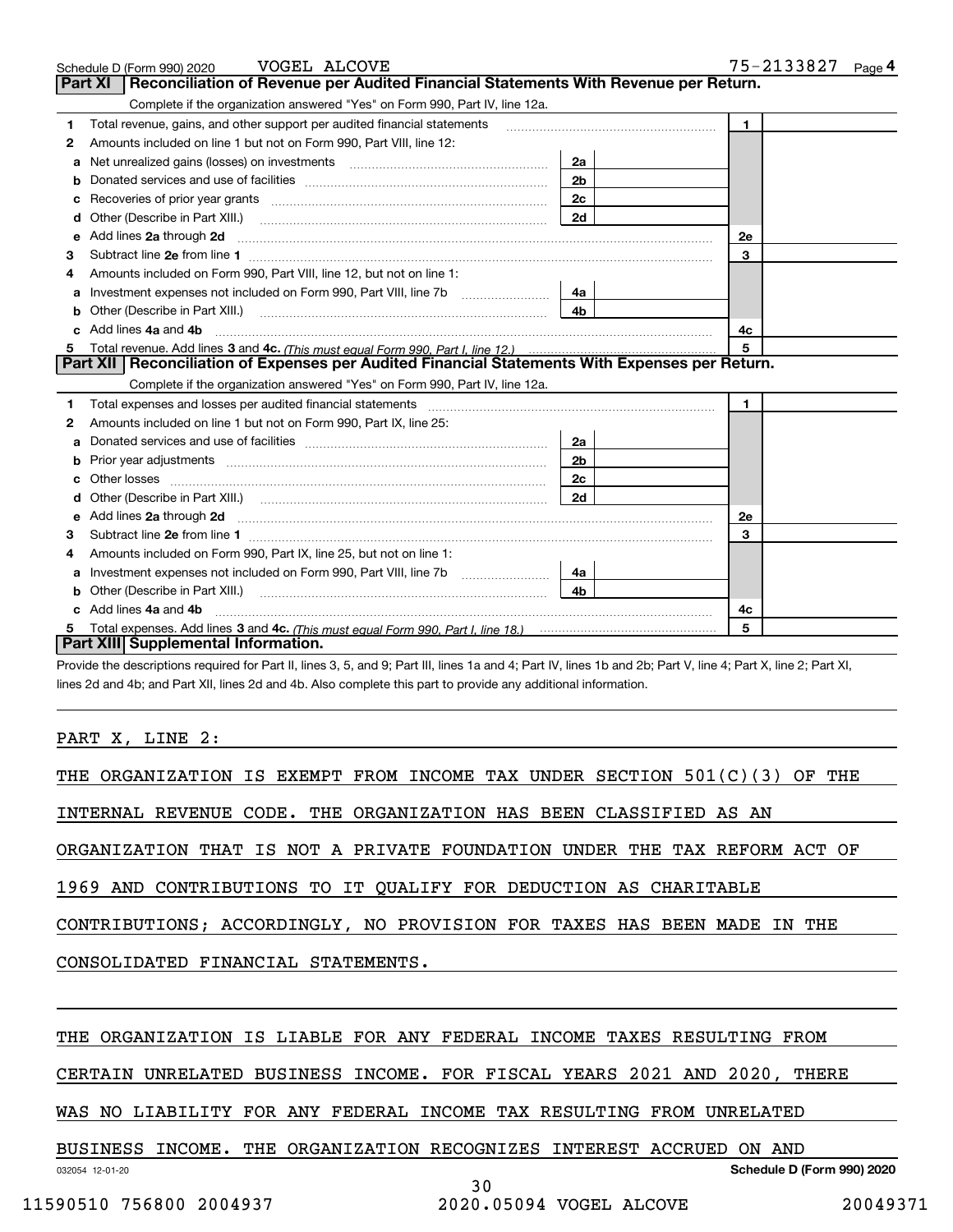*(continued)* **Part XIII Supplemental Information**  Schedule D (Form 990) 2020 VOGEL ALCOVE

PENALTIES RELATED TO UNRECOGNIZED TAX BENEFITS IN TAX EXPENSE. DURING THE

YEARS ENDED JUNE 30, 2021 AND 2020, THE ORGANIZATION RECOGNIZED NO

INTEREST AND PENALTIES.

BASED ON MANAGEMENT'S ANALYSIS, THE ORGANIZATION DID NOT HAVE ANY UNCERTAIN TAX POSITIONS AS OF JUNE 30, 2021 AND 2020. THE ORGANIZATION FILES INCOME TAX RETURNS IN THE U.S. FEDERAL JURISDICTION. THERE ARE CURRENTLY NO INCOME TAX EXAMINATIONS UNDERWAY FOR THIS JURISDICTION. AS OF JUNE 30, 2021, THE ORGANIZATION'S TAX YEARS 2018 TO 2021 REMAIN SUBJECT TO EXAMINATION.

**Schedule D (Form 990) 2020**

032055 12-01-20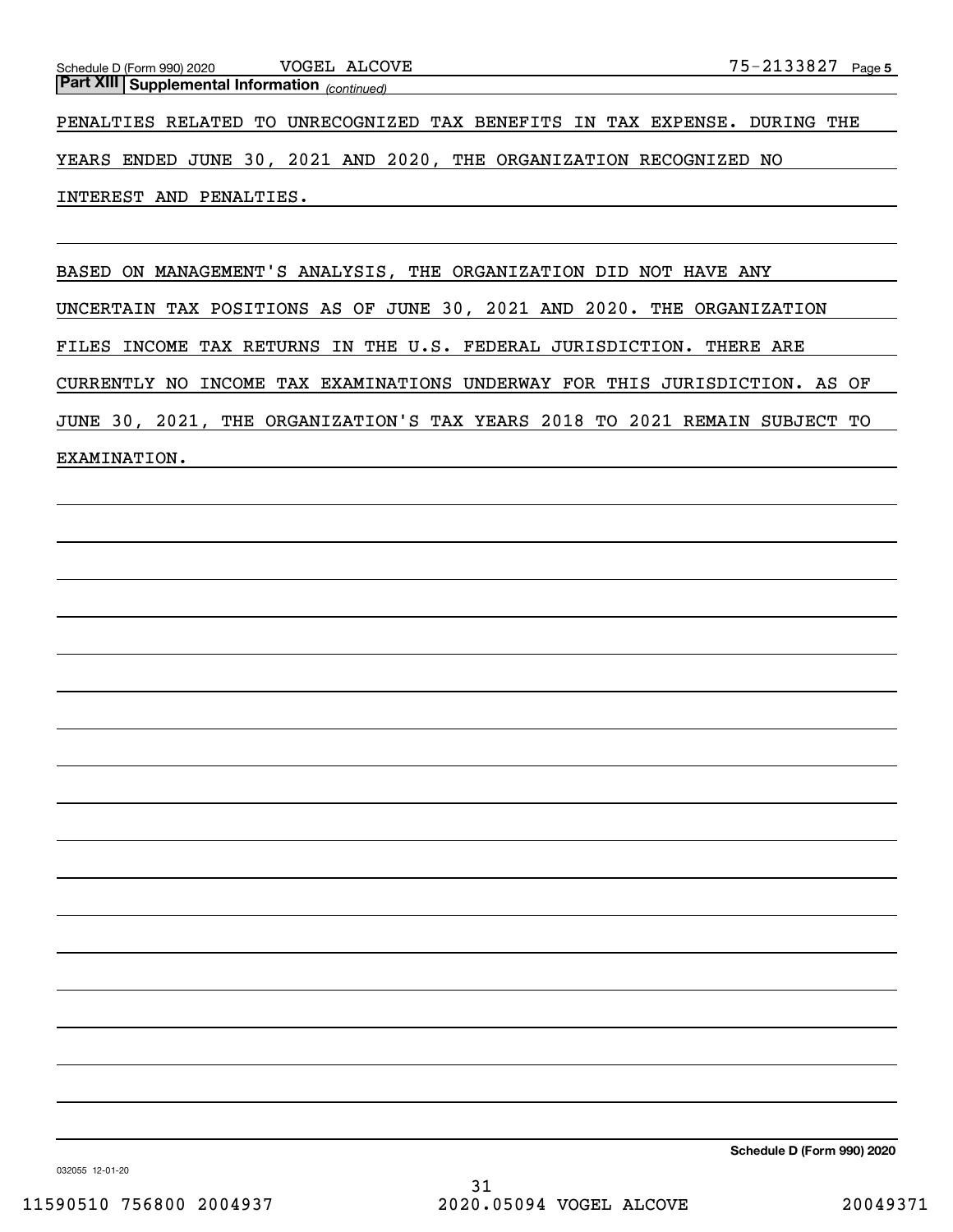| <b>Supplemental Information Regarding Fundraising or Gaming Activities</b><br><b>SCHEDULE G</b>                                                                                                                                                             |                                                                                                                                                                     |                                                                                                                                                                                                                                                                                                                                                                                                                                                                                                                                                    |     |           | OMB No. 1545-0047                                                          |                                                         |            |                                       |
|-------------------------------------------------------------------------------------------------------------------------------------------------------------------------------------------------------------------------------------------------------------|---------------------------------------------------------------------------------------------------------------------------------------------------------------------|----------------------------------------------------------------------------------------------------------------------------------------------------------------------------------------------------------------------------------------------------------------------------------------------------------------------------------------------------------------------------------------------------------------------------------------------------------------------------------------------------------------------------------------------------|-----|-----------|----------------------------------------------------------------------------|---------------------------------------------------------|------------|---------------------------------------|
| (Form 990 or 990-EZ)                                                                                                                                                                                                                                        | Complete if the organization answered "Yes" on Form 990, Part IV, line 17, 18, or 19, or if the<br>organization entered more than \$15,000 on Form 990-EZ, line 6a. |                                                                                                                                                                                                                                                                                                                                                                                                                                                                                                                                                    |     |           |                                                                            |                                                         |            |                                       |
| Attach to Form 990 or Form 990-EZ.<br>Department of the Treasury<br>Internal Revenue Service<br>► Go to www.irs.gov/Form990 for instructions and the latest information.                                                                                    |                                                                                                                                                                     |                                                                                                                                                                                                                                                                                                                                                                                                                                                                                                                                                    |     |           |                                                                            |                                                         |            | <b>Open to Public</b><br>Inspection   |
| Name of the organization                                                                                                                                                                                                                                    |                                                                                                                                                                     |                                                                                                                                                                                                                                                                                                                                                                                                                                                                                                                                                    |     |           |                                                                            |                                                         |            | <b>Employer identification number</b> |
|                                                                                                                                                                                                                                                             | VOGEL ALCOVE                                                                                                                                                        |                                                                                                                                                                                                                                                                                                                                                                                                                                                                                                                                                    |     |           |                                                                            |                                                         | 75-2133827 |                                       |
| Part I                                                                                                                                                                                                                                                      | required to complete this part.                                                                                                                                     | Fundraising Activities. Complete if the organization answered "Yes" on Form 990, Part IV, line 17. Form 990-EZ filers are not                                                                                                                                                                                                                                                                                                                                                                                                                      |     |           |                                                                            |                                                         |            |                                       |
| Mail solicitations<br>a<br>b<br>Phone solicitations<br>с<br>In-person solicitations<br>d<br>compensated at least \$5,000 by the organization.                                                                                                               | Internet and email solicitations                                                                                                                                    | 1 Indicate whether the organization raised funds through any of the following activities. Check all that apply.<br>е<br>f<br>Special fundraising events<br>g<br>2 a Did the organization have a written or oral agreement with any individual (including officers, directors, trustees, or<br>key employees listed in Form 990, Part VII) or entity in connection with professional fundraising services?<br>b If "Yes," list the 10 highest paid individuals or entities (fundraisers) pursuant to agreements under which the fundraiser is to be |     |           | Solicitation of non-government grants<br>Solicitation of government grants |                                                         | <b>Yes</b> | <b>No</b>                             |
| (v) Amount paid<br>(iii) Did<br>fundraiser<br>(iv) Gross receipts<br>(i) Name and address of individual<br>to (or retained by)<br>(ii) Activity<br>have custody<br>fundraiser<br>from activity<br>or entity (fundraiser)<br>or control of<br>contributions? |                                                                                                                                                                     |                                                                                                                                                                                                                                                                                                                                                                                                                                                                                                                                                    |     |           | listed in col. (i)                                                         | (vi) Amount paid<br>to (or retained by)<br>organization |            |                                       |
|                                                                                                                                                                                                                                                             |                                                                                                                                                                     |                                                                                                                                                                                                                                                                                                                                                                                                                                                                                                                                                    | Yes | <b>No</b> |                                                                            |                                                         |            |                                       |
|                                                                                                                                                                                                                                                             |                                                                                                                                                                     |                                                                                                                                                                                                                                                                                                                                                                                                                                                                                                                                                    |     |           |                                                                            |                                                         |            |                                       |
|                                                                                                                                                                                                                                                             |                                                                                                                                                                     |                                                                                                                                                                                                                                                                                                                                                                                                                                                                                                                                                    |     |           |                                                                            |                                                         |            |                                       |
|                                                                                                                                                                                                                                                             |                                                                                                                                                                     |                                                                                                                                                                                                                                                                                                                                                                                                                                                                                                                                                    |     |           |                                                                            |                                                         |            |                                       |
|                                                                                                                                                                                                                                                             |                                                                                                                                                                     |                                                                                                                                                                                                                                                                                                                                                                                                                                                                                                                                                    |     |           |                                                                            |                                                         |            |                                       |
|                                                                                                                                                                                                                                                             |                                                                                                                                                                     |                                                                                                                                                                                                                                                                                                                                                                                                                                                                                                                                                    |     |           |                                                                            |                                                         |            |                                       |
|                                                                                                                                                                                                                                                             |                                                                                                                                                                     |                                                                                                                                                                                                                                                                                                                                                                                                                                                                                                                                                    |     |           |                                                                            |                                                         |            |                                       |
|                                                                                                                                                                                                                                                             |                                                                                                                                                                     |                                                                                                                                                                                                                                                                                                                                                                                                                                                                                                                                                    |     |           |                                                                            |                                                         |            |                                       |
|                                                                                                                                                                                                                                                             |                                                                                                                                                                     |                                                                                                                                                                                                                                                                                                                                                                                                                                                                                                                                                    |     |           |                                                                            |                                                         |            |                                       |
|                                                                                                                                                                                                                                                             |                                                                                                                                                                     |                                                                                                                                                                                                                                                                                                                                                                                                                                                                                                                                                    |     |           |                                                                            |                                                         |            |                                       |
|                                                                                                                                                                                                                                                             |                                                                                                                                                                     |                                                                                                                                                                                                                                                                                                                                                                                                                                                                                                                                                    |     |           |                                                                            |                                                         |            |                                       |
|                                                                                                                                                                                                                                                             |                                                                                                                                                                     |                                                                                                                                                                                                                                                                                                                                                                                                                                                                                                                                                    |     |           |                                                                            |                                                         |            |                                       |
|                                                                                                                                                                                                                                                             |                                                                                                                                                                     |                                                                                                                                                                                                                                                                                                                                                                                                                                                                                                                                                    |     |           |                                                                            |                                                         |            |                                       |
|                                                                                                                                                                                                                                                             |                                                                                                                                                                     |                                                                                                                                                                                                                                                                                                                                                                                                                                                                                                                                                    |     |           |                                                                            |                                                         |            |                                       |
| Total                                                                                                                                                                                                                                                       |                                                                                                                                                                     |                                                                                                                                                                                                                                                                                                                                                                                                                                                                                                                                                    |     |           |                                                                            |                                                         |            |                                       |
| or licensing.                                                                                                                                                                                                                                               |                                                                                                                                                                     | 3 List all states in which the organization is registered or licensed to solicit contributions or has been notified it is exempt from registration                                                                                                                                                                                                                                                                                                                                                                                                 |     |           |                                                                            |                                                         |            |                                       |
|                                                                                                                                                                                                                                                             |                                                                                                                                                                     |                                                                                                                                                                                                                                                                                                                                                                                                                                                                                                                                                    |     |           |                                                                            |                                                         |            |                                       |
|                                                                                                                                                                                                                                                             |                                                                                                                                                                     |                                                                                                                                                                                                                                                                                                                                                                                                                                                                                                                                                    |     |           |                                                                            |                                                         |            |                                       |
|                                                                                                                                                                                                                                                             |                                                                                                                                                                     |                                                                                                                                                                                                                                                                                                                                                                                                                                                                                                                                                    |     |           |                                                                            |                                                         |            |                                       |
|                                                                                                                                                                                                                                                             |                                                                                                                                                                     |                                                                                                                                                                                                                                                                                                                                                                                                                                                                                                                                                    |     |           |                                                                            |                                                         |            |                                       |
|                                                                                                                                                                                                                                                             |                                                                                                                                                                     |                                                                                                                                                                                                                                                                                                                                                                                                                                                                                                                                                    |     |           |                                                                            |                                                         |            |                                       |
|                                                                                                                                                                                                                                                             |                                                                                                                                                                     |                                                                                                                                                                                                                                                                                                                                                                                                                                                                                                                                                    |     |           |                                                                            |                                                         |            |                                       |
|                                                                                                                                                                                                                                                             |                                                                                                                                                                     |                                                                                                                                                                                                                                                                                                                                                                                                                                                                                                                                                    |     |           |                                                                            |                                                         |            |                                       |
|                                                                                                                                                                                                                                                             |                                                                                                                                                                     |                                                                                                                                                                                                                                                                                                                                                                                                                                                                                                                                                    |     |           |                                                                            |                                                         |            |                                       |
|                                                                                                                                                                                                                                                             |                                                                                                                                                                     | LHA For Paperwork Reduction Act Notice, see the Instructions for Form 990 or 990-EZ.                                                                                                                                                                                                                                                                                                                                                                                                                                                               |     |           |                                                                            |                                                         |            | Schedule G (Form 990 or 990-EZ) 2020  |

032081 11-25-20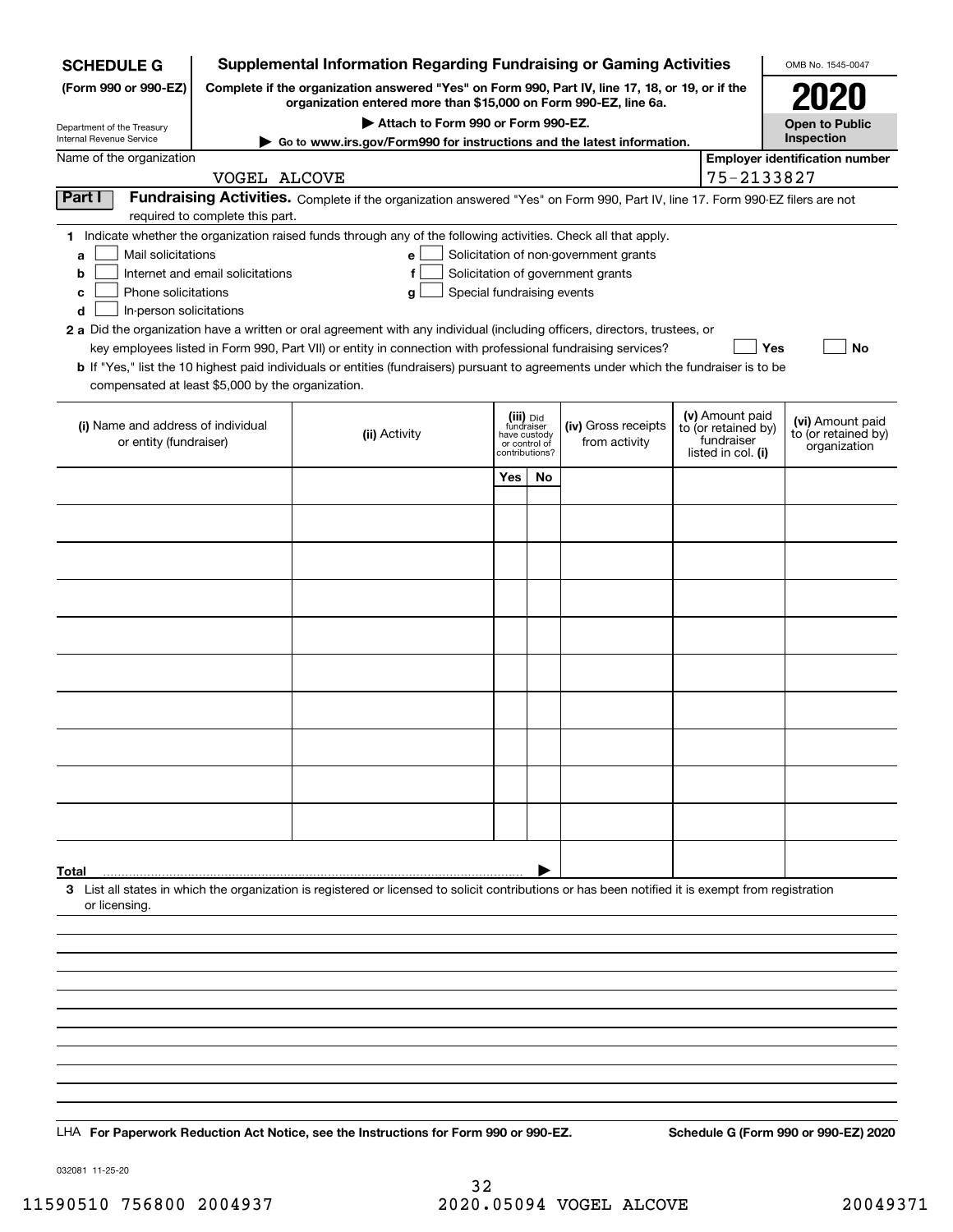#### Schedule G (Form 990 or 990-EZ) 2020 Page VOGEL ALCOVE 75-2133827

**Part II** | Fundraising Events. Complete if the organization answered "Yes" on Form 990, Part IV, line 18, or reported more than \$15,000

|                 |          | of fundraising event contributions and gross income on Form 990-EZ, lines 1 and 6b. List events with gross receipts greater than \$5,000.     |                       |                         |                                 |                            |
|-----------------|----------|-----------------------------------------------------------------------------------------------------------------------------------------------|-----------------------|-------------------------|---------------------------------|----------------------------|
|                 |          |                                                                                                                                               | (a) Event #1          | (b) Event #2            | (c) Other events<br><b>NONE</b> | (d) Total events           |
|                 |          |                                                                                                                                               | <b>ARTS EVENT</b>     | DAY 1 DALLAS            |                                 | (add col. (a) through      |
|                 |          |                                                                                                                                               | (event type)          | (event type)            | (total number)                  | col. (c)                   |
|                 |          |                                                                                                                                               |                       |                         |                                 |                            |
| Revenue         |          |                                                                                                                                               | 1,066,787.            | 139,917.                |                                 | 1,206,704.                 |
|                 |          |                                                                                                                                               |                       |                         |                                 |                            |
|                 |          |                                                                                                                                               | 866,787.              | 139,917.                |                                 | 1,006,704.                 |
|                 |          | 3 Gross income (line 1 minus line 2)                                                                                                          | 200,000.              |                         |                                 | 200,000.                   |
|                 |          |                                                                                                                                               |                       |                         |                                 |                            |
|                 |          |                                                                                                                                               |                       |                         |                                 |                            |
|                 |          |                                                                                                                                               |                       |                         |                                 |                            |
|                 | 5.       |                                                                                                                                               |                       |                         |                                 |                            |
|                 |          |                                                                                                                                               | 1,511.                | 20,050.                 |                                 | 21,561.                    |
|                 |          |                                                                                                                                               |                       |                         |                                 |                            |
| Direct Expenses |          |                                                                                                                                               | 98,971.               |                         |                                 | 98,971.                    |
|                 |          |                                                                                                                                               |                       |                         |                                 |                            |
|                 | 8        |                                                                                                                                               | 341,256.              |                         |                                 | 341, 256.                  |
|                 | 9        |                                                                                                                                               | $\overline{28,278}$ . | 35, 272.                |                                 | 63,550.                    |
|                 | 10       | Direct expense summary. Add lines 4 through 9 in column (d)                                                                                   |                       |                         |                                 | 525, 338.                  |
|                 | Part III | 11 Net income summary. Subtract line 10 from line 3, column (d)                                                                               |                       |                         |                                 | $-325, 338.$               |
|                 |          | Gaming. Complete if the organization answered "Yes" on Form 990, Part IV, line 19, or reported more than<br>\$15,000 on Form 990-EZ, line 6a. |                       |                         |                                 |                            |
|                 |          |                                                                                                                                               |                       | (b) Pull tabs/instant   |                                 | (d) Total gaming (add      |
|                 |          |                                                                                                                                               | (a) Bingo             | bingo/progressive bingo | (c) Other gaming                | col. (a) through col. (c)) |
| Revenue         |          |                                                                                                                                               |                       |                         |                                 |                            |
|                 |          |                                                                                                                                               |                       |                         |                                 |                            |
|                 |          |                                                                                                                                               |                       |                         |                                 |                            |
|                 |          |                                                                                                                                               |                       |                         |                                 |                            |
|                 |          |                                                                                                                                               |                       |                         |                                 |                            |
|                 |          |                                                                                                                                               |                       |                         |                                 |                            |
| Direct Expenses |          |                                                                                                                                               |                       |                         |                                 |                            |
|                 |          |                                                                                                                                               |                       |                         |                                 |                            |
|                 |          | 5 Other direct expenses                                                                                                                       |                       |                         |                                 |                            |
|                 |          |                                                                                                                                               | Yes<br>%              | Yes<br>%                | Yes<br>%                        |                            |
|                 |          | 6 Volunteer labor                                                                                                                             | No                    | No.                     | No                              |                            |
|                 |          |                                                                                                                                               |                       |                         |                                 |                            |
|                 |          | 7 Direct expense summary. Add lines 2 through 5 in column (d)                                                                                 |                       |                         |                                 |                            |
|                 |          |                                                                                                                                               |                       |                         |                                 |                            |
|                 |          |                                                                                                                                               |                       |                         |                                 |                            |
|                 |          |                                                                                                                                               |                       |                         |                                 |                            |
|                 |          |                                                                                                                                               |                       |                         |                                 |                            |
|                 |          |                                                                                                                                               |                       |                         |                                 | Yes<br>No                  |
|                 |          |                                                                                                                                               |                       |                         |                                 |                            |
|                 |          |                                                                                                                                               |                       |                         |                                 |                            |
|                 |          |                                                                                                                                               |                       |                         |                                 | Yes<br>No                  |
|                 |          |                                                                                                                                               |                       |                         |                                 |                            |
|                 |          |                                                                                                                                               |                       |                         |                                 |                            |
|                 |          |                                                                                                                                               |                       |                         |                                 |                            |

032082 11-25-20

**Schedule G (Form 990 or 990-EZ) 2020**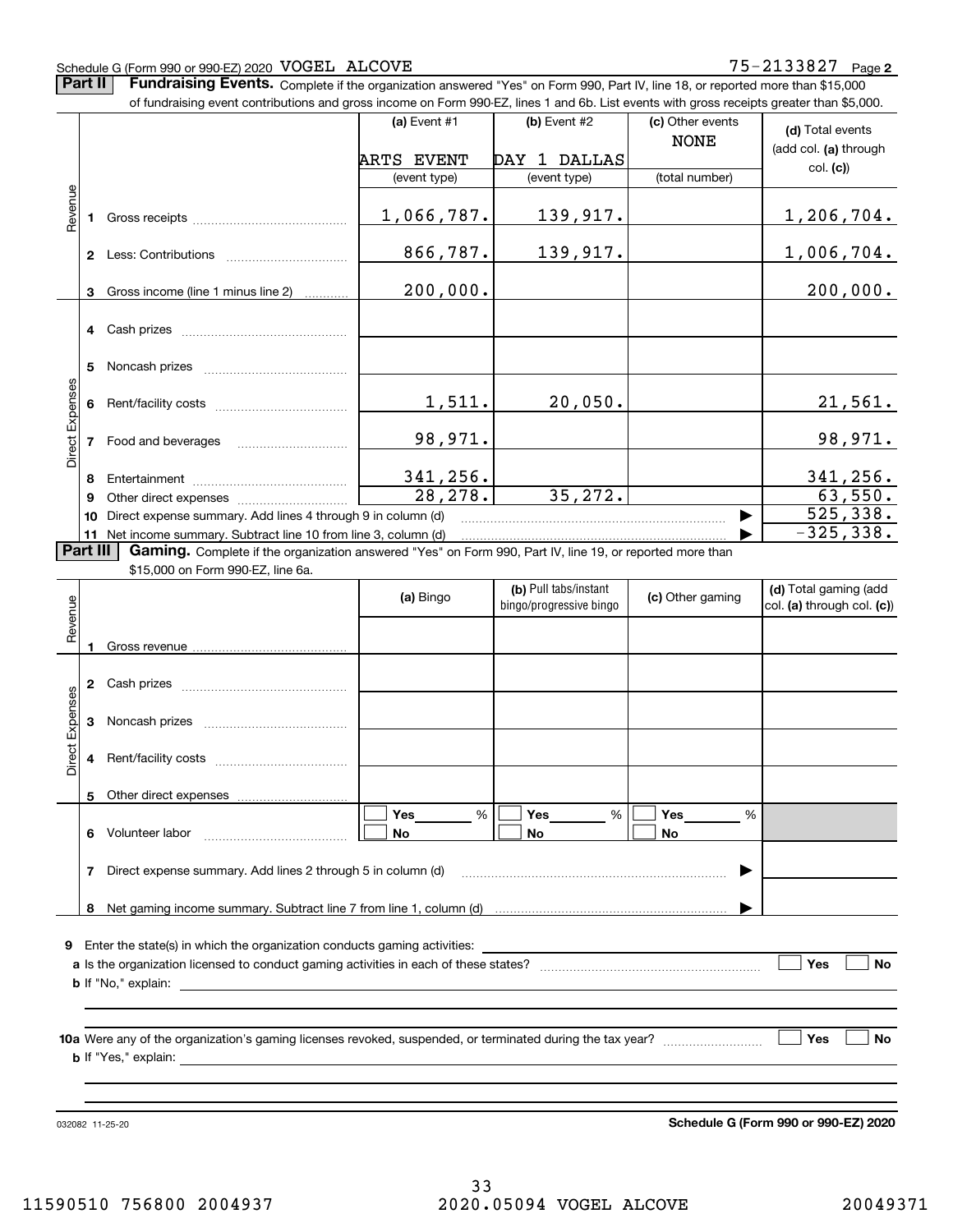|                 | Schedule G (Form 990 or 990-EZ) 2020 VOGEL ALCOVE                                                                                                                                                                                          | 75-2133827                           |     | Page 3    |
|-----------------|--------------------------------------------------------------------------------------------------------------------------------------------------------------------------------------------------------------------------------------------|--------------------------------------|-----|-----------|
|                 |                                                                                                                                                                                                                                            |                                      | Yes | No        |
|                 | 12 Is the organization a grantor, beneficiary or trustee of a trust, or a member of a partnership or other entity formed                                                                                                                   |                                      | Yes | No        |
|                 | <b>13</b> Indicate the percentage of gaming activity conducted in:                                                                                                                                                                         |                                      |     |           |
|                 |                                                                                                                                                                                                                                            | 13а                                  |     | %         |
|                 | <b>b</b> An outside facility <b>contained an according to the contract of the contract of the contract of the contract of the contract of the contract of the contract of the contract of the contract of the contract of the contrac</b>  | 13 <sub>b</sub>                      |     | %         |
|                 | 14 Enter the name and address of the person who prepares the organization's gaming/special events books and records:                                                                                                                       |                                      |     |           |
|                 |                                                                                                                                                                                                                                            |                                      |     |           |
|                 |                                                                                                                                                                                                                                            |                                      |     |           |
|                 |                                                                                                                                                                                                                                            |                                      | Yes | No        |
|                 |                                                                                                                                                                                                                                            |                                      |     |           |
|                 | of gaming revenue retained by the third party $\triangleright$ \$<br>c If "Yes," enter name and address of the third party:                                                                                                                |                                      |     |           |
|                 | <u> 1989 - Johann Barbara, marka a shekara tsa na shekara tsa na shekara tsa na shekara tsa na shekara tsa na sh</u><br>Name $\blacktriangleright$                                                                                         |                                      |     |           |
|                 |                                                                                                                                                                                                                                            |                                      |     |           |
| 16              | Gaming manager information:                                                                                                                                                                                                                |                                      |     |           |
|                 | $Name \rightarrow$                                                                                                                                                                                                                         |                                      |     |           |
|                 | Gaming manager compensation > \$                                                                                                                                                                                                           |                                      |     |           |
|                 |                                                                                                                                                                                                                                            |                                      |     |           |
|                 |                                                                                                                                                                                                                                            |                                      |     |           |
|                 |                                                                                                                                                                                                                                            |                                      |     |           |
|                 | Director/officer<br>Employee<br>Independent contractor                                                                                                                                                                                     |                                      |     |           |
|                 | <b>17</b> Mandatory distributions:                                                                                                                                                                                                         |                                      |     |           |
|                 | a Is the organization required under state law to make charitable distributions from the gaming proceeds to<br>retain the state gaming license?                                                                                            | $\Box$ Yes                           |     | $\Box$ No |
|                 | <b>b</b> Enter the amount of distributions required under state law to be distributed to other exempt organizations or spent in the                                                                                                        |                                      |     |           |
|                 | organization's own exempt activities during the tax year $\triangleright$ \$                                                                                                                                                               |                                      |     |           |
| <b>Part IV</b>  | Supplemental Information. Provide the explanations required by Part I, line 2b, columns (iii) and (v); and Part III, lines 9, 9b, 10b,<br>15b, 15c, 16, and 17b, as applicable. Also provide any additional information. See instructions. |                                      |     |           |
|                 |                                                                                                                                                                                                                                            |                                      |     |           |
|                 |                                                                                                                                                                                                                                            |                                      |     |           |
|                 |                                                                                                                                                                                                                                            |                                      |     |           |
|                 |                                                                                                                                                                                                                                            |                                      |     |           |
|                 |                                                                                                                                                                                                                                            |                                      |     |           |
|                 |                                                                                                                                                                                                                                            |                                      |     |           |
|                 |                                                                                                                                                                                                                                            |                                      |     |           |
|                 |                                                                                                                                                                                                                                            |                                      |     |           |
|                 |                                                                                                                                                                                                                                            |                                      |     |           |
| 032083 11-25-20 |                                                                                                                                                                                                                                            | Schedule G (Form 990 or 990-EZ) 2020 |     |           |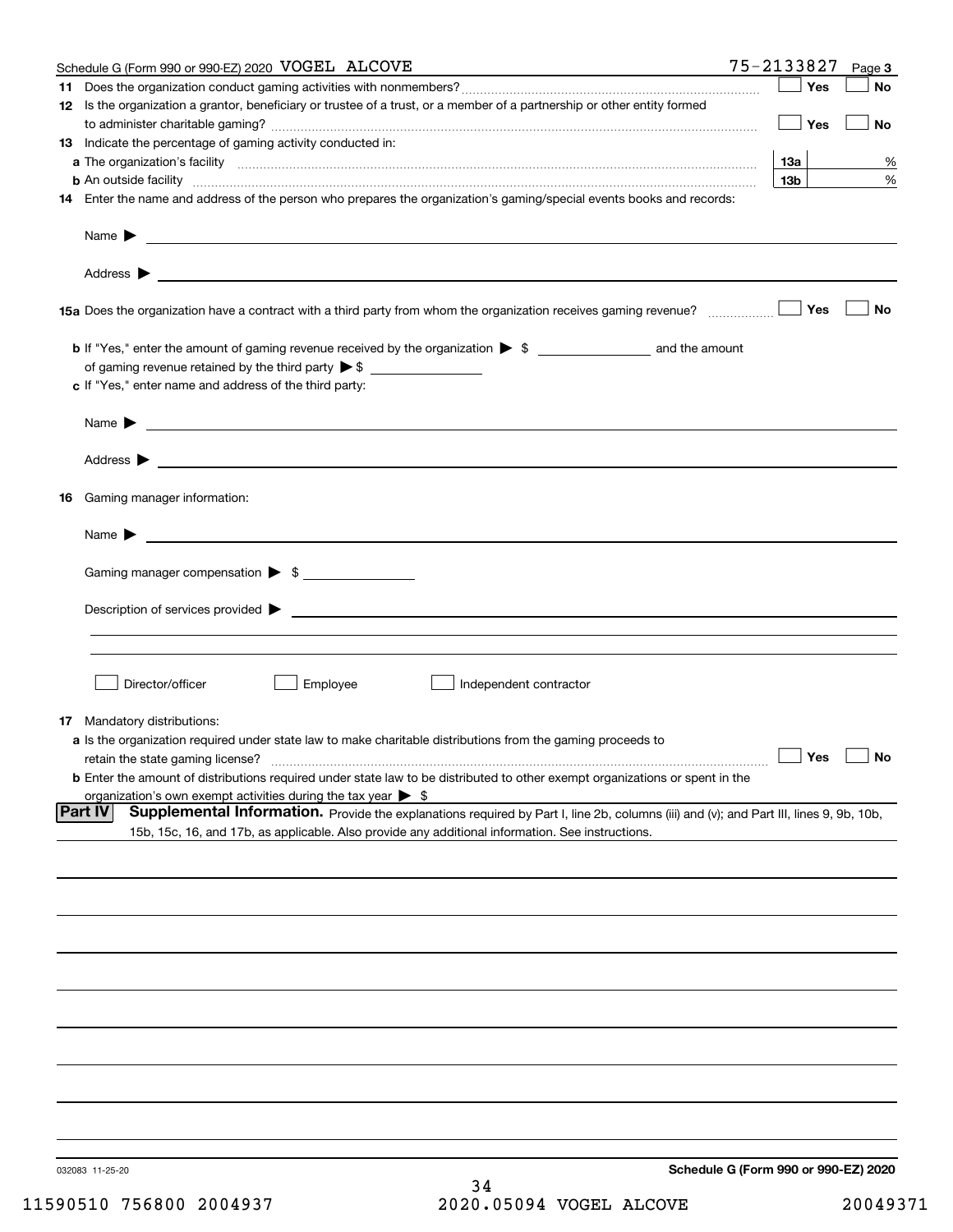| <b>Part IV Supplemental Information</b> (continued) |                                                                                                                                                                                                                                  |
|-----------------------------------------------------|----------------------------------------------------------------------------------------------------------------------------------------------------------------------------------------------------------------------------------|
|                                                     |                                                                                                                                                                                                                                  |
|                                                     |                                                                                                                                                                                                                                  |
|                                                     |                                                                                                                                                                                                                                  |
|                                                     |                                                                                                                                                                                                                                  |
|                                                     |                                                                                                                                                                                                                                  |
|                                                     |                                                                                                                                                                                                                                  |
|                                                     |                                                                                                                                                                                                                                  |
|                                                     |                                                                                                                                                                                                                                  |
|                                                     |                                                                                                                                                                                                                                  |
|                                                     |                                                                                                                                                                                                                                  |
|                                                     |                                                                                                                                                                                                                                  |
|                                                     |                                                                                                                                                                                                                                  |
|                                                     |                                                                                                                                                                                                                                  |
|                                                     |                                                                                                                                                                                                                                  |
|                                                     |                                                                                                                                                                                                                                  |
|                                                     |                                                                                                                                                                                                                                  |
|                                                     |                                                                                                                                                                                                                                  |
|                                                     |                                                                                                                                                                                                                                  |
|                                                     |                                                                                                                                                                                                                                  |
|                                                     |                                                                                                                                                                                                                                  |
|                                                     |                                                                                                                                                                                                                                  |
|                                                     |                                                                                                                                                                                                                                  |
|                                                     |                                                                                                                                                                                                                                  |
|                                                     |                                                                                                                                                                                                                                  |
|                                                     |                                                                                                                                                                                                                                  |
|                                                     |                                                                                                                                                                                                                                  |
|                                                     |                                                                                                                                                                                                                                  |
|                                                     |                                                                                                                                                                                                                                  |
|                                                     |                                                                                                                                                                                                                                  |
|                                                     |                                                                                                                                                                                                                                  |
|                                                     |                                                                                                                                                                                                                                  |
|                                                     | a shekarar 1992 a tsara tsara tsara tsara tsara tsara tsara tsara tsara tsara tsara tsara tsara tsara tsara ts<br>Ta an tsara tsara tsara tsara tsara tsara tsara tsara tsara tsara tsara tsara tsara tsara tsara tsara tsara ts |

**Schedule G (Form 990 or 990-EZ)**

032084 04-01-20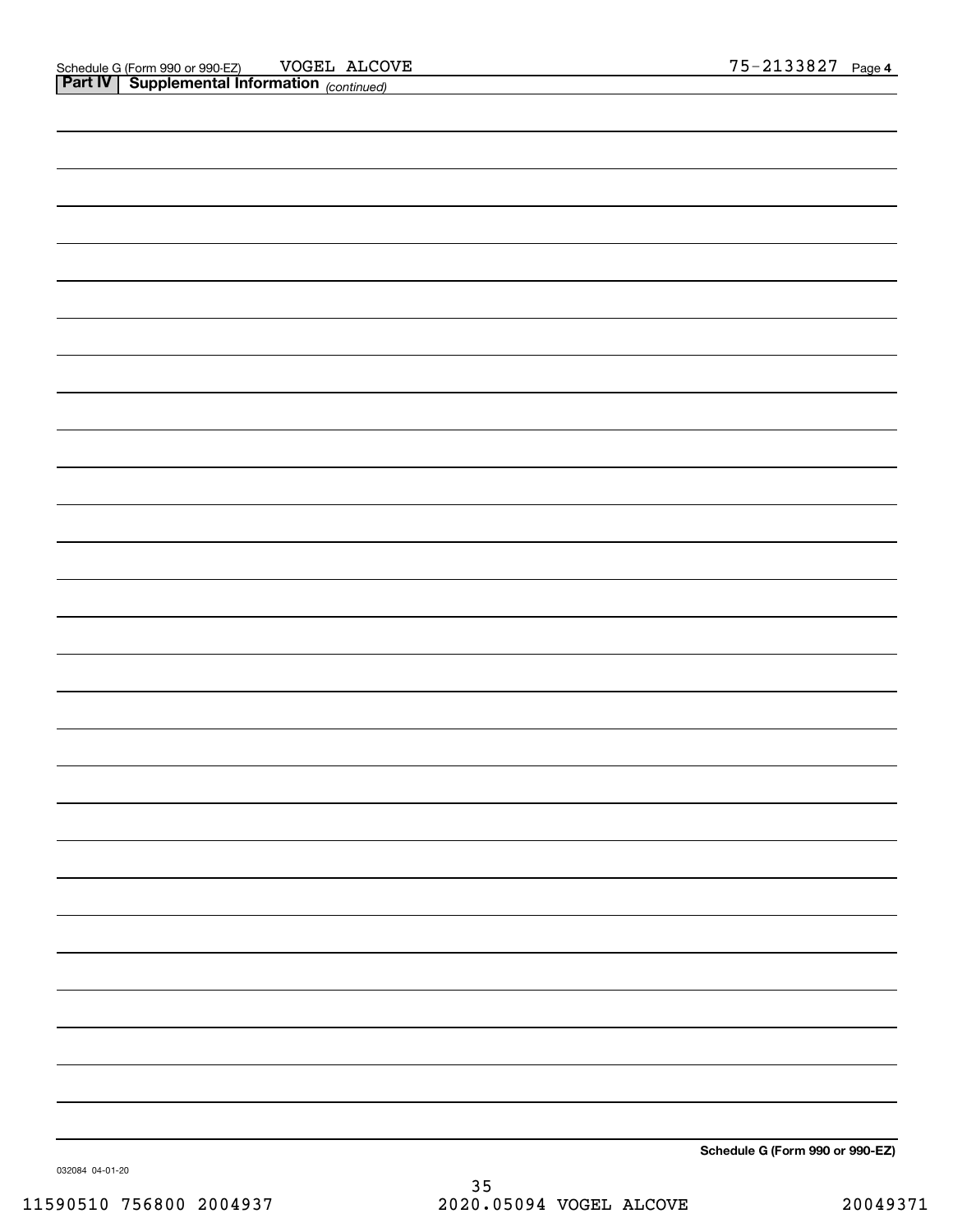|        | <b>Compensation Information</b><br><b>SCHEDULE J</b>                                                                             |                                       | OMB No. 1545-0047     |     |                         |  |
|--------|----------------------------------------------------------------------------------------------------------------------------------|---------------------------------------|-----------------------|-----|-------------------------|--|
|        | (Form 990)<br>For certain Officers, Directors, Trustees, Key Employees, and Highest                                              |                                       |                       |     |                         |  |
|        | <b>Compensated Employees</b>                                                                                                     |                                       |                       |     |                         |  |
|        | Complete if the organization answered "Yes" on Form 990, Part IV, line 23.<br>Attach to Form 990.                                |                                       | <b>Open to Public</b> |     |                         |  |
|        | Department of the Treasury<br>Go to www.irs.gov/Form990 for instructions and the latest information.<br>Internal Revenue Service |                                       | Inspection            |     |                         |  |
|        | Name of the organization                                                                                                         | <b>Employer identification number</b> |                       |     |                         |  |
|        | VOGEL ALCOVE                                                                                                                     | 75-2133827                            |                       |     |                         |  |
| Part I | <b>Questions Regarding Compensation</b>                                                                                          |                                       |                       |     |                         |  |
|        |                                                                                                                                  |                                       |                       | Yes | No                      |  |
|        | 1a Check the appropriate box(es) if the organization provided any of the following to or for a person listed on Form 990,        |                                       |                       |     |                         |  |
|        | Part VII, Section A, line 1a. Complete Part III to provide any relevant information regarding these items.                       |                                       |                       |     |                         |  |
|        | First-class or charter travel<br>Housing allowance or residence for personal use                                                 |                                       |                       |     |                         |  |
|        | Travel for companions<br>Payments for business use of personal residence                                                         |                                       |                       |     |                         |  |
|        | Tax indemnification and gross-up payments<br>Health or social club dues or initiation fees                                       |                                       |                       |     |                         |  |
|        | Discretionary spending account<br>Personal services (such as maid, chauffeur, chef)                                              |                                       |                       |     |                         |  |
|        |                                                                                                                                  |                                       |                       |     |                         |  |
|        | <b>b</b> If any of the boxes on line 1a are checked, did the organization follow a written policy regarding payment or           |                                       |                       |     |                         |  |
|        | reimbursement or provision of all of the expenses described above? If "No," complete Part III to explain                         |                                       | 1b                    |     |                         |  |
| 2      | Did the organization require substantiation prior to reimbursing or allowing expenses incurred by all directors,                 |                                       | $\overline{2}$        |     |                         |  |
|        | trustees, and officers, including the CEO/Executive Director, regarding the items checked on line 1a?                            |                                       |                       |     |                         |  |
| 3      | Indicate which, if any, of the following the organization used to establish the compensation of the organization's               |                                       |                       |     |                         |  |
|        | CEO/Executive Director. Check all that apply. Do not check any boxes for methods used by a related organization to               |                                       |                       |     |                         |  |
|        | establish compensation of the CEO/Executive Director, but explain in Part III.                                                   |                                       |                       |     |                         |  |
|        | $ \mathbf{X} $ Compensation committee<br>Written employment contract                                                             |                                       |                       |     |                         |  |
|        | $X$ Compensation survey or study<br>Independent compensation consultant                                                          |                                       |                       |     |                         |  |
|        | $\mathbf{X}$ Approval by the board or compensation committee<br>Form 990 of other organizations                                  |                                       |                       |     |                         |  |
|        |                                                                                                                                  |                                       |                       |     |                         |  |
|        | During the year, did any person listed on Form 990, Part VII, Section A, line 1a, with respect to the filing                     |                                       |                       |     |                         |  |
|        | organization or a related organization:                                                                                          |                                       |                       |     |                         |  |
|        | Receive a severance payment or change-of-control payment?                                                                        |                                       | 4a                    |     | х                       |  |
|        | Participate in or receive payment from a supplemental nonqualified retirement plan?                                              |                                       | 4b                    |     | $\overline{\textbf{X}}$ |  |
| с      | Participate in or receive payment from an equity-based compensation arrangement?                                                 |                                       | 4c                    |     | $\overline{\mathbf{x}}$ |  |
|        | If "Yes" to any of lines 4a-c, list the persons and provide the applicable amounts for each item in Part III.                    |                                       |                       |     |                         |  |
|        |                                                                                                                                  |                                       |                       |     |                         |  |
|        | Only section 501(c)(3), 501(c)(4), and 501(c)(29) organizations must complete lines 5-9.                                         |                                       |                       |     |                         |  |
|        | For persons listed on Form 990, Part VII, Section A, line 1a, did the organization pay or accrue any compensation                |                                       |                       |     |                         |  |
|        | contingent on the revenues of:                                                                                                   |                                       |                       |     |                         |  |
|        |                                                                                                                                  |                                       | 5а                    |     | х                       |  |
|        |                                                                                                                                  |                                       | 5b                    |     | $\overline{\mathbf{x}}$ |  |
|        | If "Yes" on line 5a or 5b, describe in Part III.                                                                                 |                                       |                       |     |                         |  |
| 6.     | For persons listed on Form 990, Part VII, Section A, line 1a, did the organization pay or accrue any compensation                |                                       |                       |     |                         |  |
|        | contingent on the net earnings of:                                                                                               |                                       |                       |     |                         |  |
|        |                                                                                                                                  |                                       | 6а                    |     | x                       |  |
|        |                                                                                                                                  |                                       | 6b                    |     | $\overline{\mathbf{x}}$ |  |
|        | If "Yes" on line 6a or 6b, describe in Part III.                                                                                 |                                       |                       |     |                         |  |
|        | 7 For persons listed on Form 990, Part VII, Section A, line 1a, did the organization provide any nonfixed payments               |                                       |                       |     |                         |  |
|        |                                                                                                                                  |                                       | 7                     |     | х                       |  |
| 8      | Were any amounts reported on Form 990, Part VII, paid or accrued pursuant to a contract that was subject to the                  |                                       |                       |     |                         |  |
|        | initial contract exception described in Regulations section 53.4958-4(a)(3)? If "Yes," describe in Part III                      |                                       | 8                     |     | X                       |  |
| 9      | If "Yes" on line 8, did the organization also follow the rebuttable presumption procedure described in                           |                                       |                       |     |                         |  |
|        | Regulations section 53.4958-6(c)?                                                                                                |                                       | 9                     |     |                         |  |
|        | LHA For Paperwork Reduction Act Notice, see the Instructions for Form 990.                                                       | Schedule J (Form 990) 2020            |                       |     |                         |  |

032111 12-07-20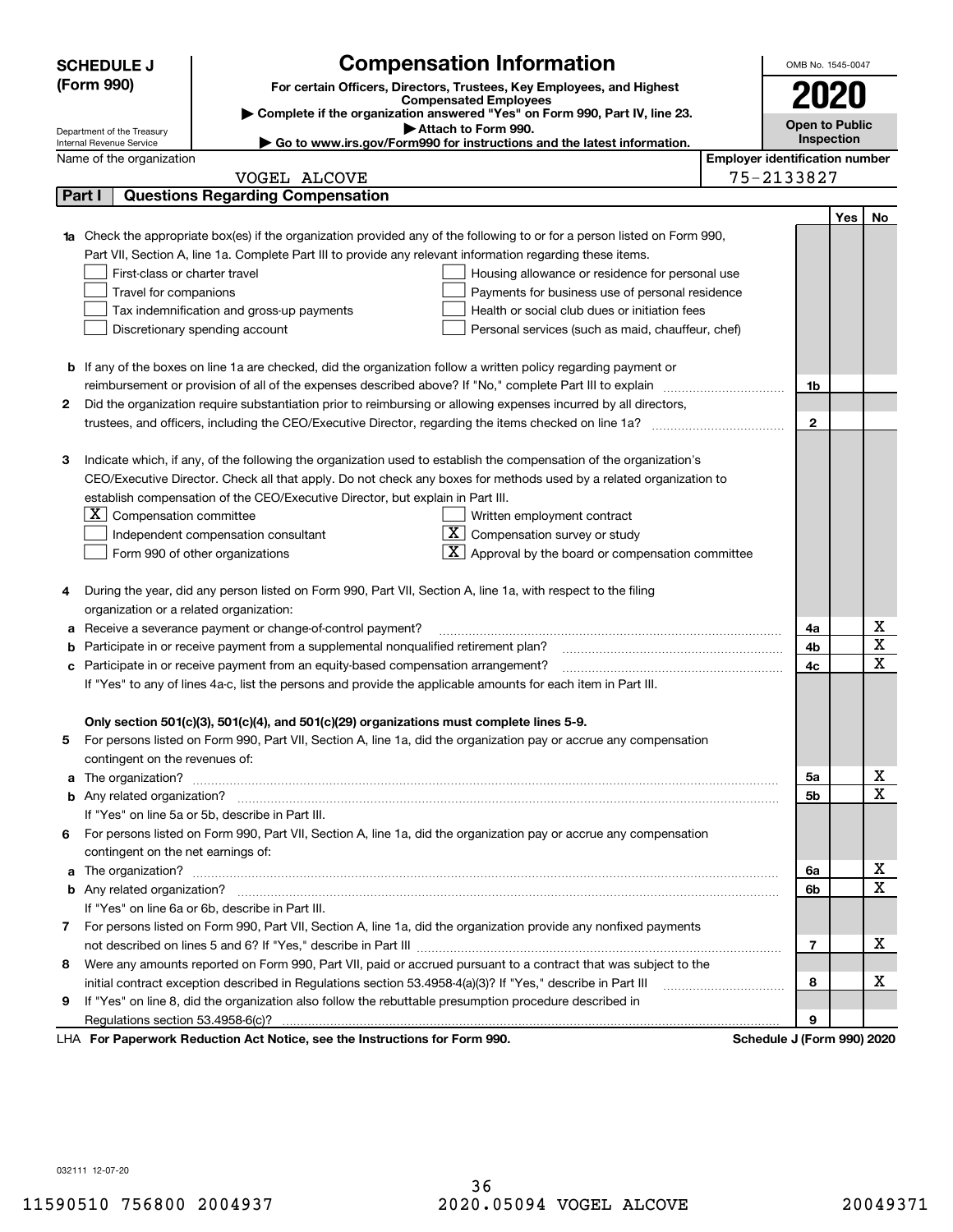|                            | (B) Breakdown of W-2 and/or 1099-MISC compensation |                                           |                                           | (C) Retirement and<br>other deferred | (D) Nontaxable<br>benefits | (E) Total of columns<br>(F) Compensation |                                                            |  |
|----------------------------|----------------------------------------------------|-------------------------------------------|-------------------------------------------|--------------------------------------|----------------------------|------------------------------------------|------------------------------------------------------------|--|
| (A) Name and Title         | (i) Base<br>compensation                           | (ii) Bonus &<br>incentive<br>compensation | (iii) Other<br>reportable<br>compensation | compensation                         |                            | $(B)(i)$ - $(D)$                         | in column (B)<br>reported as deferred<br>on prior Form 990 |  |
| KAREN HUGHES<br>(1)<br>(i) | 208,077.                                           | 120,000.                                  | $\overline{0}$ .                          | 36,650.                              | 27,446.                    | 392,173.                                 | 0.                                                         |  |
| PRESIDENT & CEO<br>(ii)    | $\overline{0}$ .                                   | $\overline{\mathfrak{o}}$ .               | $\overline{0}$ .                          | $\overline{0}$ .                     | $\overline{0}$ .           | $\overline{\mathfrak{0}}$ .              | $\overline{0}$ .                                           |  |
| (i)                        |                                                    |                                           |                                           |                                      |                            |                                          |                                                            |  |
| (ii)                       |                                                    |                                           |                                           |                                      |                            |                                          |                                                            |  |
| (i)                        |                                                    |                                           |                                           |                                      |                            |                                          |                                                            |  |
| (ii)                       |                                                    |                                           |                                           |                                      |                            |                                          |                                                            |  |
| (i)                        |                                                    |                                           |                                           |                                      |                            |                                          |                                                            |  |
| (ii)                       |                                                    |                                           |                                           |                                      |                            |                                          |                                                            |  |
| (i)                        |                                                    |                                           |                                           |                                      |                            |                                          |                                                            |  |
| (ii)                       |                                                    |                                           |                                           |                                      |                            |                                          |                                                            |  |
| (i)                        |                                                    |                                           |                                           |                                      |                            |                                          |                                                            |  |
| (ii)                       |                                                    |                                           |                                           |                                      |                            |                                          |                                                            |  |
| (i)                        |                                                    |                                           |                                           |                                      |                            |                                          |                                                            |  |
| (ii)                       |                                                    |                                           |                                           |                                      |                            |                                          |                                                            |  |
| (i)                        |                                                    |                                           |                                           |                                      |                            |                                          |                                                            |  |
| (ii)                       |                                                    |                                           |                                           |                                      |                            |                                          |                                                            |  |
| (i)                        |                                                    |                                           |                                           |                                      |                            |                                          |                                                            |  |
| (ii)                       |                                                    |                                           |                                           |                                      |                            |                                          |                                                            |  |
| (i)                        |                                                    |                                           |                                           |                                      |                            |                                          |                                                            |  |
| (ii)                       |                                                    |                                           |                                           |                                      |                            |                                          |                                                            |  |
| (i)                        |                                                    |                                           |                                           |                                      |                            |                                          |                                                            |  |
| (ii)                       |                                                    |                                           |                                           |                                      |                            |                                          |                                                            |  |
| (i)<br>(ii)                |                                                    |                                           |                                           |                                      |                            |                                          |                                                            |  |
| $(\sf{i})$                 |                                                    |                                           |                                           |                                      |                            |                                          |                                                            |  |
| (ii)                       |                                                    |                                           |                                           |                                      |                            |                                          |                                                            |  |
| $(\sf{i})$                 |                                                    |                                           |                                           |                                      |                            |                                          |                                                            |  |
| (ii)                       |                                                    |                                           |                                           |                                      |                            |                                          |                                                            |  |
| (i)                        |                                                    |                                           |                                           |                                      |                            |                                          |                                                            |  |
| (ii)                       |                                                    |                                           |                                           |                                      |                            |                                          |                                                            |  |
| $(\sf{i})$                 |                                                    |                                           |                                           |                                      |                            |                                          |                                                            |  |
| (ii)                       |                                                    |                                           |                                           |                                      |                            |                                          |                                                            |  |

37

# **Part II Officers, Directors, Trustees, Key Employees, and Highest Compensated Employees.**  Schedule J (Form 990) 2020 Page Use duplicate copies if additional space is needed.

For each individual whose compensation must be reported on Schedule J, report compensation from the organization on row (i) and from related organizations, described in the instructions, on row (ii). Do not list any individuals that aren't listed on Form 990, Part VII.

**Note:**  The sum of columns (B)(i)-(iii) for each listed individual must equal the total amount of Form 990, Part VII, Section A, line 1a, applicable column (D) and (E) amounts for that individual.

75-2133827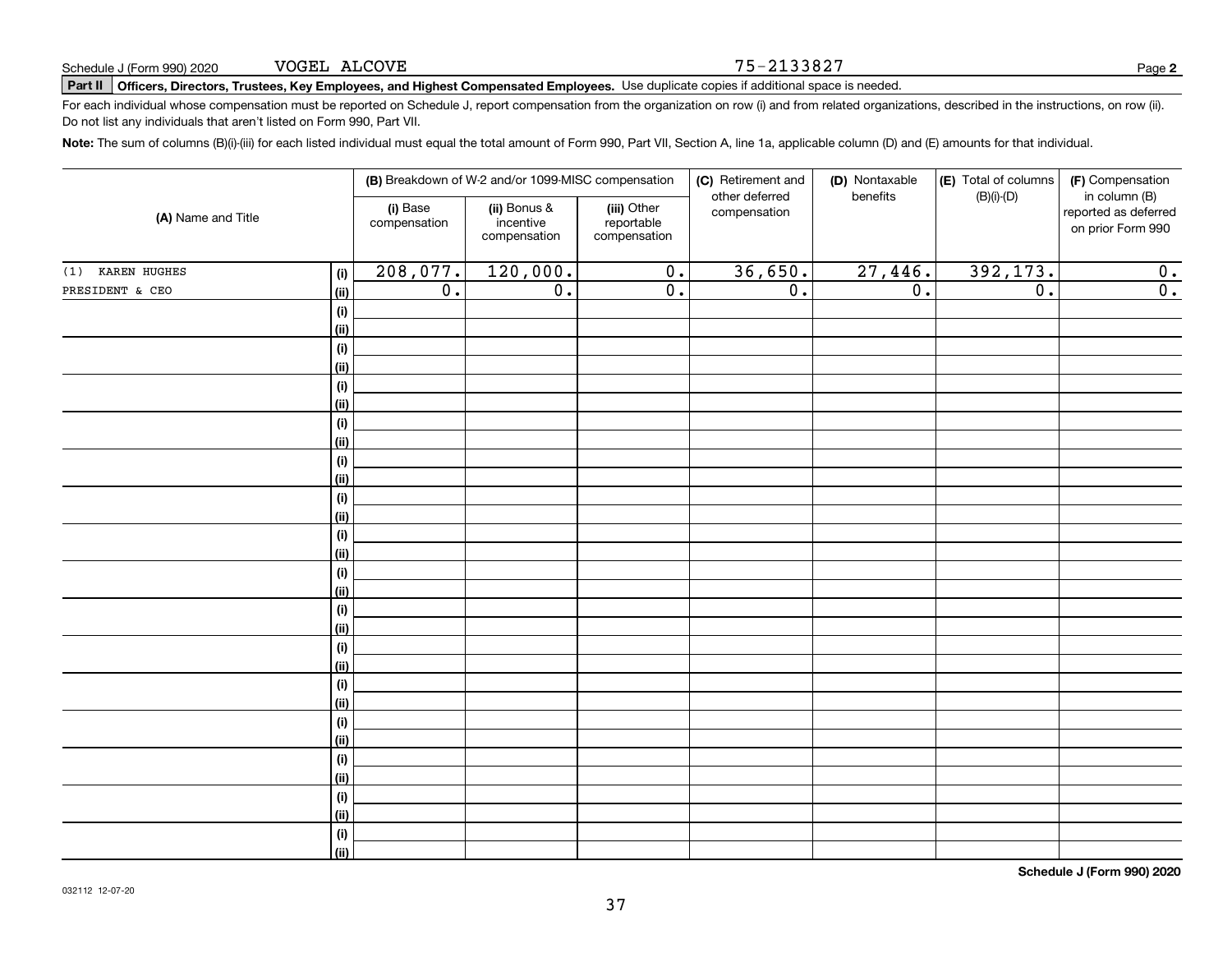### **Part III Supplemental Information**

Schedule J (Form 990) 2020 VOGEL ALCOVE<br>Part III Supplemental Information<br>Provide the information, explanation, or descriptions required for Part I, lines 1a, 1b, 3, 4a, 4b, 4c, 5a, 5b, 6a, 6b, 7, and 8, and for Part II. A

**Schedule J (Form 990) 2020**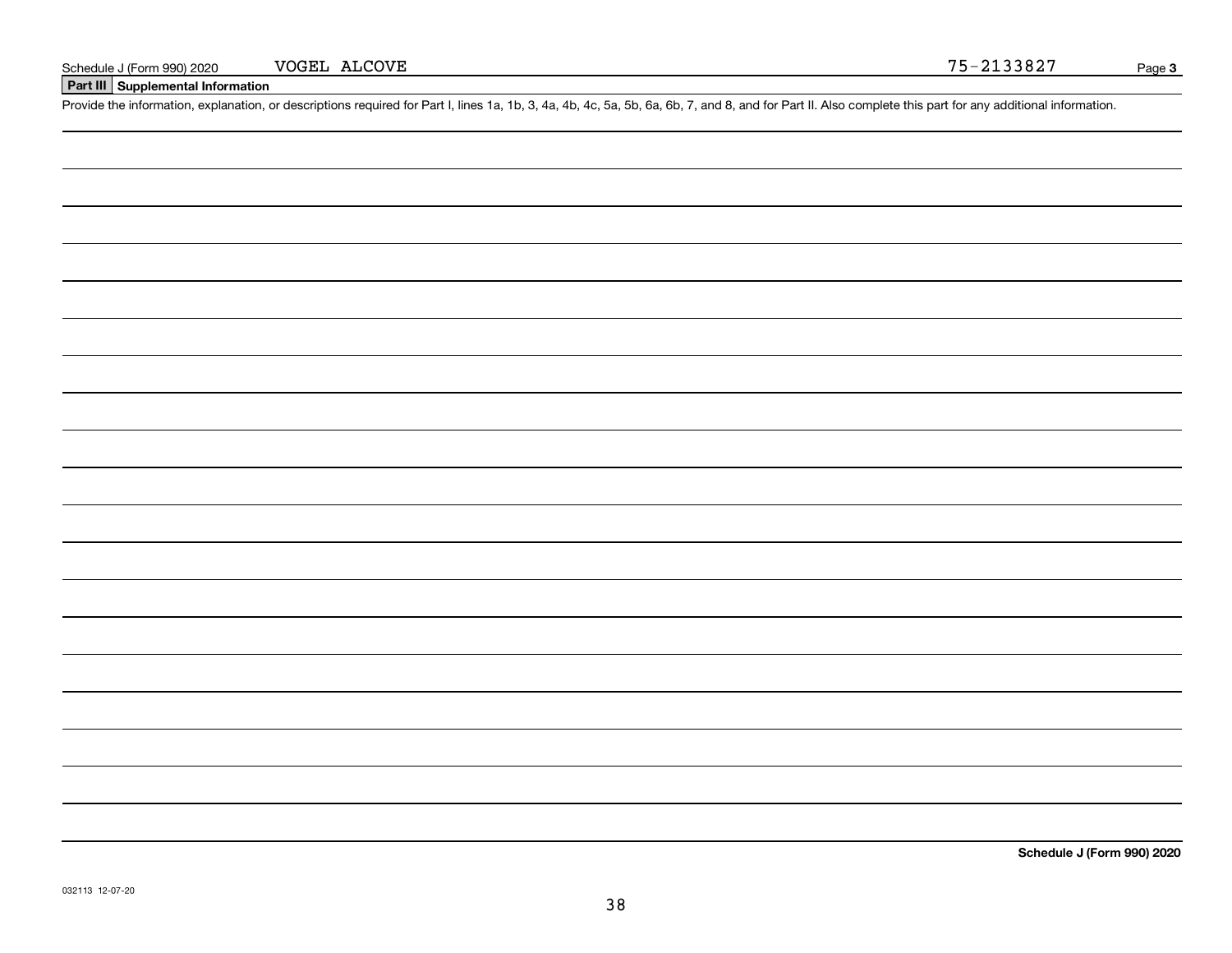### **SCHEDULE M (Form 990)**

### **Noncash Contributions**

OMB No. 1545-0047

| Department of the Treasury      |  |
|---------------------------------|--|
| <b>Internal Revenue Service</b> |  |

**Complete if the organizations answered "Yes" on Form 990, Part IV, lines 29 or 30.** <sup>J</sup>**2020 Attach to Form 990.** J

**Open to Public Inspection**

| Name of the organization |
|--------------------------|

 $\blacktriangleright$ 

| Go to www.irs.gov/Form990 for instructions and the latest information. |  |
|------------------------------------------------------------------------|--|
|                                                                        |  |

| <b>Employer identification number</b> |  |
|---------------------------------------|--|
| $75 - 212297$                         |  |

|        | VOGEL ALCOVE                                                                                                                   |                               |                                      |                                                                                                      | 75-2133827                                                   |     |    |
|--------|--------------------------------------------------------------------------------------------------------------------------------|-------------------------------|--------------------------------------|------------------------------------------------------------------------------------------------------|--------------------------------------------------------------|-----|----|
| Part I | <b>Types of Property</b>                                                                                                       |                               |                                      |                                                                                                      |                                                              |     |    |
|        |                                                                                                                                | (a)<br>Check if<br>applicable | (b)<br>Number of<br>contributions or | (c)<br>Noncash contribution<br>amounts reported on<br>items contributed Form 990, Part VIII, line 1g | (d)<br>Method of determining<br>noncash contribution amounts |     |    |
| 1      |                                                                                                                                |                               |                                      |                                                                                                      |                                                              |     |    |
| 2      |                                                                                                                                |                               |                                      |                                                                                                      |                                                              |     |    |
| 3      | Art - Fractional interests                                                                                                     |                               |                                      |                                                                                                      |                                                              |     |    |
| 4      |                                                                                                                                |                               |                                      |                                                                                                      |                                                              |     |    |
| 5      | Clothing and household goods                                                                                                   |                               |                                      |                                                                                                      |                                                              |     |    |
| 6      |                                                                                                                                | $\overline{\mathbf{x}}$       | 1                                    |                                                                                                      | 42,524. DONOR RECEIPT                                        |     |    |
| 7      |                                                                                                                                |                               |                                      |                                                                                                      |                                                              |     |    |
| 8      |                                                                                                                                |                               |                                      |                                                                                                      |                                                              |     |    |
| 9      |                                                                                                                                |                               |                                      |                                                                                                      |                                                              |     |    |
| 10     | Securities - Closely held stock                                                                                                |                               |                                      |                                                                                                      |                                                              |     |    |
| 11     | Securities - Partnership, LLC, or                                                                                              |                               |                                      |                                                                                                      |                                                              |     |    |
|        | trust interests                                                                                                                |                               |                                      |                                                                                                      |                                                              |     |    |
| 12     |                                                                                                                                |                               |                                      |                                                                                                      |                                                              |     |    |
| 13     | Qualified conservation contribution -                                                                                          |                               |                                      |                                                                                                      |                                                              |     |    |
|        |                                                                                                                                |                               |                                      |                                                                                                      |                                                              |     |    |
| 14     | Qualified conservation contribution - Other                                                                                    |                               |                                      |                                                                                                      |                                                              |     |    |
| 15     |                                                                                                                                |                               |                                      |                                                                                                      |                                                              |     |    |
| 16     | Real estate - Commercial                                                                                                       |                               |                                      |                                                                                                      |                                                              |     |    |
| 17     |                                                                                                                                |                               |                                      |                                                                                                      |                                                              |     |    |
| 18     |                                                                                                                                |                               |                                      |                                                                                                      |                                                              |     |    |
| 19     |                                                                                                                                |                               |                                      |                                                                                                      |                                                              |     |    |
| 20     | Drugs and medical supplies                                                                                                     |                               |                                      |                                                                                                      |                                                              |     |    |
| 21     |                                                                                                                                |                               |                                      |                                                                                                      |                                                              |     |    |
| 22     |                                                                                                                                |                               |                                      |                                                                                                      |                                                              |     |    |
| 23     |                                                                                                                                |                               |                                      |                                                                                                      |                                                              |     |    |
| 24     |                                                                                                                                |                               |                                      |                                                                                                      |                                                              |     |    |
| 25     | $( CATERED$ $FOOD$ $)$<br>Other $\blacktriangleright$                                                                          | Х                             | 2                                    | 20,160.FMV                                                                                           |                                                              |     |    |
| 26     | Other<br>$($ $)$                                                                                                               |                               |                                      |                                                                                                      |                                                              |     |    |
| 27     | $\begin{pmatrix} 1 & 1 & 1 \\ 1 & 1 & 1 \\ 1 & 1 & 1 \end{pmatrix}$<br>Other<br>▶                                              |                               |                                      |                                                                                                      |                                                              |     |    |
| 28     | Other                                                                                                                          |                               |                                      |                                                                                                      |                                                              |     |    |
| 29     | Number of Forms 8283 received by the organization during the tax year for contributions                                        |                               |                                      |                                                                                                      |                                                              |     |    |
|        | for which the organization completed Form 8283, Part V, Donee Acknowledgement                                                  |                               |                                      | 29                                                                                                   |                                                              |     |    |
|        |                                                                                                                                |                               |                                      |                                                                                                      |                                                              | Yes | No |
|        | 30a During the year, did the organization receive by contribution any property reported in Part I, lines 1 through 28, that it |                               |                                      |                                                                                                      |                                                              |     |    |
|        | must hold for at least three years from the date of the initial contribution, and which isn't required to be used for          |                               |                                      |                                                                                                      |                                                              |     |    |
|        |                                                                                                                                |                               |                                      |                                                                                                      | <b>30a</b>                                                   |     | х  |
|        | <b>b</b> If "Yes," describe the arrangement in Part II.                                                                        |                               |                                      |                                                                                                      |                                                              |     |    |
| 31     | Does the organization have a gift acceptance policy that requires the review of any nonstandard contributions?                 |                               |                                      |                                                                                                      | 31                                                           | х   |    |
|        | 32a Does the organization hire or use third parties or related organizations to solicit, process, or sell noncash              |                               |                                      |                                                                                                      |                                                              |     |    |
|        | contributions?                                                                                                                 |                               |                                      |                                                                                                      | 32a                                                          |     | х  |
|        | <b>b</b> If "Yes," describe in Part II.                                                                                        |                               |                                      |                                                                                                      |                                                              |     |    |
| 33     | If the organization didn't report an amount in column (c) for a type of property for which column (a) is checked,              |                               |                                      |                                                                                                      |                                                              |     |    |

describe in Part II.

**For Paperwork Reduction Act Notice, see the Instructions for Form 990. Schedule M (Form 990) 2020** LHA

032141 11-23-20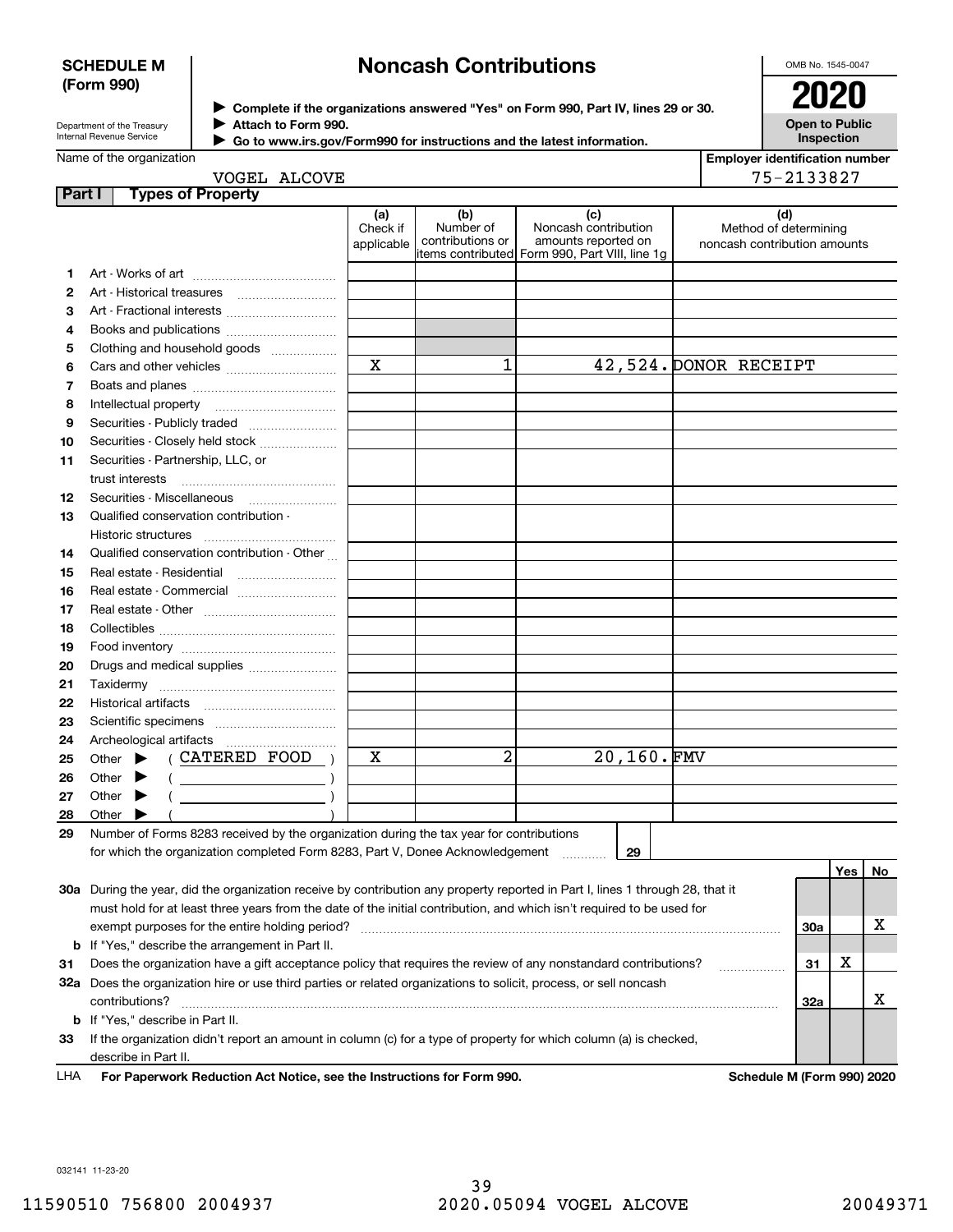| Schedule M (Form 990) 2020 | VOGEL | ALCOVE | 2133827<br>7 L | Page |  |
|----------------------------|-------|--------|----------------|------|--|
|----------------------------|-------|--------|----------------|------|--|

**2**

Part II | Supplemental Information. Provide the information required by Part I, lines 30b, 32b, and 33, and whether the organization is reporting in Part I, column (b), the number of contributions, the number of items received, or a combination of both. Also complete this part for any additional information.

| 032142 11-23-20 | Schedule M (Form 990) 2020 |
|-----------------|----------------------------|

40 11590510 756800 2004937 2020.05094 VOGEL ALCOVE 20049371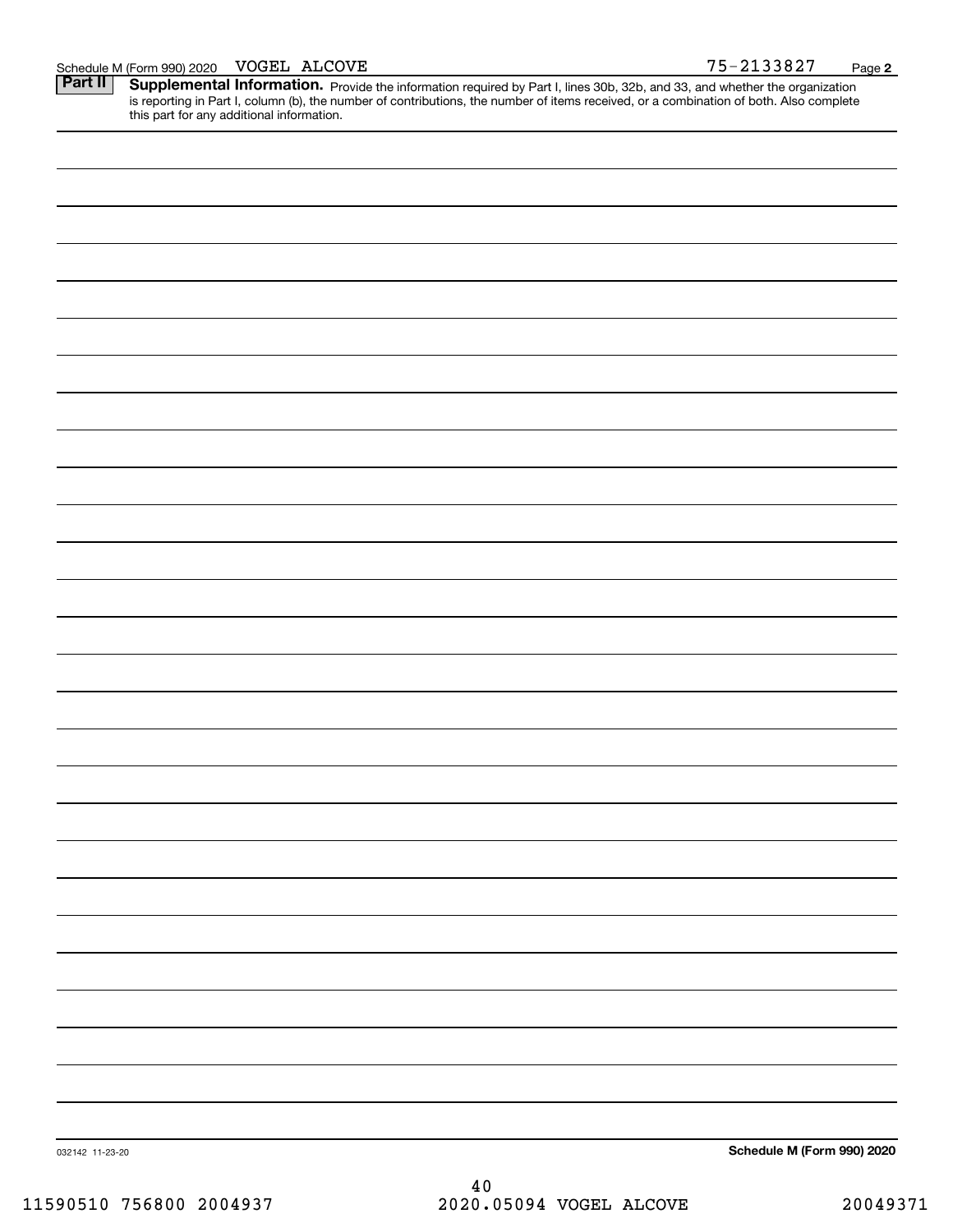**(Form 990 or 990-EZ)**

Department of the Treasury Internal Revenue Service Name of the organization

**SCHEDULE O Supplemental Information to Form 990 or 990-EZ**

**Complete to provide information for responses to specific questions on Form 990 or 990-EZ or to provide any additional information. | Attach to Form 990 or 990-EZ. | Go to www.irs.gov/Form990 for the latest information.**



VOGEL ALCOVE 75-2133827

FORM 990, PART III, LINE 4A, PROGRAM SERVICE ACCOMPLISHMENTS:

CASE MANAGEMENT FOR EVERY FAMILY IN OUR CARE. SPECIFICALLY:

EARLY CHILDHOOD EDUCATION SERVICES:

DEVELOPMENTALLY APPROPRIATE, RESEARCH-BASED CURRICULUM AND ASSESSMENT

TOOLS;

LOW STAFF-TO-CHILD RATIO IN A CHILD-CENTERED ENVIRONMENT;

SCREENINGS TO CHECK FOR DEVELOPMENTAL DELAYS; INTERVENTION IF DELAYS

ARE FOUND;

BASIC NEEDS: HOME COOKED MEALS, INFANT FORMULA, DIAPERS, SHOES AND

CLOTHING;

CASE MANAGEMENT:

INTERNAL MENTAL HEALTH PROGRAM TO WORK WITH CHILDREN AND FAMILIES TO

ADDRESS ANY MENTAL HEALTH CONCERNS AND PROVIDE ADDITIONAL

COMMUNITY-BASED CARE ONCE THEY LEAVE THE ALCOVE;

BILINGUAL COUNSELING SERVICES IN ENGLISH AND SPANISH;

PARENT EDUCATION PROGRAM AIMED AT INCREASING PARENT'S KNOWLEDGE OF

CHILD DEVELOPMENT AND EFFECTIVE PARENTING TECHNIQUES;

ACCESS TO FREE WELL-CHILD CHECK-UPS, IMMUNIZATIONS, TREATMENT,

REFERRALS, VISION AND HEARING SCREENINGS, AND DENTAL CARE PROVIDED IN

COLLABORATION WITH PARKLAND HOSPITAL'S HOMELESS OUTREACH MEDICAL

SERVICES (HOMES) VAN AND COMMUNITY DENTAL CARE;

ON-SITE NURSE WHO CHECKS THE CHILDREN FOR ILLNESSES, EDUCATES AND

CONSULTS WITH PARENTS;

CONNECTIONS & SUPPORT AFTERCARE PROGRAM TO ASSIST FAMILIES WITH

032211 11-20-20 LHA For Paperwork Reduction Act Notice, see the Instructions for Form 990 or 990-EZ. Schedule O (Form 990 or 990-EZ) 2020 41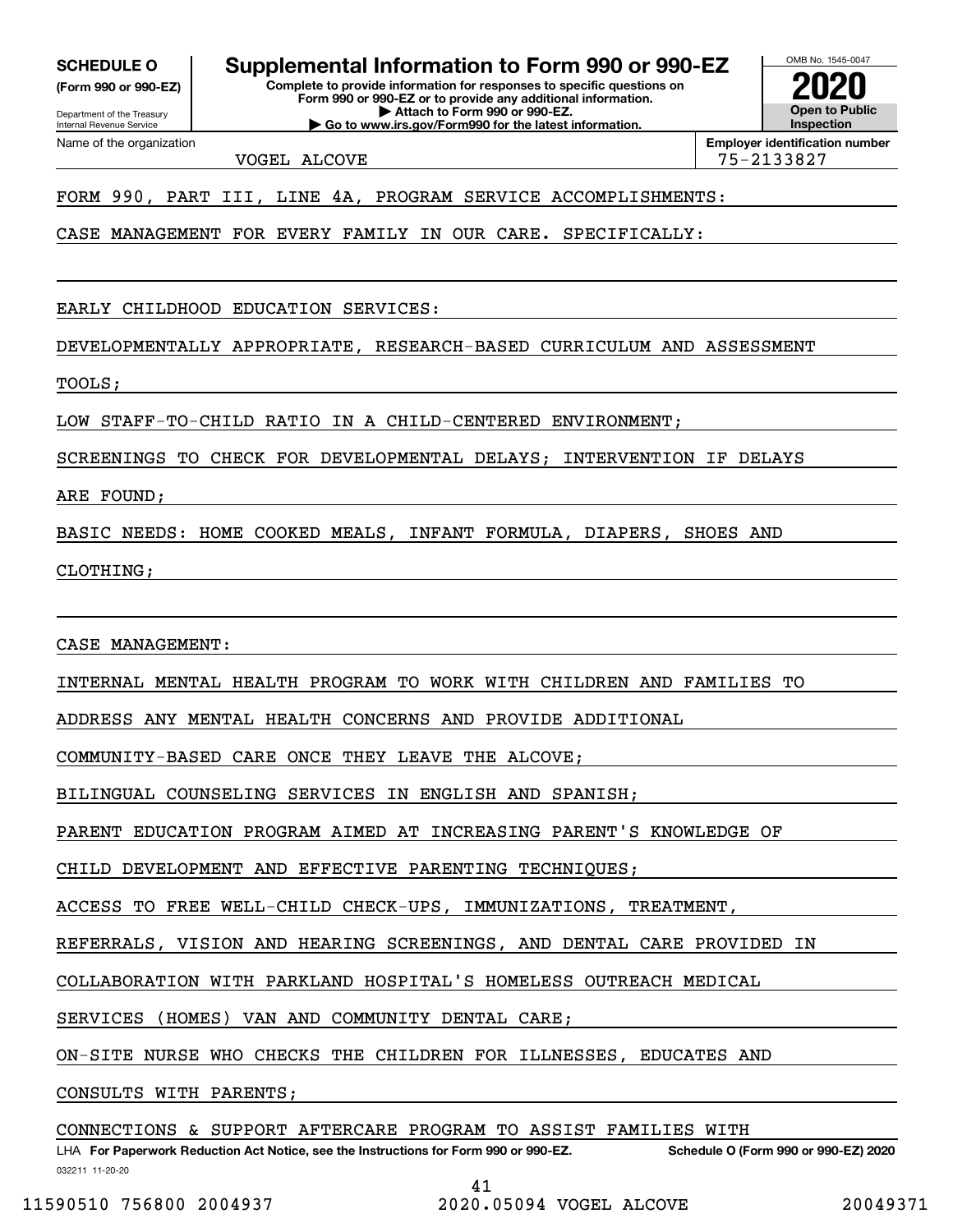VOGEL ALCOVE 75-2133827

INFORMATION, REFERRALS AND SERVICE LINKAGES AFTER THEY HAVE EXITED THE

ALCOVE'S CHILDCARE SERVICES AND ESTABLISHED HOUSING FOLLOWING A PERIOD

OF HOMELESSNESS;

REFERRALS TO COMMUNITY RESOURCES SUCH AS WIC, CHIP AND PUBLIC HOUSING.

FORM 990, PART VI, SECTION B, LINE 11B:

THE GOVERNING BODY RECEIVES A COPY (BY EMAIL OR OTHERWISE) OF THE FORM 990 BEFORE THE RETURN IS FILED. THE BOARD TREASURER AND AUDIT COMMITTEE REVIEW THE FORM 990 PRIOR TO FILING.

FORM 990, PART VI, SECTION B, LINE 12C:

ANNUALLY, DIRECTORS ARE REQUIRED TO SIGN A STATEMENT INDICATING THEY HAVE

NOT ENTERED INTO ANY TRANSACTIONS WITH AN ENTITY THAT WOULD VIOLATE THE

CONFLICT OF INTEREST POLICY. DIRECTORS ARE REQUIRED TO NOTIFY THE

PRESIDENT/CEO IF A SITUATION EXISTS THAT MIGHT VIOLATE THE CONFLICT OF

INTEREST POLICY.

FORM 990, PART VI, SECTION B, LINE 15:

COMPENSATION INCREASES ARE RECOMMENDED BY THE BOARD'S COMPENSATION

COMMITTEE TO THE CABINET. THE CABINET THEN REVIEWS AND APPROVES THE

RECOMMENDATION. ONCE APPROVED BY THE CABINET, THE RECOMMENDATION GOES TO

THE FULL BOARD FOR APPROVAL.

FORM 990, PART VI, SECTION C, LINE 19:

THE ORGANIZATION'S GOVERNING DOCUMENTS, POLICIES AND FINANCIAL STATEMENTS

ARE MADE AVAILABLE UPON REQUEST. AUDIT AND FORM 990 INFORMATION FOR PRIOR

YEARS IS AVAILABLE TO INTERESTED PARTIES THROUGH THIRD PARTY WEBSITES.

032212 11-20-20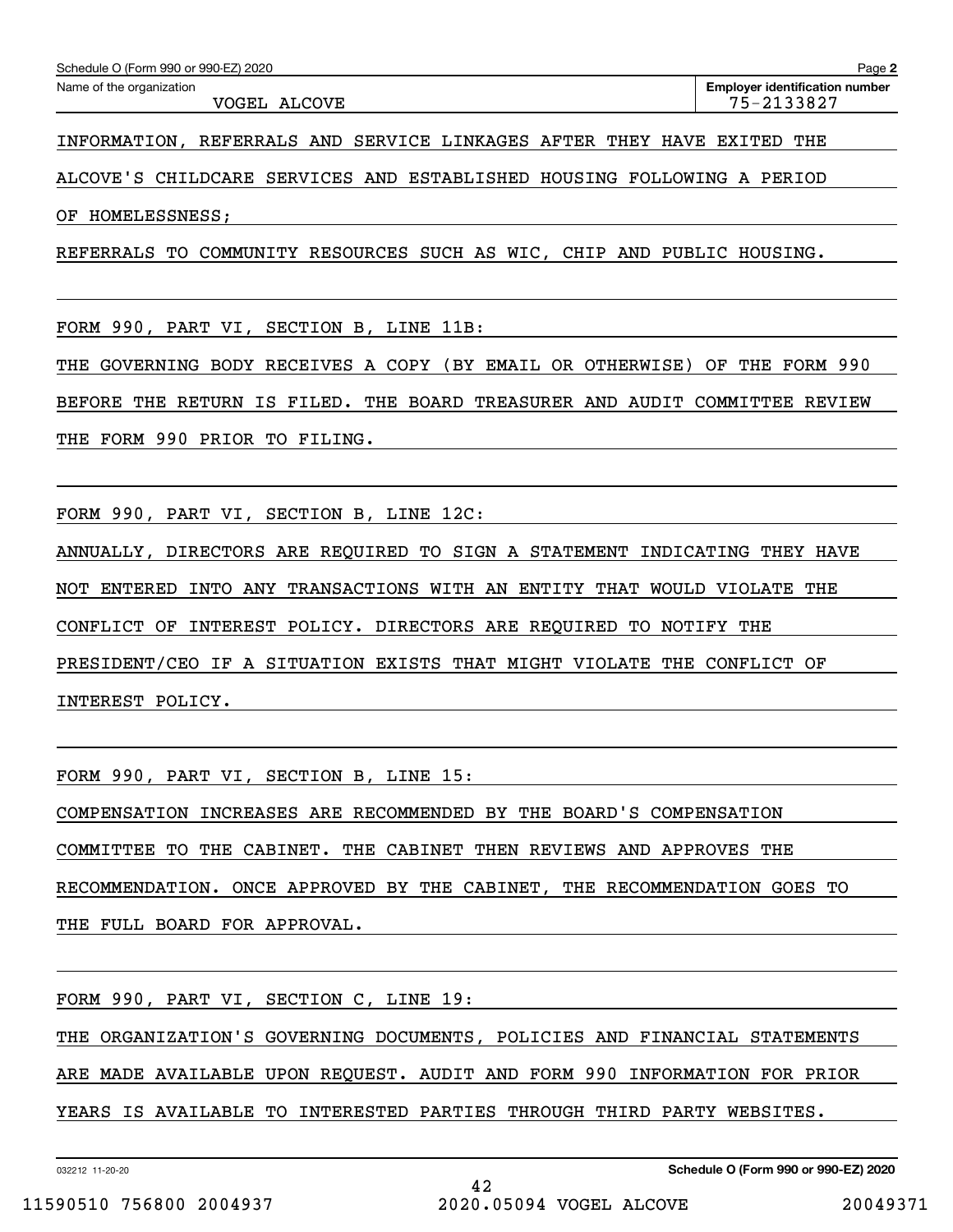| Schedule O (Form 990 or 990-EZ) 2020                                | Page 2                                           |
|---------------------------------------------------------------------|--------------------------------------------------|
| Name of the organization<br>VOGEL ALCOVE                            | Employer identification number<br>$75 - 2133827$ |
| FORM 990, PART XII, LINE 2C                                         |                                                  |
| NO CHANGE TO THE AUDIT PROCESS HAS OCCURRED DURING THE FISCAL YEAR. |                                                  |
|                                                                     |                                                  |
|                                                                     |                                                  |
|                                                                     |                                                  |
|                                                                     |                                                  |
|                                                                     |                                                  |
|                                                                     |                                                  |
|                                                                     |                                                  |
|                                                                     |                                                  |
|                                                                     |                                                  |
|                                                                     |                                                  |
|                                                                     |                                                  |
|                                                                     |                                                  |
|                                                                     |                                                  |
|                                                                     |                                                  |
|                                                                     |                                                  |
|                                                                     |                                                  |
|                                                                     |                                                  |
|                                                                     |                                                  |
|                                                                     |                                                  |
|                                                                     |                                                  |
|                                                                     |                                                  |
|                                                                     |                                                  |
|                                                                     |                                                  |
|                                                                     |                                                  |
|                                                                     |                                                  |
|                                                                     |                                                  |

032212 11-20-20

**Schedule O (Form 990 or 990-EZ) 2020**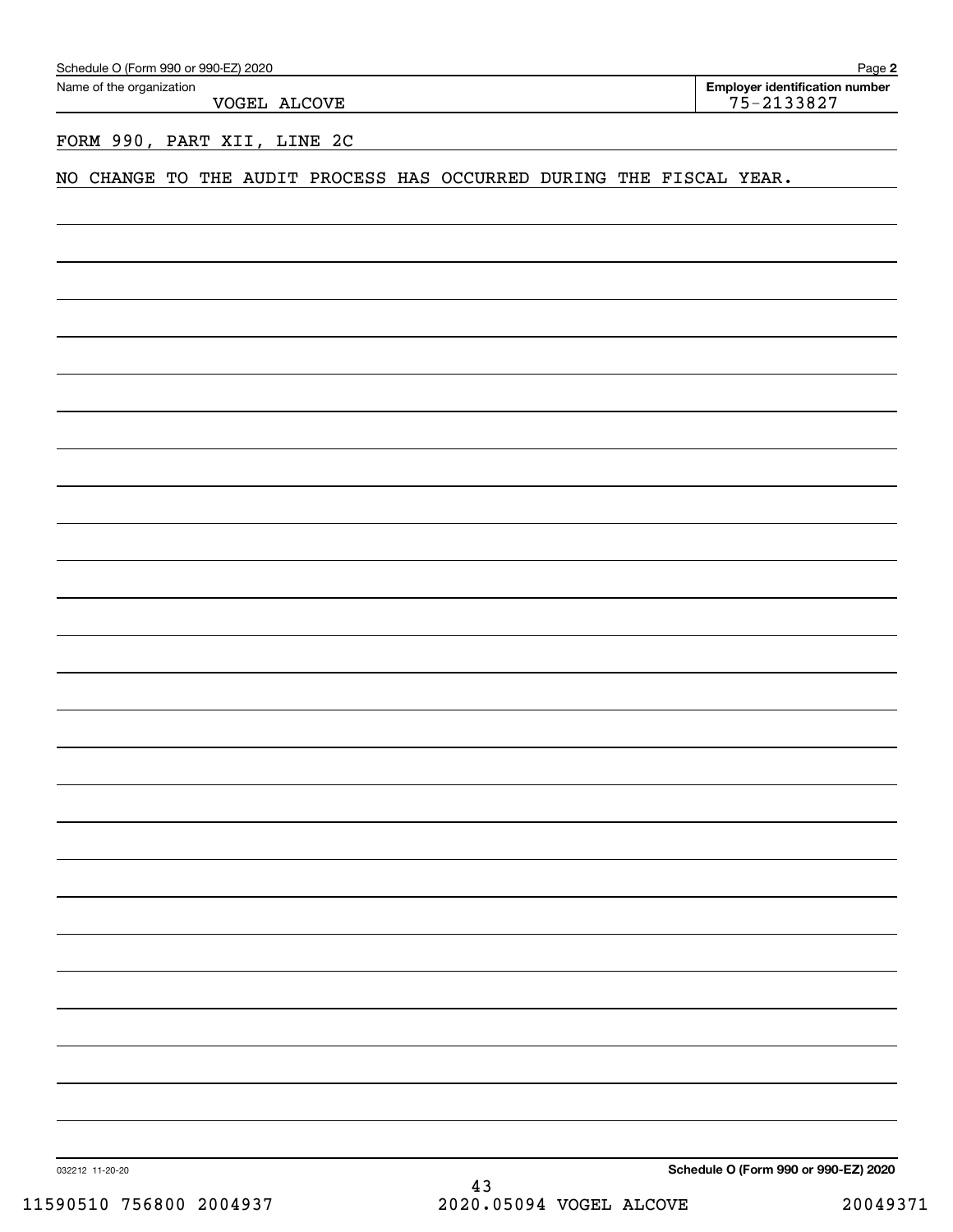**For Paperwork Reduction Act Notice, see the Instructions for Form 990. Schedule R (Form 990) 2020**

### **Related Organizations and Unrelated Partnerships**

**Complete if the organization answered "Yes" on Form 990, Part IV, line 33, 34, 35b, 36, or 37.** |

**Attach to Form 990.**  |

Department of the Treasury Internal Revenue Service

**SCHEDULE R (Form 990)**

VOGEL ALCOVE

**Part I Identification of Disregarded Entities.**  Complete if the organization answered "Yes" on Form 990, Part IV, line 33.

| (a)<br>Name, address, and EIN (if applicable)<br>of disregarded entity                                                                                                                                                        | (b)<br>Primary activity | (c)<br>Legal domicile (state or<br>foreign country) | (d)<br>Total income | (e)<br>End-of-year assets | (f)<br>Direct controlling<br>entity |
|-------------------------------------------------------------------------------------------------------------------------------------------------------------------------------------------------------------------------------|-------------------------|-----------------------------------------------------|---------------------|---------------------------|-------------------------------------|
|                                                                                                                                                                                                                               |                         |                                                     |                     |                           |                                     |
|                                                                                                                                                                                                                               |                         |                                                     |                     |                           |                                     |
|                                                                                                                                                                                                                               |                         |                                                     |                     |                           |                                     |
|                                                                                                                                                                                                                               |                         |                                                     |                     |                           |                                     |
| Identification of Related Tax-Exempt Organizations. Complete if the organization answered "Yes" on Form 990, Part IV, line 34, because it had one or more related tax-exempt<br>Part II<br>organizations during the tax year. |                         |                                                     |                     |                           |                                     |

| (a)<br>Name, address, and EIN<br>of related organization | (b)<br>Primary activity   | (c)<br>Legal domicile (state or<br>foreign country) | (d)<br><b>Exempt Code</b><br>section | (e)<br>Public charity<br>status (if section | (f)<br>Direct controlling<br>entity | $(g)$<br>Section 512(b)(13) | controlled<br>entity? |
|----------------------------------------------------------|---------------------------|-----------------------------------------------------|--------------------------------------|---------------------------------------------|-------------------------------------|-----------------------------|-----------------------|
|                                                          |                           |                                                     |                                      | 501(c)(3))                                  |                                     | Yes                         | No                    |
| VOGEL ALCOVE FOUNDATION - 46-3970388                     |                           |                                                     |                                      |                                             |                                     |                             |                       |
| 1738 GANO STREET                                         | FINANCIALLY SUPPORT VOGEL |                                                     |                                      |                                             |                                     |                             |                       |
| DALLAS, TX 75215                                         | ALCOVE                    | TEXAS                                               | 501(C)(3)                            | LINE 12B, II                                | VOGEL ALCOVE                        | X                           |                       |
|                                                          |                           |                                                     |                                      |                                             |                                     |                             |                       |
|                                                          |                           |                                                     |                                      |                                             |                                     |                             |                       |
|                                                          |                           |                                                     |                                      |                                             |                                     |                             |                       |

OMB No. 1545-0047

**Open to Public**

**Employer identification number**

75-2133827

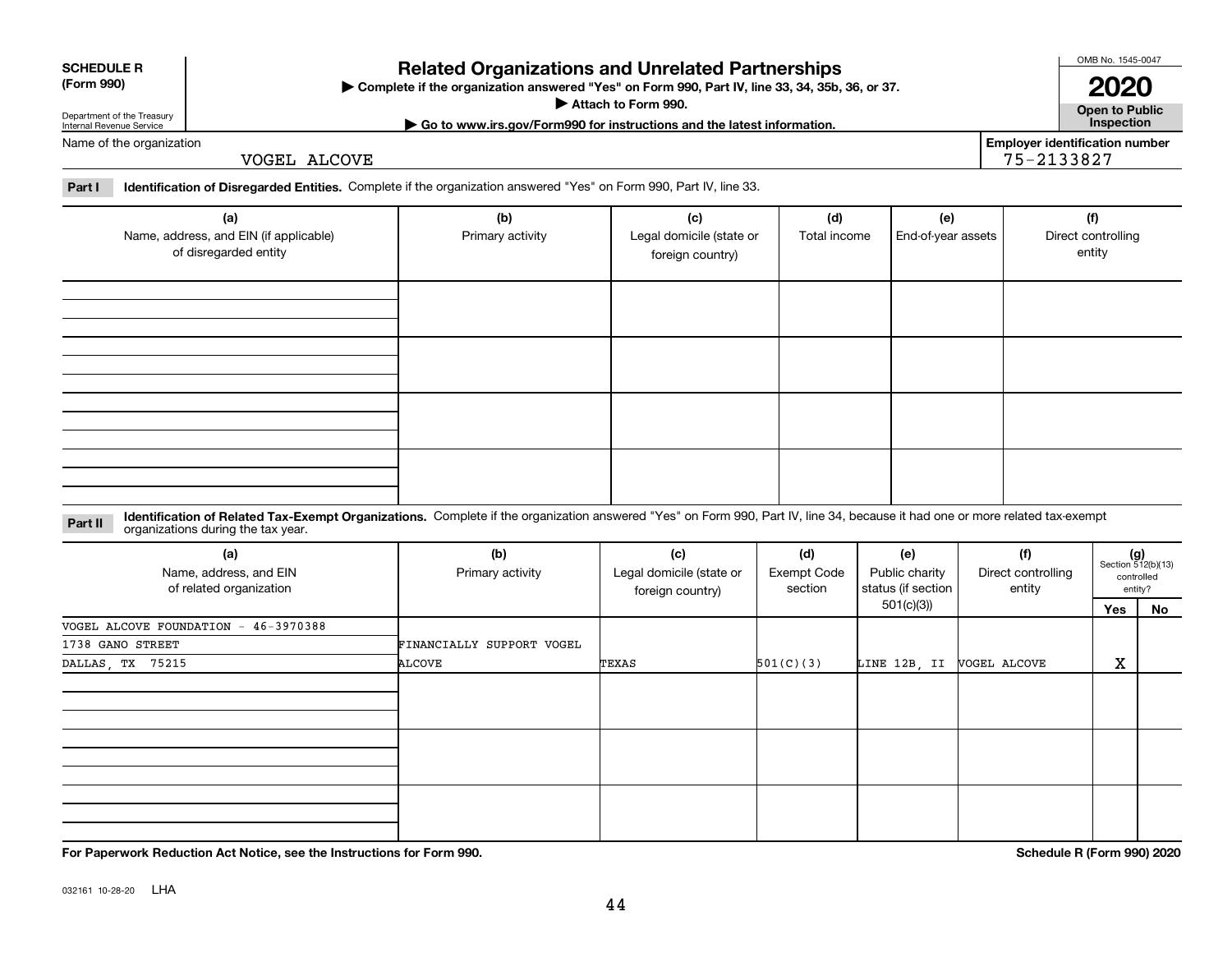#### Schedule R (Form 990) 2020 Page VOGEL ALCOVE 75-2133827

**Identification of Related Organizations Taxable as a Partnership.** Complete if the organization answered "Yes" on Form 990, Part IV, line 34, because it had one or more related **Part III** organizations treated as a partnership during the tax year.

| (a)                                               | (b)              | (c)                            | (d)                          | (e)                                                                 | (f)                      | (g)                     | (h)              |    | (i)                                                       | (j) | (k)                                                       |
|---------------------------------------------------|------------------|--------------------------------|------------------------------|---------------------------------------------------------------------|--------------------------|-------------------------|------------------|----|-----------------------------------------------------------|-----|-----------------------------------------------------------|
| Name, address, and EIN<br>of related organization | Primary activity | Legal<br>domicile              | Direct controlling<br>entity | Predominant income                                                  | Share of total<br>income | Share of<br>end-of-year | Disproportionate |    | Code V-UBI                                                |     | General or Percentage<br>managing<br>partner?<br>partner? |
|                                                   |                  | (state or<br>assets<br>foreign |                              |                                                                     | allocations?             |                         |                  |    |                                                           |     |                                                           |
|                                                   |                  | country)                       |                              | related, unrelated,<br>excluded from tax under<br>sections 512-514) |                          |                         | Yes $ $          | No | amount in box<br>20 of Schedule<br>K-1 (Form 1065) Yes No |     |                                                           |
|                                                   |                  |                                |                              |                                                                     |                          |                         |                  |    |                                                           |     |                                                           |
|                                                   |                  |                                |                              |                                                                     |                          |                         |                  |    |                                                           |     |                                                           |
|                                                   |                  |                                |                              |                                                                     |                          |                         |                  |    |                                                           |     |                                                           |
|                                                   |                  |                                |                              |                                                                     |                          |                         |                  |    |                                                           |     |                                                           |
|                                                   |                  |                                |                              |                                                                     |                          |                         |                  |    |                                                           |     |                                                           |
|                                                   |                  |                                |                              |                                                                     |                          |                         |                  |    |                                                           |     |                                                           |
|                                                   |                  |                                |                              |                                                                     |                          |                         |                  |    |                                                           |     |                                                           |
|                                                   |                  |                                |                              |                                                                     |                          |                         |                  |    |                                                           |     |                                                           |
|                                                   |                  |                                |                              |                                                                     |                          |                         |                  |    |                                                           |     |                                                           |
|                                                   |                  |                                |                              |                                                                     |                          |                         |                  |    |                                                           |     |                                                           |
|                                                   |                  |                                |                              |                                                                     |                          |                         |                  |    |                                                           |     |                                                           |
|                                                   |                  |                                |                              |                                                                     |                          |                         |                  |    |                                                           |     |                                                           |
|                                                   |                  |                                |                              |                                                                     |                          |                         |                  |    |                                                           |     |                                                           |
|                                                   |                  |                                |                              |                                                                     |                          |                         |                  |    |                                                           |     |                                                           |
|                                                   |                  |                                |                              |                                                                     |                          |                         |                  |    |                                                           |     |                                                           |
|                                                   |                  |                                |                              |                                                                     |                          |                         |                  |    |                                                           |     |                                                           |

**Identification of Related Organizations Taxable as a Corporation or Trust.** Complete if the organization answered "Yes" on Form 990, Part IV, line 34, because it had one or more related **Part IV** organizations treated as a corporation or trust during the tax year.

| (a)<br>Name, address, and EIN<br>of related organization | (b)<br>Primary activity | (c)<br>Legal domicile<br>(state or<br>foreign | (d)<br>Direct controlling<br>entity | (e)<br>Type of entity<br>(C corp, S corp,<br>or trust) | (f)<br>Share of total<br>income | (g)<br>Share of<br>end-of-year<br>assets | (h)<br>Percentage<br>ownership | $\begin{array}{c} \textbf{(i)}\\ \text{Section}\\ 512 \text{(b)} \text{(13)}\\ \text{controlled}\end{array}$<br>entity? |
|----------------------------------------------------------|-------------------------|-----------------------------------------------|-------------------------------------|--------------------------------------------------------|---------------------------------|------------------------------------------|--------------------------------|-------------------------------------------------------------------------------------------------------------------------|
|                                                          |                         | country)                                      |                                     |                                                        |                                 |                                          |                                | Yes No                                                                                                                  |
|                                                          |                         |                                               |                                     |                                                        |                                 |                                          |                                |                                                                                                                         |
|                                                          |                         |                                               |                                     |                                                        |                                 |                                          |                                |                                                                                                                         |
|                                                          |                         |                                               |                                     |                                                        |                                 |                                          |                                |                                                                                                                         |
|                                                          |                         |                                               |                                     |                                                        |                                 |                                          |                                |                                                                                                                         |
|                                                          |                         |                                               |                                     |                                                        |                                 |                                          |                                |                                                                                                                         |
|                                                          |                         |                                               |                                     |                                                        |                                 |                                          |                                |                                                                                                                         |
|                                                          |                         |                                               |                                     |                                                        |                                 |                                          |                                |                                                                                                                         |
|                                                          |                         |                                               |                                     |                                                        |                                 |                                          |                                |                                                                                                                         |
|                                                          |                         |                                               |                                     |                                                        |                                 |                                          |                                |                                                                                                                         |
|                                                          |                         |                                               |                                     |                                                        |                                 |                                          |                                |                                                                                                                         |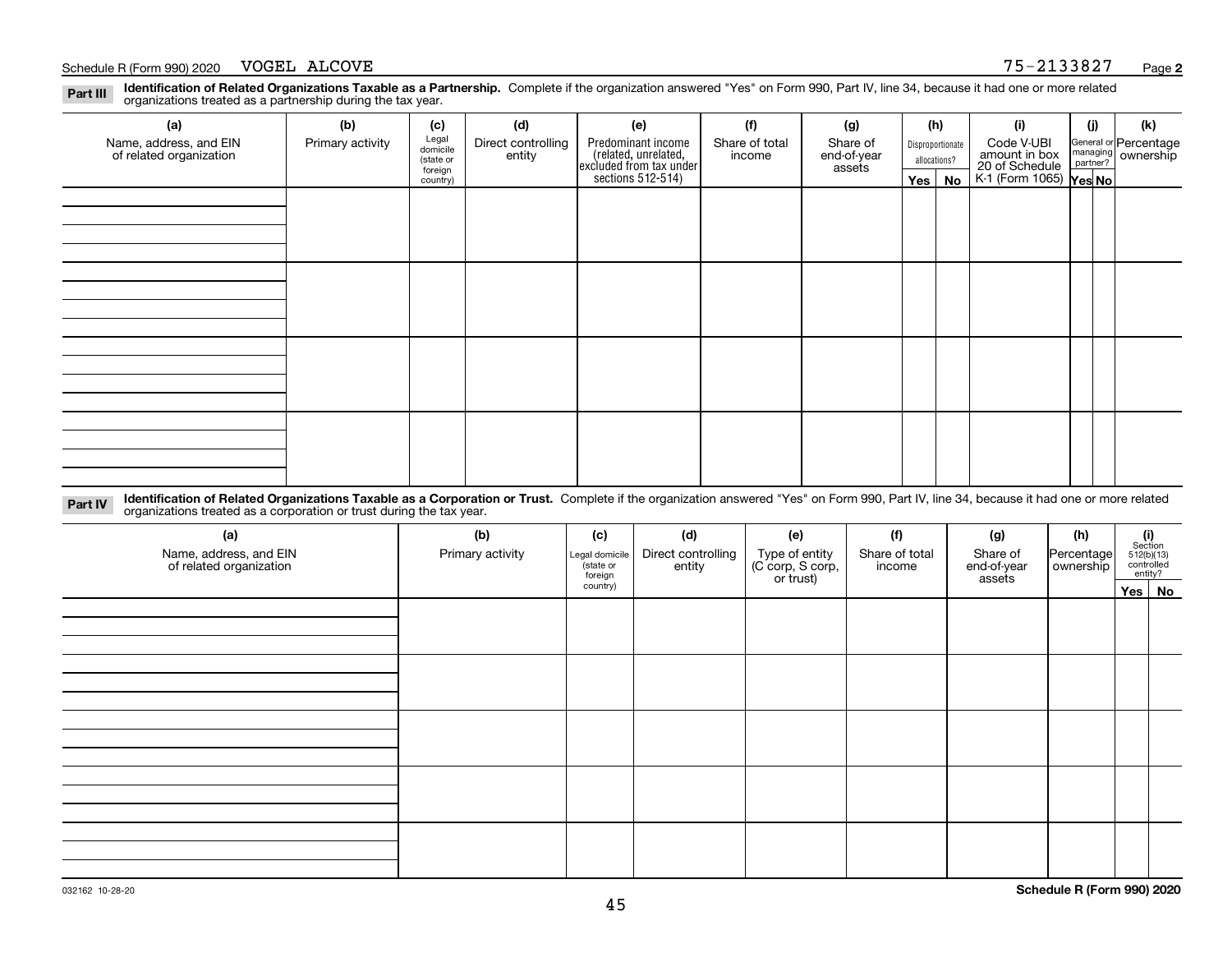#### Schedule R (Form 990) 2020 VOGEL ALCOVE 320 ALCOVE VOGEL ALCOVE

 $\overline{\phantom{a}}$ 

**Part V** T**ransactions With Related Organizations.** Complete if the organization answered "Yes" on Form 990, Part IV, line 34, 35b, or 36.

| Note: Complete line 1 if any entity is listed in Parts II, III, or IV of this schedule. |                                                                                                                                                                                                                                |                |             |             |  |  |
|-----------------------------------------------------------------------------------------|--------------------------------------------------------------------------------------------------------------------------------------------------------------------------------------------------------------------------------|----------------|-------------|-------------|--|--|
|                                                                                         | 1 During the tax year, did the organization engage in any of the following transactions with one or more related organizations listed in Parts II-IV?                                                                          |                |             |             |  |  |
|                                                                                         |                                                                                                                                                                                                                                | 1a             |             | X           |  |  |
|                                                                                         | b Gift, grant, or capital contribution to related organization(s) manufactured content and contribution to related organization(s)                                                                                             | 1b             |             | X           |  |  |
|                                                                                         |                                                                                                                                                                                                                                | 1c             | X           |             |  |  |
|                                                                                         |                                                                                                                                                                                                                                | 1 <sub>d</sub> |             | X           |  |  |
|                                                                                         |                                                                                                                                                                                                                                | 1e             | х           |             |  |  |
|                                                                                         |                                                                                                                                                                                                                                |                |             |             |  |  |
|                                                                                         | f Dividends from related organization(s) manufactured and contract the contract of the contract of the contract of the contract of the contract of the contract of the contract of the contract of the contract of the contrac |                |             | х           |  |  |
|                                                                                         | g Sale of assets to related organization(s) www.assettion.com/www.assettion.com/www.assettion.com/www.assettion.com/www.assettion.com/www.assettion.com/www.assettion.com/www.assettion.com/www.assettion.com/www.assettion.co | 1a             |             | X           |  |  |
|                                                                                         | h Purchase of assets from related organization(s) manufactured and content to the content of the content of the content of the content of the content of the content of the content of the content of the content of the conte | 1h.            |             | X           |  |  |
|                                                                                         | Exchange of assets with related organization(s) www.array.com/www.array.com/www.array.com/www.array.com/www.array.com/www.array.com/www.array.com/www.array.com/www.array.com/www.array.com/www.array.com/www.array.com/www.ar | 1i             |             | $\mathbf X$ |  |  |
|                                                                                         |                                                                                                                                                                                                                                | 1i.            |             | X           |  |  |
|                                                                                         |                                                                                                                                                                                                                                |                |             |             |  |  |
|                                                                                         | k Lease of facilities, equipment, or other assets from related organization(s) manufaction content to the manufacture of facilities, equipment, or other assets from related organization(s) manufacture manufacture manufactu | 1k             |             | X           |  |  |
|                                                                                         | Performance of services or membership or fundraising solicitations for related organization(s)                                                                                                                                 | 11.            |             | $\mathbf X$ |  |  |
|                                                                                         | m Performance of services or membership or fundraising solicitations by related organization(s)                                                                                                                                | 1m             |             | X           |  |  |
|                                                                                         |                                                                                                                                                                                                                                | 1n             | $\mathbf X$ |             |  |  |
|                                                                                         | <b>o</b> Sharing of paid employees with related organization(s)                                                                                                                                                                | 10             | x           |             |  |  |
|                                                                                         |                                                                                                                                                                                                                                |                |             |             |  |  |
|                                                                                         | p Reimbursement paid to related organization(s) for expenses [111] resummand content to content the set of the set of the set of the set of the set of the set of the set of the set of the set of the set of the set of the s | 1p             |             | х           |  |  |
|                                                                                         |                                                                                                                                                                                                                                | 1q             | x           |             |  |  |
|                                                                                         |                                                                                                                                                                                                                                |                |             |             |  |  |
|                                                                                         | r Other transfer of cash or property to related organization(s)                                                                                                                                                                | 1r             | х           |             |  |  |
|                                                                                         |                                                                                                                                                                                                                                | 1s             | x           |             |  |  |

**2**If the answer to any of the above is "Yes," see the instructions for information on who must complete this line, including covered relationships and transaction thresholds.

| (a)<br>Name of related organization | (b)<br>Transaction<br>type (a-s) | (c)<br>Amount involved | (d)<br>Method of determining amount involved |
|-------------------------------------|----------------------------------|------------------------|----------------------------------------------|
| (1) VOGEL ALCOVE FOUNDATION         | C                                | $4,206,200$ . CASH     |                                              |
| (2) VOGEL ALCOVE FOUNDATION         | Е                                | 1,843,777. CASH        |                                              |
| (3) VOGEL ALCOVE FOUNDATION         | N                                |                        | $0.$ CASH                                    |
| (4) VOGEL ALCOVE FOUNDATION         | O                                |                        | $0.$ CASH                                    |
| (5) VOGEL ALCOVE FOUNDATION         | R                                |                        | $0.$ CASH                                    |
| (6) VOGEL ALCOVE FOUNDATION         | S                                |                        | $0.$ CASH                                    |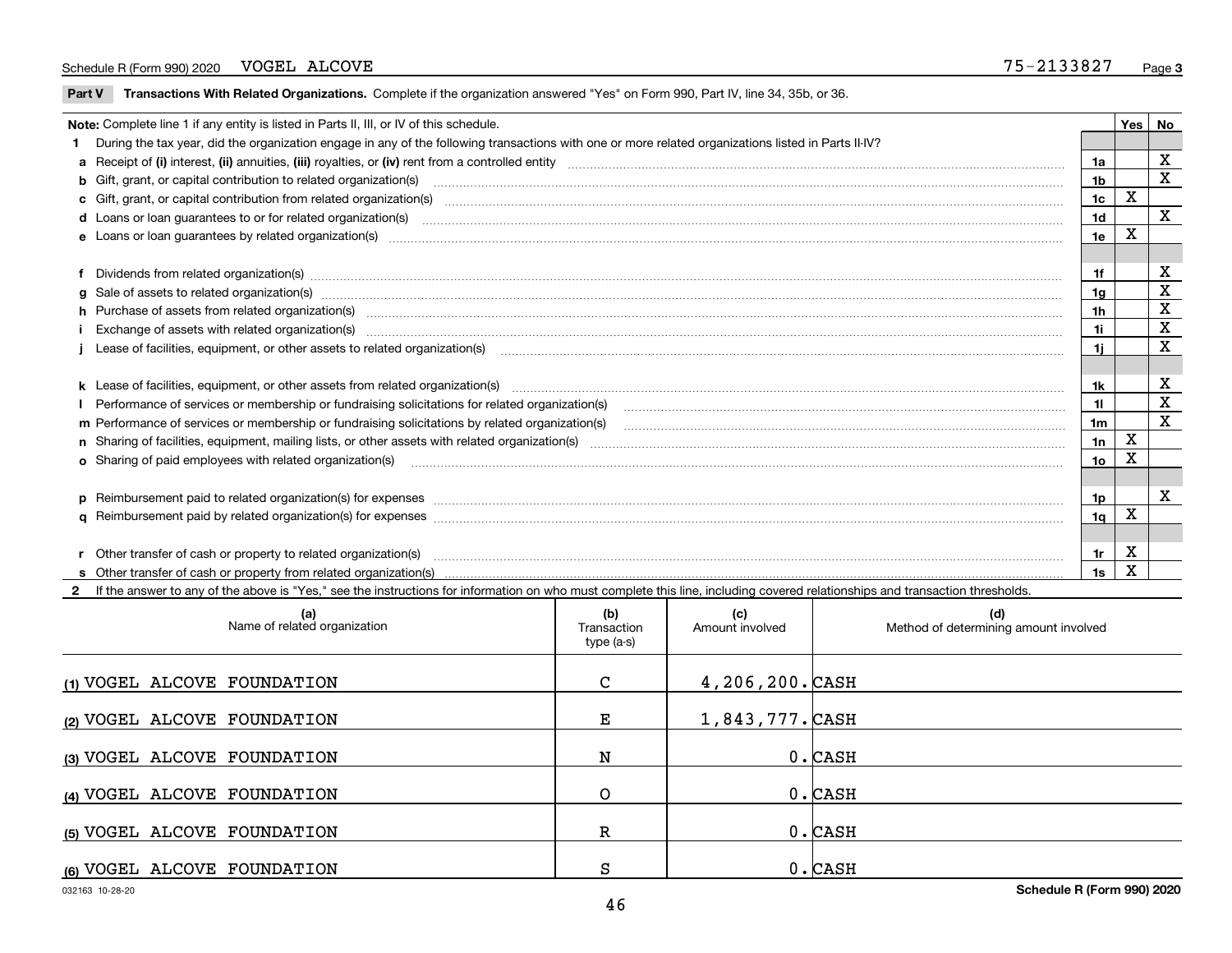#### Schedule R (Form 990) 2020 Page VOGEL ALCOVE 75-2133827

**Part VI Unrelated Organizations Taxable as a Partnership. Complete if the organization answered "Yes" on Form 990, Part IV, line 37.** 

Provide the following information for each entity taxed as a partnership through which the organization conducted more than five percent of its activities (measured by total assets or gross revenue) that was not a related organization. See instructions regarding exclusion for certain investment partnerships.

| (a)<br>Name, address, and EIN<br>of entity | ັ<br>(b)<br>Primary activity | (c)<br>Legal domicile<br>(state or foreign<br>country) | (d)<br>Predominant income<br>(related, unrelated,<br>excluded from tax under<br>sections 512-514) | $(e)$<br>Are all<br>partners sec.<br>501(c)(3)<br>orgs.? | (f)<br>Share of<br>total<br>income | (g)<br>Share of<br>end-of-year<br>assets | (h)<br>Disproportionate<br>allocations? | (i)<br>Code V-UBI<br>amount in box 20 managing<br>of Schedule K-1<br>(Form 1065)<br>$\overline{Yes}$ No | (i)    | $(\mathsf{k})$ |
|--------------------------------------------|------------------------------|--------------------------------------------------------|---------------------------------------------------------------------------------------------------|----------------------------------------------------------|------------------------------------|------------------------------------------|-----------------------------------------|---------------------------------------------------------------------------------------------------------|--------|----------------|
|                                            |                              |                                                        |                                                                                                   | Yes No                                                   |                                    |                                          | Yes No                                  |                                                                                                         | Yes No |                |
|                                            |                              |                                                        |                                                                                                   |                                                          |                                    |                                          |                                         |                                                                                                         |        |                |
|                                            |                              |                                                        |                                                                                                   |                                                          |                                    |                                          |                                         |                                                                                                         |        |                |
|                                            |                              |                                                        |                                                                                                   |                                                          |                                    |                                          |                                         |                                                                                                         |        |                |
|                                            |                              |                                                        |                                                                                                   |                                                          |                                    |                                          |                                         |                                                                                                         |        |                |
|                                            |                              |                                                        |                                                                                                   |                                                          |                                    |                                          |                                         |                                                                                                         |        |                |
|                                            |                              |                                                        |                                                                                                   |                                                          |                                    |                                          |                                         |                                                                                                         |        |                |
|                                            |                              |                                                        |                                                                                                   |                                                          |                                    |                                          |                                         |                                                                                                         |        |                |
|                                            |                              |                                                        |                                                                                                   |                                                          |                                    |                                          |                                         |                                                                                                         |        |                |

**Schedule R (Form 990) 2020**